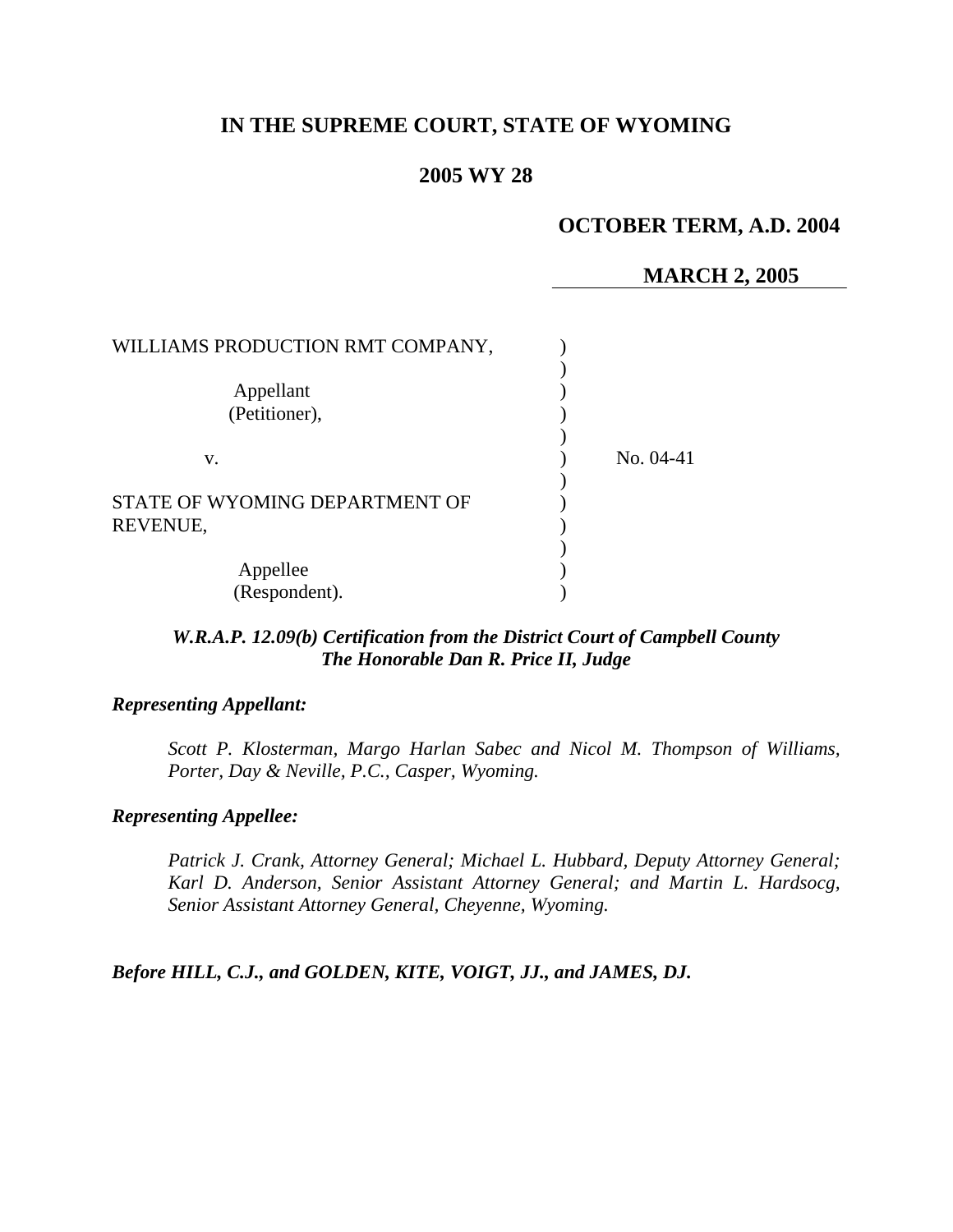#### **VOIGT, Justice.**

[¶1] This is a W.R.A.P. 12.09(b) certification of a petition for review of administrative action in which the underlying question is the point of valuation for severance tax purposes of coal bed methane gas. We affirm the determination of the Wyoming State Board of Equalization.

#### *BACKGROUND*

[¶2] Barrett Resources Company (Barrett) began producing coal bed methane gas (CBM) in Campbell County, Wyoming, in 1999. Williams Production RMT Company (Williams) is Barrett's successor in interest through merger. CBM is subject to the severance tax imposed in Wyo. Stat. Ann. § 39-14-203 (LexisNexis 2003), the relevant portions of which read as follows:

(a) Taxable event. The following shall apply:

(i) There is levied a severance tax on the value of the gross product extracted for the privilege of severing or extracting crude oil, lease condensate or natural gas in the state. The tax imposed by this subsection shall be in addition to all other taxes imposed by law including, but not limited to, ad valorem taxes imposed by W.S. 39-13-101 through 39-13-111.

(b) Basis of tax. The following shall apply:

(i) Crude oil, lease condensate and natural gas shall be valued for taxation as provided in this subsection;

(ii) The fair market value for crude oil, lease condensate and natural gas shall be determined after the production process is completed. Notwithstanding paragraph (x) of this subsection, expenses incurred by the producer prior to the point of valuation are not deductible in determining the fair market value of the mineral;

\* \* \*

(iv) The production process for natural gas is completed after extracting from the well, gathering, separating, injecting and any other activity which occurs before the outlet of the initial dehydrator. When no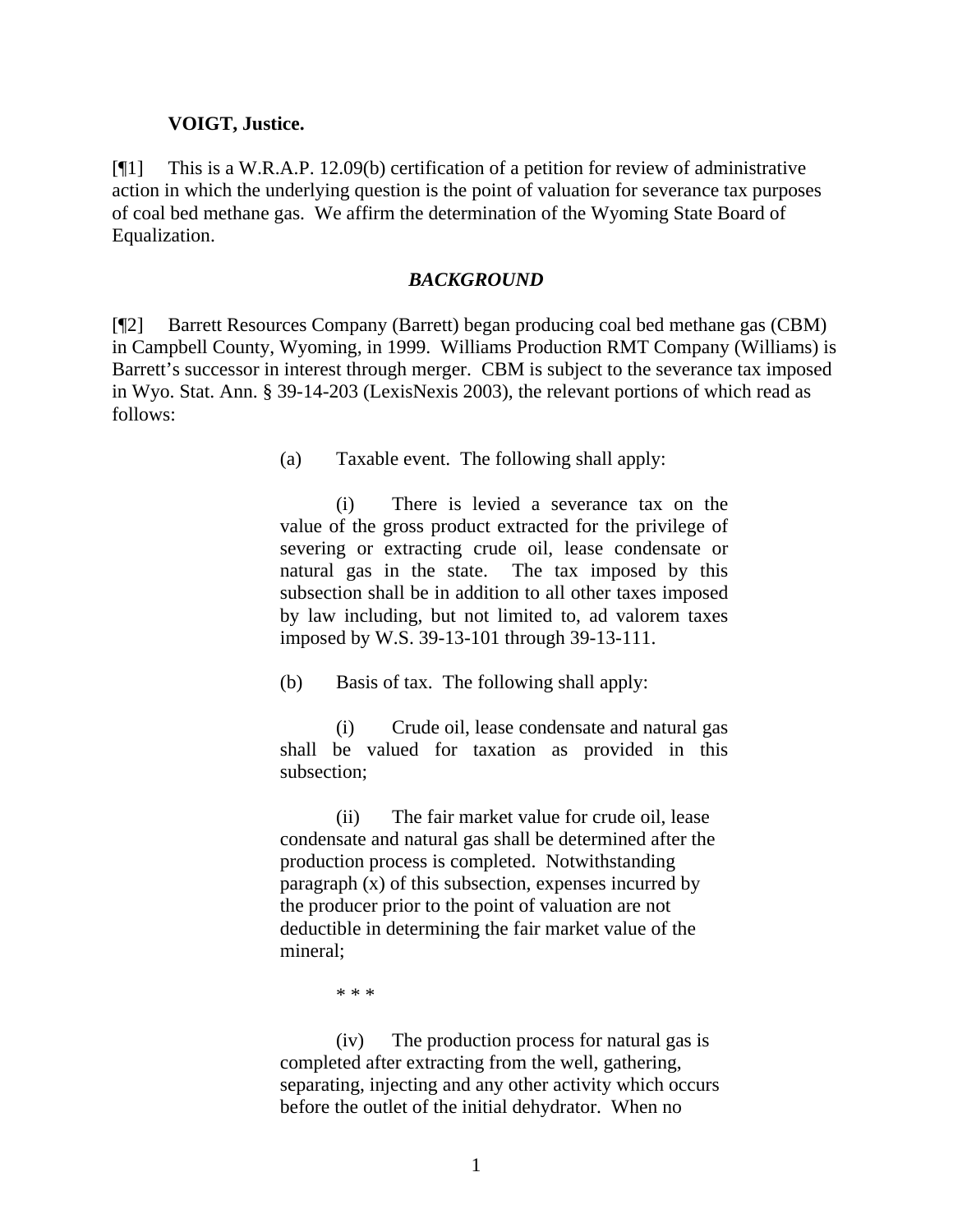dehydration is performed, other than within a processing facility, the production process is completed at the inlet to the initial transportation related compressor, custody transfer meter or processing facility, whichever occurs first;

(v) If the crude oil, lease condensate or natural gas production as provided by paragraphs (iii) and (iv) of this subsection are sold to a third party, or processed or transported by a third party at or prior to the point of valuation provided in paragraphs (iii) and (iv) of this subsection, the fair market value shall be the value established by bona fide arms-length transaction[.]

Pursuant to Wyo. Stat. Ann. §§ 39-13-102(m)(i) and 39-13-103(b)(iv) (LexisNexis 2003), the same valuation is used for ad valorem tax purposes.

[¶3] In 2001, the Wyoming Department of Audit (DOA) began an audit of Barrett's 1999 CBM production. The audit was completed after Williams succeeded to Barrett's interests. At the conclusion of the audit, the Department of Revenue (Department) determined that Williams owed an additional \$170,747.15 in severance taxes, plus interest of \$58,304.00, and the Department certified to Campbell County an increase in taxable value for ad valorem tax purposes of \$3,392,635.00. Williams paid the severance taxes under protest and filed a timely appeal with the Wyoming State Board of Equalization (Board) on September 23, 2002. After a contested case hearing, the Board affirmed the Department's determination. Williams then filed a petition for review in the district court pursuant to Wyo. Stat. Ann. § 16-3-114(a) (LexisNexis 2003). The district court subsequently granted the Department's motion to certify the matter to this Court pursuant to W.R.A.P. 12.09(b), and this Court accepted certification on March 17, 2004. Oral argument was heard on October 4, 2004.

## *ISSUES*

[¶4] We rephrase Williams' presented issues as follows:

1. Whether the Board acted arbitrarily, capriciously, without substantial evidence, and in violation of the Wyoming Constitution when it held that Western Gas Resources' facility is not a processing facility and, therefore, the point of valuation for CBM is not located at the custody transfer meter?

2. Whether the Board acted arbitrarily, capriciously, without substantial evidence, and in violation of the Wyoming Constitution when it held that the triethylene glycol dehydrator located in Western Gas Resources' facility is the initial dehydrator and, therefore, the point of valuation for CBM?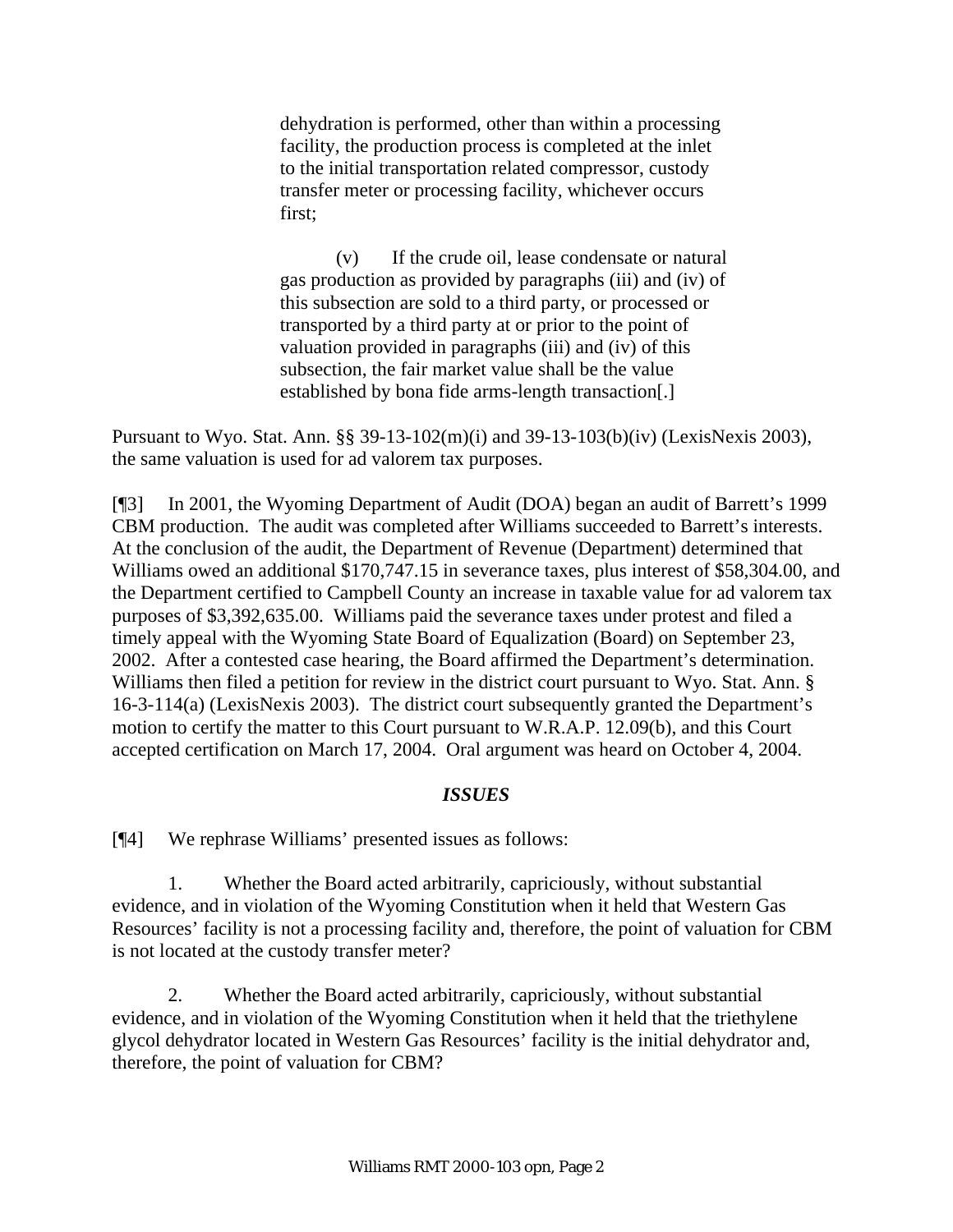3. If the Board is correct in determining that the legislature did not intend the oil and gas statutes in Wyo. Stat. Ann. §§ 39-14-201, *et seq.* (LexisNexis 2003)*,* to apply to CBM, should CBM be taxed as an "other valuable deposit" under Wyo. Stat. Ann. §§ 39-14- 701, *et seq.* (LexisNexis 2003)?

4. Whether the Board acted arbitrarily, capriciously, without substantial evidence, and in violation of the Wyoming Constitution when it held that Williams is not entitled to deductions for all processing and transportation fees incurred downstream of the Department's selected point of valuation for Barrett's CBM?

5. Whether the Board acted arbitrarily, capriciously, without substantial evidence, and in violation of the Wyoming Constitution when it held the assessment of interest on the alleged underpayment of taxes was proper?

[¶5] We rephrase the Department's presented issues as follows:

1. Whether the Board correctly affirmed the Department's determination that the point of valuation for Barrett's 1999 CBM production was the outlet of the triethylene glycol dehydrator pursuant to Wyo. Stat. Ann. § 39-14-203(b)(iv)?

2. Whether the Board correctly affirmed the Department's determination that dehydrators or compressors, individually or in combination, did not comprise a "processing facility" pursuant to Wyo. Stat. Ann. § 39-14-203(b)(iv)?

3. Whether the Board correctly affirmed the Department's determination that separators and compressors are not "dehydrators" pursuant to Wyo. Stat. Ann. § 39-14- 201(a)(vii) and are not the "initial dehydrator" pursuant to Wyo. Stat. Ann. § 39-14-  $203(b)(iv)?$ 

4. Whether the Board correctly affirmed the Department's and the DOA's calculation of transportation expenses?

5. Whether the Board reasonably concluded that Williams failed to sustain its burden of proving that the Department's calculation of transportation expenses was incorrect?

6. Whether the Board correctly affirmed the Department's assessment of interest upon unpaid taxes?

# *STANDARD OF REVIEW*

[¶6] Wyo. Stat. Ann. § 16-3-114 provides for judicial review of administrative agency action. In particular, Wyo. Stat. Ann. § 16-3-114(c)(ii) requires the reviewing court to "[h]old unlawful and set aside agency action, findings and conclusions found to be:"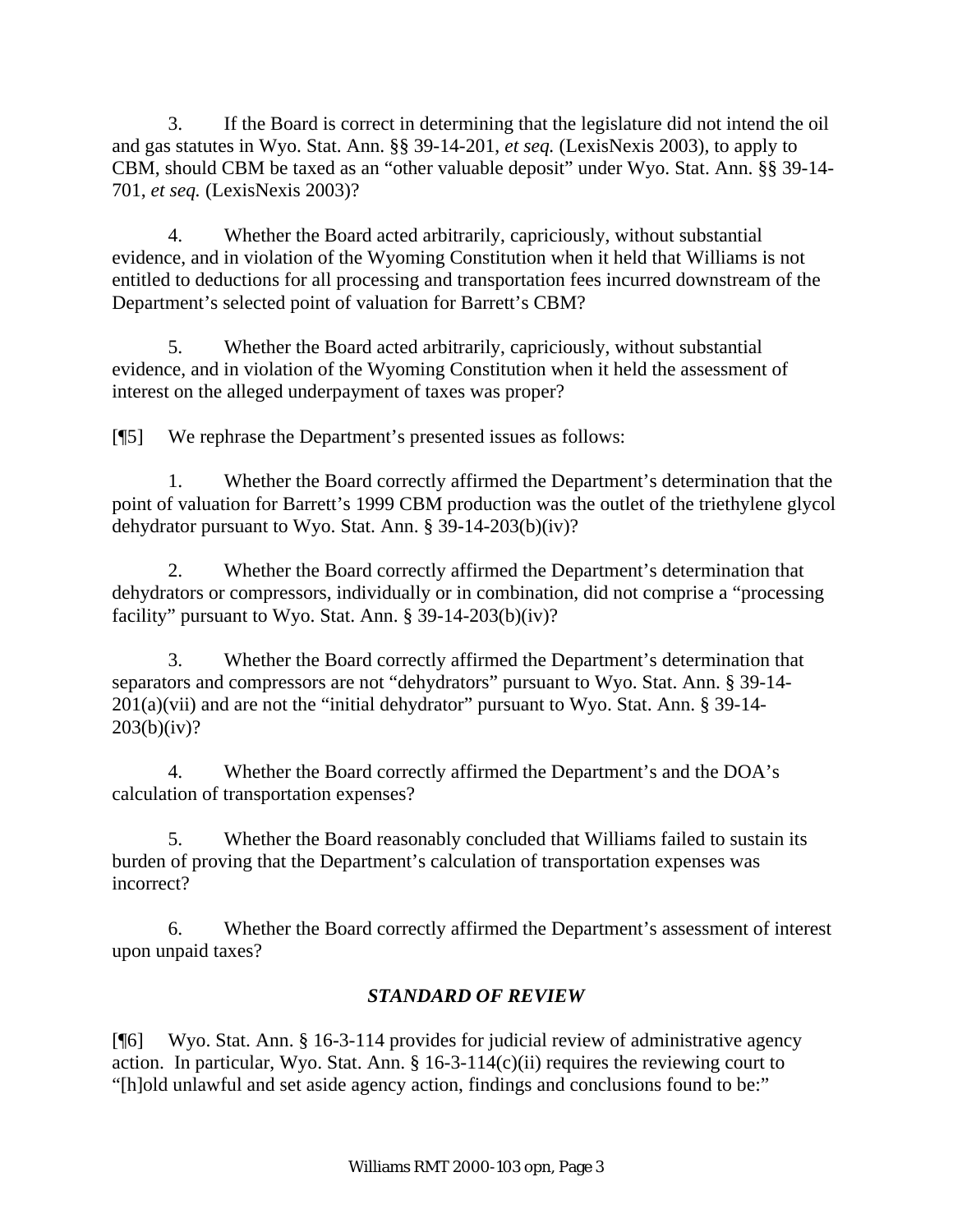(A) Arbitrary, capricious, an abuse of discretion or otherwise not in accordance with law;

 (B) Contrary to constitutional right, power, privilege or immunity;

(C) In excess of statutory jurisdiction, authority or limitations or lacking statutory right;

(D) Without observance of procedure required by law; or

(E) Unsupported by substantial evidence in a case reviewed on the record of an agency hearing provided by statute.

[¶7] We have held that "the substantial evidence test is the appropriate standard of review in appeals from [Wyoming Administrative Procedure Act] contested case proceedings when factual findings are involved and both parties submit evidence." *Newman v. State ex rel. Wyoming Workers' Safety and Compensation Div.,* 2002 WY 91, ¶ 22, 49 P.3d 163, 171 (Wyo. 2002). In addition,

> [w]hen we are reviewing cases [that] have been certified to us pursuant to W.R.A.P. 12.09(b), we apply the appellate standards [that] are applicable to a reviewing court of the first instance. *Hepp. v. State ex rel. Wyoming Workers' Compensation Division,* 881 P.2d 1076, 1077 (Wyo.1994). When we are conducting our review,

> > "[o]ur task is to examine the entire record to determine whether substantial evidence supported the hearing examiner's findings. We will not substitute our judgment for that of the hearing examiner when substantial evidence supports his decision. Substantial evidence is relevant evidence [that] a reasonable mind might accept in support of the agency's conclusions."

*Latimer v. Rissler & McMurry Co.,* 902 P.2d 706, 708-09 (Wyo.1995) (citations omitted).

> "We do not, however, defer to an agency's conclusions of law. 'Instead, if the "correct rule of law has not been invoked and correctly applied, . . . the agency's errors are to be corrected."' *Thunder Basin Coal Company v. Study,* 866 P.2d 1288, 1291 (Wyo.1994) (quoting *Devous*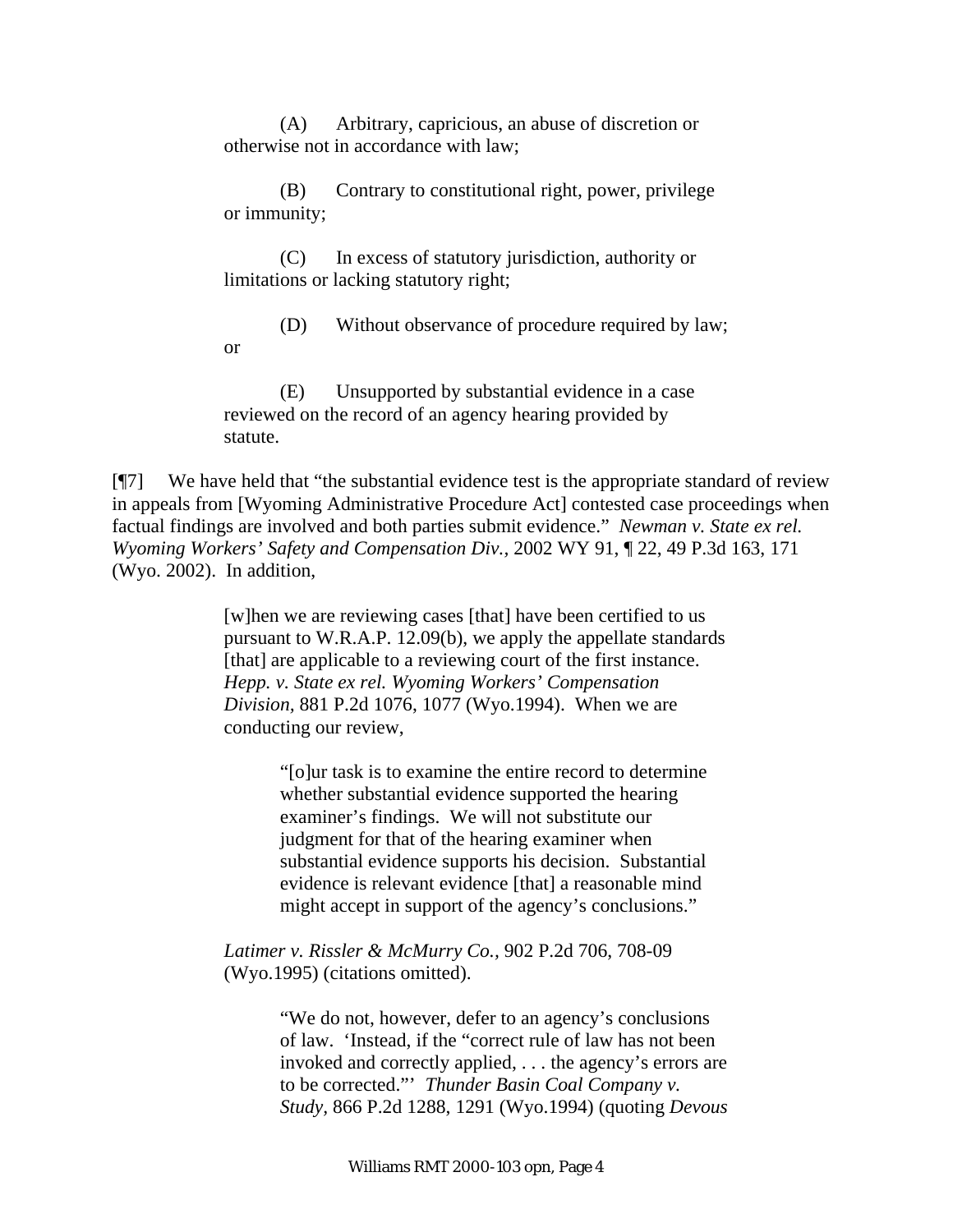*v. Wyoming State Board of Medical Examiners,* 845 P.2d 408, 414 (Wyo.1993))."

*Celotex Corporation v. Andren,* 917 P.2d 178, 180 (Wyo.1996).

*JM v. Department of Family Services,* 922 P.2d 219, 221 (Wyo. 1996). The burden of proving a lack of substantial evidence is upon the party appealing an agency's determination. *Mountain Fuel Supply Co. v. Public Service Com'n of Wyoming,* 662 P.2d 878, 883 (Wyo*.*  1983). And specifically, the burden of proof with respect to tax valuation is on the party asserting an improper valuation. *Amoco Production Co. v. Wyoming State Bd. of Equalization,* 899 P.2d 855, 858 (Wyo. 1995) (*quoting Teton Valley Ranch v. State Bd. of Equalization*, 735 P.2d 107, 113 (Wyo. 1987)).

[¶8] "Statutory interpretation is a question of law and is reviewed de novo." *State ex rel. Wyo. Dept. of Revenue v. Powder River Coal Co.,* 2004 WY 54, ¶ 5, 90 P.3d 1158, 1159 (Wyo. 2004).

> When interpreting statutes, we follow an established set of guidelines. First, we determine if the statute is ambiguous or unambiguous. A statute is unambiguous if its wording is such that reasonable persons are able to agree as to its meaning with consistency and predictability. Unless another meaning is clearly intended, words and phrases shall be taken in their ordinary and usual sense. Conversely, a statute is ambiguous only if it is found to be vague or uncertain and subject to varying interpretations. *Parker Land & Cattle Co. v. Wyoming Game & Fish Comm'n,* 845 P.2d 1040, 1042-43 (Wyo. 1993).

*Powder River Coal Co.*, 2004 WY 54, ¶ 5, 90 P.3d at 1160.

### **DISCUSSION**

### *Point of Valuation*

[¶9] The fair market value of CBM for severance and ad valorem tax purposes is determined "after the production process is completed." Wyo. Stat. Ann. § 39-14-203(b)(ii). The present controversy arises from application of Wyo. Stat. Ann. § 39-14-203(b)(iv):

> The production process for natural gas is completed after extracting from the well, gathering, separating, injecting and any other activity which occurs before the outlet of the initial dehydrator. When no dehydration is performed, other than within a processing facility, the production process is completed at the inlet to the initial transportation related compressor,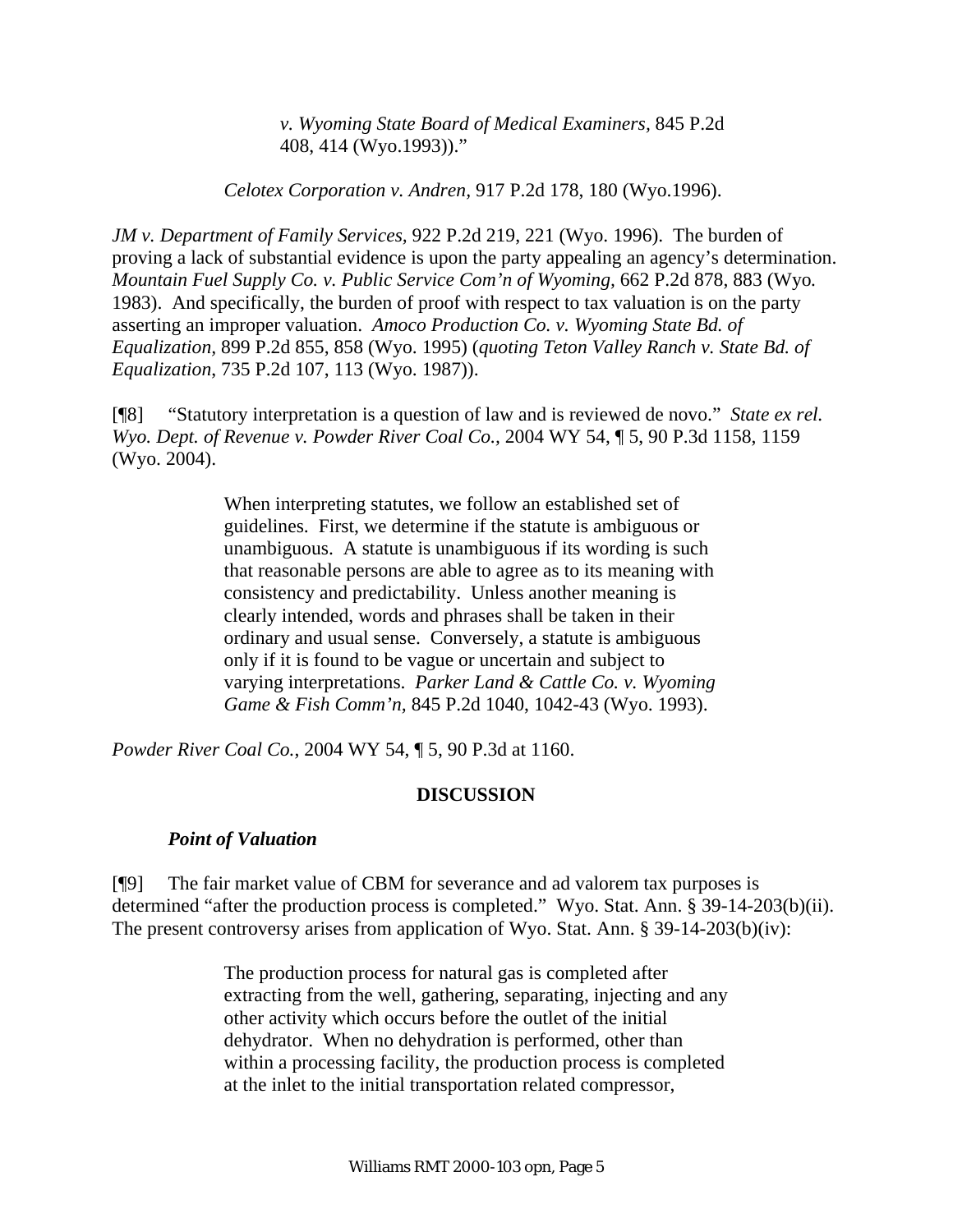custody transfer meter or processing facility, whichever occurs first[.]

[¶10] Determining the point of valuation is of particular significance because "expenses incurred by the producer prior to the point of valuation are not deductible in determining the fair market value of the [CBM.]" Wyo. Stat. Ann. § 39-14-203(b)(ii). Thus, because certain expenses "downstream" of the point of valuation *are* deductible, it is to the producer's benefit to have the point of valuation determined "upstream" as far as possible. That is the instant case in a nutshell. Williams seeks an "upstream" point of valuation instead of the "downstream" point of valuation determined by the Department and confirmed by the Board.

[¶11] The progression of CBM from coal seam to commercial pipeline is a complex process involving extraction, gathering, processing, and transportation. Numerous separate activities occur throughout the process, including, as a result of CBM's association with water in the ground, dehydration. Barrett's CBM is gathered from separate wellheads in a spoke-andwheel system of individual pipelines. The CBM passes through well meters at a central delivery point. Next, the CBM passes through a nearby custody transfer meter, where custody and possession is transferred to Western Gas Resources (Western). The CBM then flows through Western's initial transportation related compressor, and then through Western's low-pressure pipeline a distance of about five miles, where it then passes through Western's reciprocating compressors and a triethylene glycol (TEG) dehydrator. From that location, the CBM then enters either the Fort Union or the MIGC commercial pipeline.

[¶12] The Department has determined that the correct point of valuation for Barrett's CBM is at the outlet to the TEG dehydrator. Williams counters with two alternative theories: (1) if the TEG dehydrator is the "initial dehydrator" under Wyo. Stat. Ann. § 39-14-203(b)(iv), then the point of valuation should be at the custody transfer meter because the TEG dehydrator is located within a "processing facility;" and (2) the TEG dehydrator is not the "initial dehydrator" because dehydration also occurs within both the central delivery point and the initial transportation related compressor.

[¶13] The Board's Findings of Fact, Conclusions of Law, Decision and Order is a document containing 170 separate numbered paragraphs. (See Appendix A as attached).<sup>1</sup> We have reviewed the findings and conclusions, along with the record citations contained therein, and we conclude that the Board properly affirmed the Department's determination that the point of valuation should be the outlet to the TEG dehydrator.

[¶14] Rather than reiterate all of the Board's findings that support its conclusion, we will simply note some of the findings and underlying facts we find to be significant. For instance, when Barrett first responded to the DOA concerning the upcoming audit, it identified no dehydrators in the system upstream from the TEG dehydrator and it made no reference to a "processing facility." Later, in response to a specific request from the DOA for information,

 $\overline{a}$ 

<sup>1</sup> Appendix A does not contain the Board's signatures or the district court's file stamp because it was obtained electronically.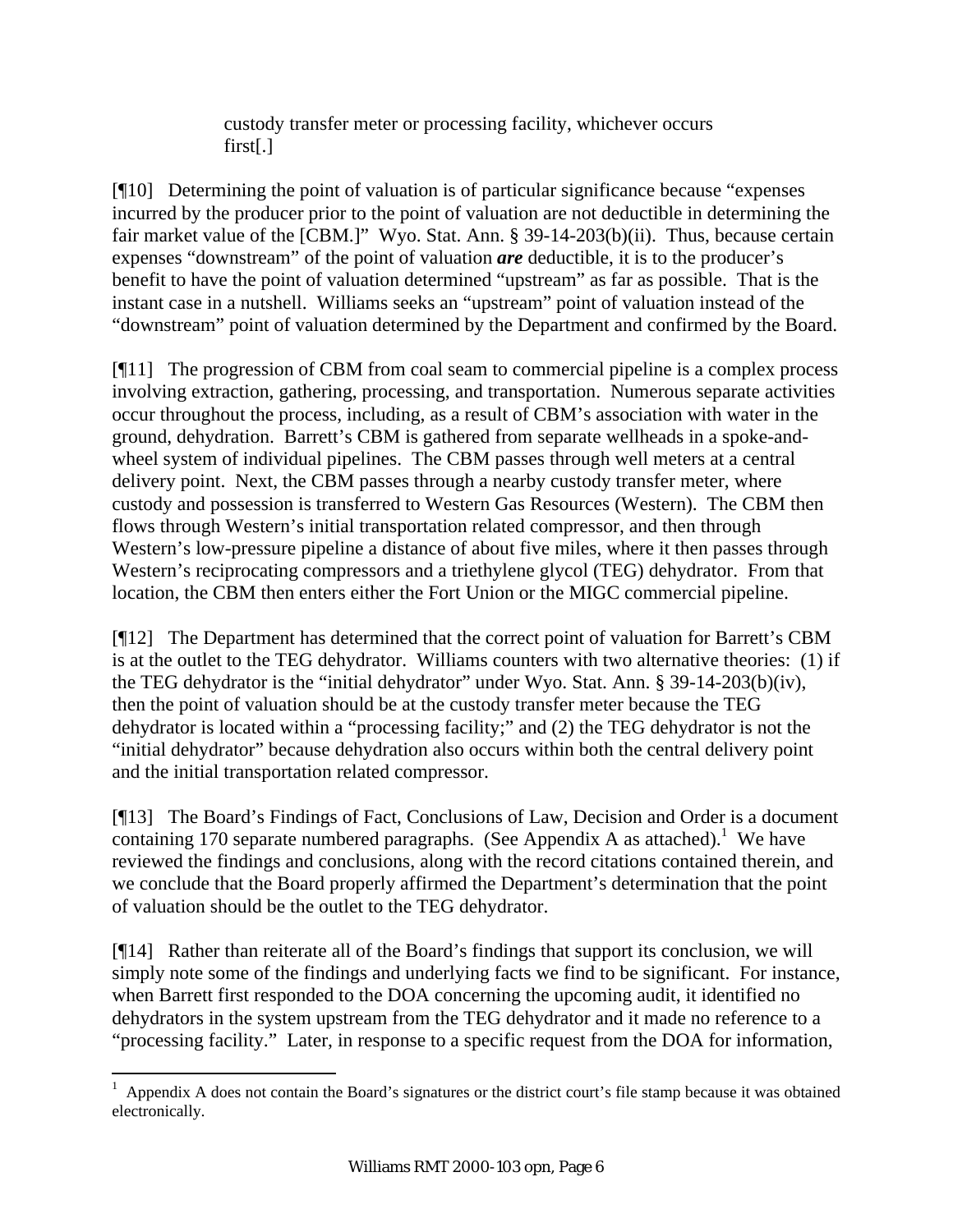Barrett replied that "[t]here are no dehydrators at the wells, the [central delivery points], or the compression stations." And during a later conference between DOA and Barrett representatives, Barrett specified that the dehydrator was located at the "booster station" after the "booster compressor." Judging from Williams' own schematic drawing of Barrett's system, this clearly indicates the TEG dehydrator. Even after the merger with Williams, Barrett employees identified to the DOA the TEG dehydrator as the initial dehydrator.

[¶15] When Williams' representatives took over dealings with the DOA, they perpetuated Barrett's position that the TEG dehydrator was the initial dehydrator. They added the contention, however, that the portion of Western's facilities where the TEG dehydrator was located was a "processing facility" and, therefore, inasmuch as dehydration took place within a processing facility, the point of valuation should be the inlet to the initial transportation related compressor. But significantly, Williams did not argue at the time that the initial dehydrator was anything other than the TEG dehydrator.

[¶16] The DOA did not accept Williams' theory that the described portion of Western's facilities was a "processing facility." In accepting the DOA's position, the Board described the evidence upon which the DOA relied:

> 40. The auditors were not persuaded by this statement of position. For a variety of reasons, [the DOA representative] disagreed that the Barrett gas was processed. . . . Barrett had not reported a processing deduction on its state tax forms. . . . In a federal royalty audit, Barrett had reported the gas as unprocessed, and claimed no processing allowance. . . . The engagement letter had requested documentation of processing costs, but none was provided. . . . Barrett never provided any processing agreements or plant statements, nor were the auditors advised of a plant name or facility at which the gas was processed. . . . [The DOA representative] did not receive any construction and operating agreements. She did not receive settlement statements to indicate the segregation and sale of liquid natural gas products, or byproducts such as sulfur. . . . . [The DOA representative] had previous experience with gas processing facilities such as Whitney Canyon. See *Union Pacific Resources Company et al,* Docket No. 2000-147, 2003 WL 21774603 (Wyo. St. Bd. Eq.). She had an understanding of typical gas processing facilities, and she saw no evidence of such facilities in this case.

[¶17] In addition to the observations of the DOA representative, the Board also relied upon a lengthy analysis whereby relevant statutory definitions and concepts were applied to Barrett's system, and it also gave deference to the Department's interpretation of a "processing facility" because such was not in conflict with legislative intent. We find that the Board's analysis, which is revealed in paragraphs 89-132 of the final order, that the TEG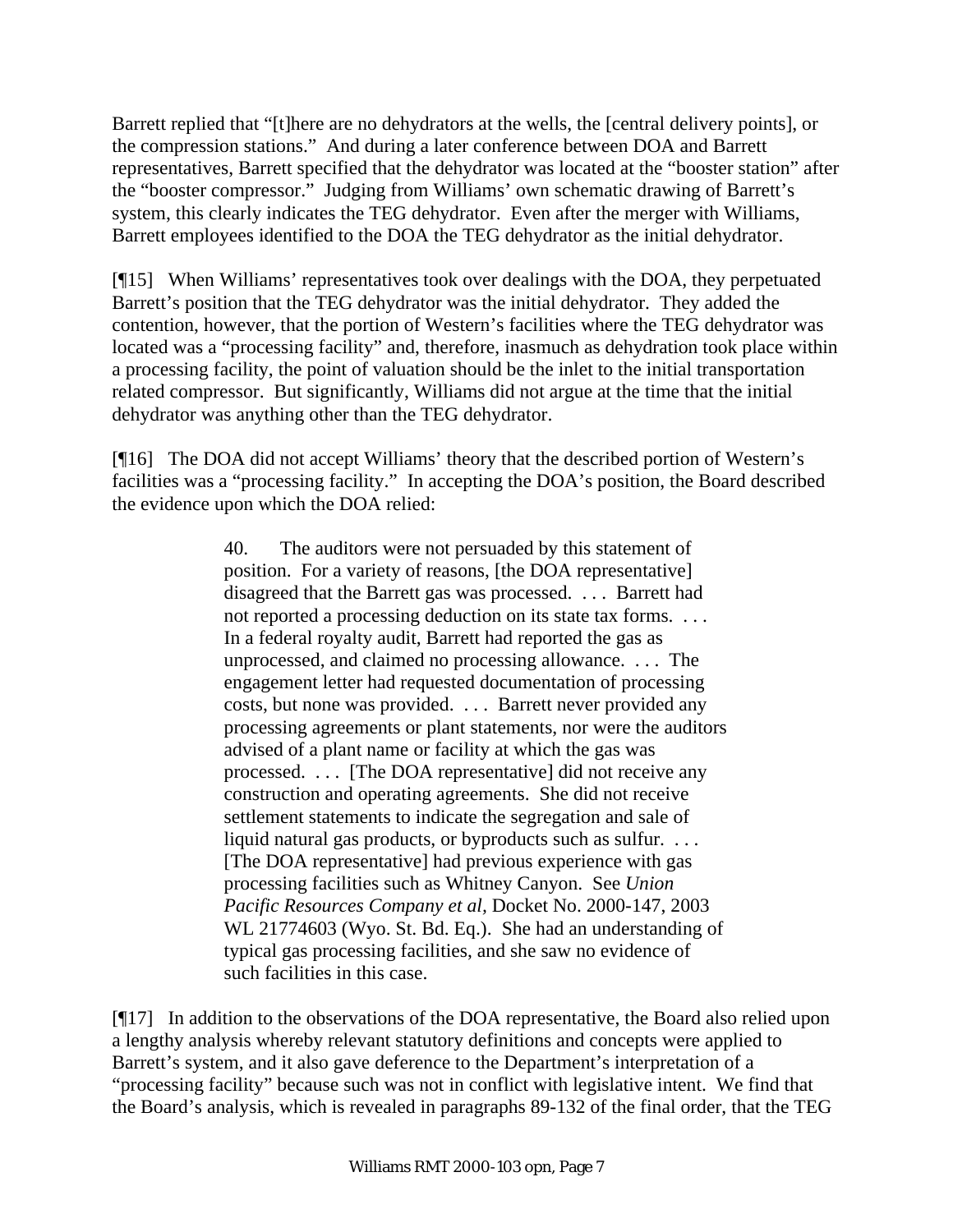dehydrator was not located within a processing facility was a correct interpretation of the applicable statutes.<sup>2</sup> Williams argues essentially that because the TEG dehydrator performs some of the functions listed in the definition of "processing" contained in Wyo. Stat. Ann. § 39-14-201(a)(xviii), *ipso facto*, it too is a processing facility. When the statutes are read *in para materia,* as we are required to do, that reasoning simply does not fly. As the Board noted in Conclusion #122, Williams' approach relies on a circular reading of the statute that is not supported by its plain language. The first sentence of the definition limits any activity deemed to be processing to those occurring "beyond the inlet to a natural gas processing facility." Wyo. Stat. Ann. § 39-14-201(a)(xviii). In addition, the definition recognizes that some of the functions specifically listed may occur during production. In reality, the definition of processing is of little assistance in determining what the legislature meant by processing facility in the context of the severance tax statutes.

[¶18] However, we can look, as the Board did, to the definition of "natural gas" for purposes of taxation for some insight into the legislative intent as to what was meant by "processing" in this context. Wyo. Stat. Ann.  $\S$  39-14-201(a)(xv) provides that "[f]or the purposes of taxation, the term natural gas includes products separated for sale or distribution during processing of the natural gas stream including, but not limited to plant condensate, natural gas liquids and sulfur[.]" This language implies that the legislature understood processing would separate certain products from the natural gas stream. Thus a processing plant logically would be a facility constructed to perform the function of removing such products. The TEG dehydrator would not constitute such a facility.

[¶19] In addition, when construing technical terms contained within statutes, we look to the meaning ascribed to those terms in the applicable field. Wyo. Stat. Ann. § 8-1-103(a)(i) (LexisNexis 2003); *Amoco Production Co. v. State,* 751 P.2d 379, 382-83 (Wyo. 1988). A noted authority in the oil and gas industry indicates that a processing plant is one that removes liquefiable hydrocarbons from wet gas or casing-head gas. Howard R. Williams & Charles J. Meyers, *Oil and Gas Law* 833 (2003). This accepted meaning of the term "processing facility" within the industry most likely explains why neither Barrett nor Williams considered the TEG dehydrator to be a processing facility before attempting to achieve a more favorable point of valuation for their CBM production.

[¶20] It follows that, unless the TEG dehydrator was *not* the initial dehydrator, its outlet was the proper point of valuation. This conclusion, contained in the Department's final determination, apparently induced Williams to "prepare[] a new approach to the dehydrator definition." "Dehydrator" is defined at Wyo. Stat. Ann. § 39-14-201(a)(vii) as "a device which removes water vapor that is commonly associated with raw natural gas[.]" Williams'

 $\frac{1}{2}$  The Board also relied upon the testimony of witnesses from the DOA and the Department as to characteristics of processing facilities and the lack of those characteristics in the Western facilities. The "common understanding" of these witnesses was that there was "an identifiable universe of processing plants, such as Whitney Canyon, Painter, and Carter Creek." Clearly, within the industry, the term "processing facility" has a specialized meaning beyond a collection of disparate pieces of equipment. The Board gave "heavier weight" to the fact that neither Barrett nor the DOA had referred to Western's facilities as a "processing facility," and further found this consistent with customary usage in the industry.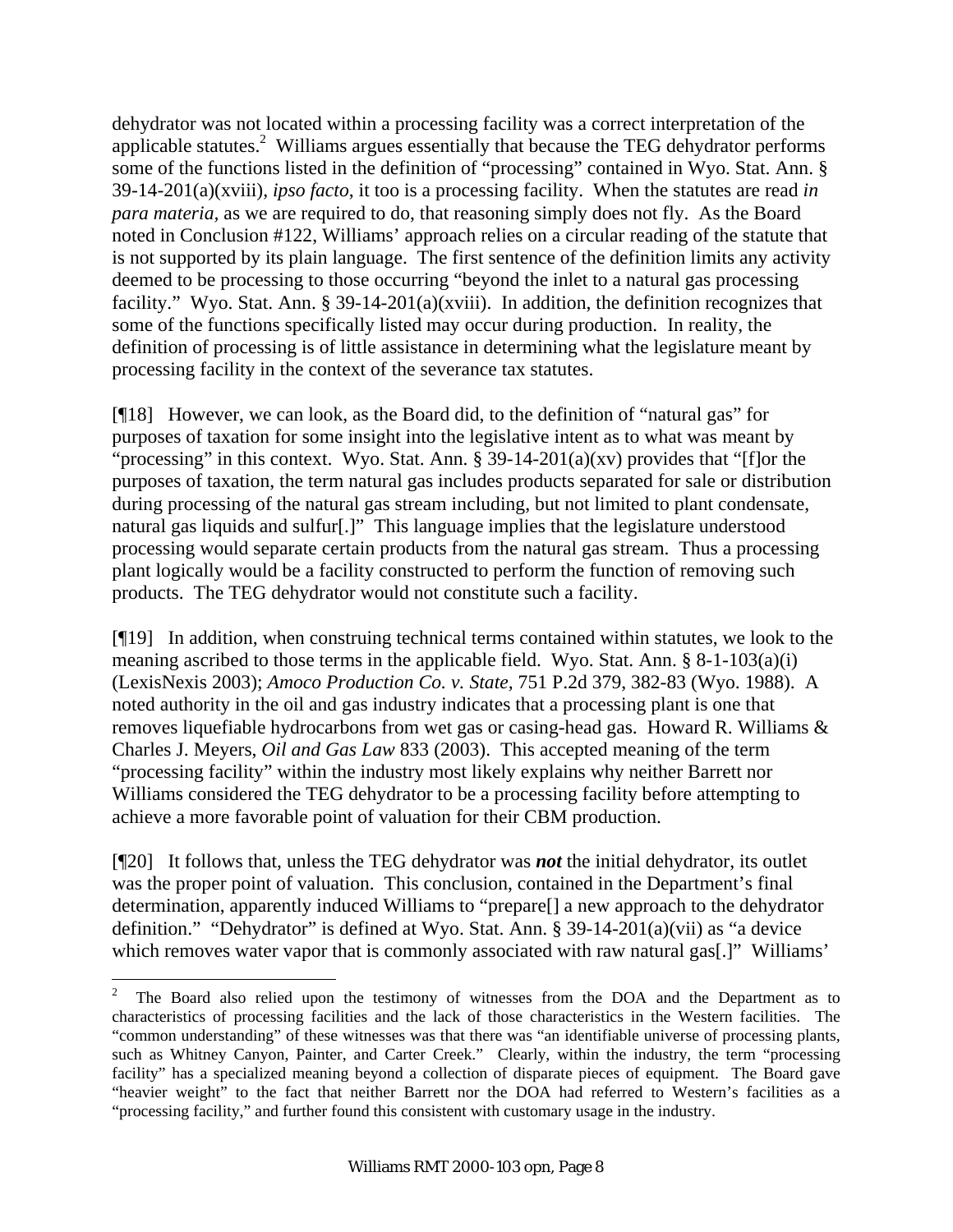quest became to show that equipment in the central delivery points, as well as in the initial transportation related compressor, acted as dehydrators, which would make the appropriate point of valuation the custody transfer meter, rather than the TEG dehydrator.

[¶21] Williams hired Bret Rhinesmith to evaluate its theory. Rhinesmith's testimony at the contested case hearing revealed that "the function of removing water is ubiquitous in coalbed methane equipment and piping." The Board recited Rhinesmith's testimony that water vapor is separated from the CBM in the headers located in the central delivery points, that water vapor content of CBM decreases after passing through the screw compressor in the initial transportation related compressor, and that water removal occurs throughout the entire sequence of equipment from wellbore to the outlet of the TEG dehydrator.

[¶22] Citing to numerous pieces of technical evidence in the record, the Board found that, unlike the incidental separation of water and CBM in headers and compressors, and in the pipeline, itself, the TEG dehydrator is a specialized dehydrator—a particular piece of equipment. The Board found this significant because of Wyo. Stat. Ann. § 39-14-  $203(b)(iv)$ 's location of the point of valuation at the outlet of the initial dehydrator—a piece of equipment—rather than at the initial place that any dehydration—a function—takes place. Once again, we find that the Board's interpretation of the statute to be consistent with legislative intent.

[¶23] Before going on to the next substantive issue, we will briefly discuss Williams' third stated issue, which questions whether the legislature intended CBM to be taxed as "oil and gas" under Wyo. Stat. Ann. § 39-14-201, *et seq.,* or as an "other valuable deposit" under Wyo. Stat. Ann. § 39-14-701, *et seq.* We conclude, for two reasons, that this is not actually an issue in this case. First, both parties agree that CBM is and should be taxed under Wyo. Stat. Ann. § 39-14-201, *et seq.* Second, Williams' query is founded on the apparent assumption that the Board determined that the legislature did not intend for CBM to be taxed under Wyo. Stat. Ann. § 39-14-201, *et seq.*, for which assumption we find no basis in the record. The Board did not even suggest that CBM should not be taxed under Wyo. Stat. Ann. § 39-14-201, *et seq.* Rather, in assessing statutory definitions, the Board merely considered the fact that CBM was not being commercially produced at the time the statutes were drafted. There is no substance to this issue.

## *Deduction of Expenses*

[¶24] Intertwined with Williams' point of valuation argument is a separate argument that the Department incorrectly determined allowable expense deductions. In consonance with its theory that the point of valuation was at the custody transfer meter, Barrett had deducted all costs associated with Western's services. The Department's determination that the correct point of valuation was the outlet of the TEG dehydrator required a recalculation of allowable expenses.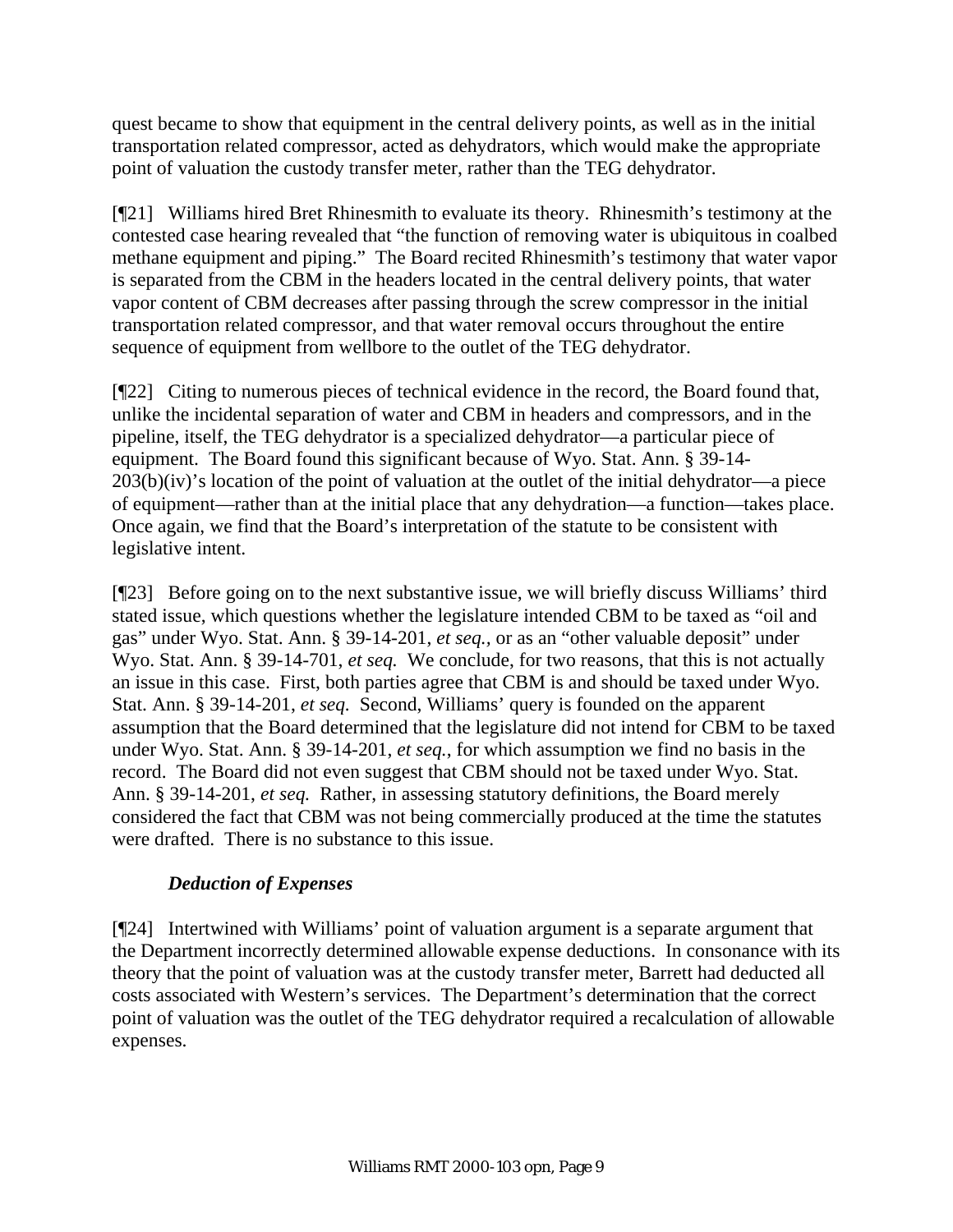[¶25] Barrett paid Western \$0.43 per mcf (one thousand cubic feet) of CBM for gathering and transportation to the point of sale.<sup>3</sup> Of that fee, \$0.294 was paid pursuant to a gas gathering agreement, and \$0.14 was paid for transportation and other services on the MIGC pipeline, which was owned by Western. Barrett's reported taxable values reflected a transportation deduction for the expenses incurred between the custody transfer meters and the point of sale. In attempting to adjust these figures based on a point of valuation at the TEG dehydrator, the DOA several times requested from Williams a breakdown of the \$0.294 per mcf fee but, without attempting to obtain the information from Western, Williams indicated that it could not provide such information.

[¶26] Eventually, the DOA decided that, of the \$0.294 fee paid to Western under the gas gathering agreement, \$0.084 would be allowed as a deduction for transportation from the outlet of the TEG dehydrator to the inlet of the MIGC pipeline. That figure was determined by reducing the \$0.294 by the contractual rebate of \$0.21 given by Western to match the lower rate charged by the parallel Fort Union pipeline. In addition, the DOA also allowed \$0.14 per mcf for the fee to transport the CBM on the MIGC pipeline to the point of sale in Glenrock.

[¶27] Williams contends that these conclusions were not supported by substantial evidence and that the Board acted arbitrarily and capriciously. Williams argues that Barrett was statutorily entitled to deduct all transportation fees downstream of the Department's selected point of valuation, including fuel charges on the MIGC and Fort Union pipelines and all transportation fees incurred downstream of those pipelines. Further, Williams contends that the DOA's audit worksheets showed that the DOA acknowledged these fees and that the Department presented no evidence as to why such fees were not legitimate transportation deductions.

[¶28] The Board's refutation of Williams' position is partly based upon evidence supporting the position of the DOA and the Department, and partly based upon Williams' failure to meet its burden of proof. As with the point of valuation issue, we will not reiterate the Board's complete thought process, which is revealed in the attached Appendix A, particularly in paragraphs 16-17, 26, 32-33, 35, 37, 42-45, 73-79, and 148-162. We will, however, discuss some of the pertinent reasoning.

[¶29] After examining the record concerning the various charges previously deducted by Barrett, the Board made a specific finding noting the DOA's conclusion that Barrett had deducted both a gathering charge, paid to Western, and a transportation charge, paid to MIGC, and that the former cannot be deducted under Wyo. Stat. Ann. § 39-14-203(b)(iv) and (vi). In its findings, the Board then narrated the DOA's attempt to obtain from Williams information to allow a deduction for that portion of the Western charges that represented transportation costs from the outlet of the TEG dehydrator to the MIGC or Fort Union pipelines. The Board found that "Williams has offered no evidence in this proceeding that

 $3$  Although Western took possession of the CBM at the custody transfer meters, Barrett identified a location at Glenrock, Wyoming, as being the "point of sale."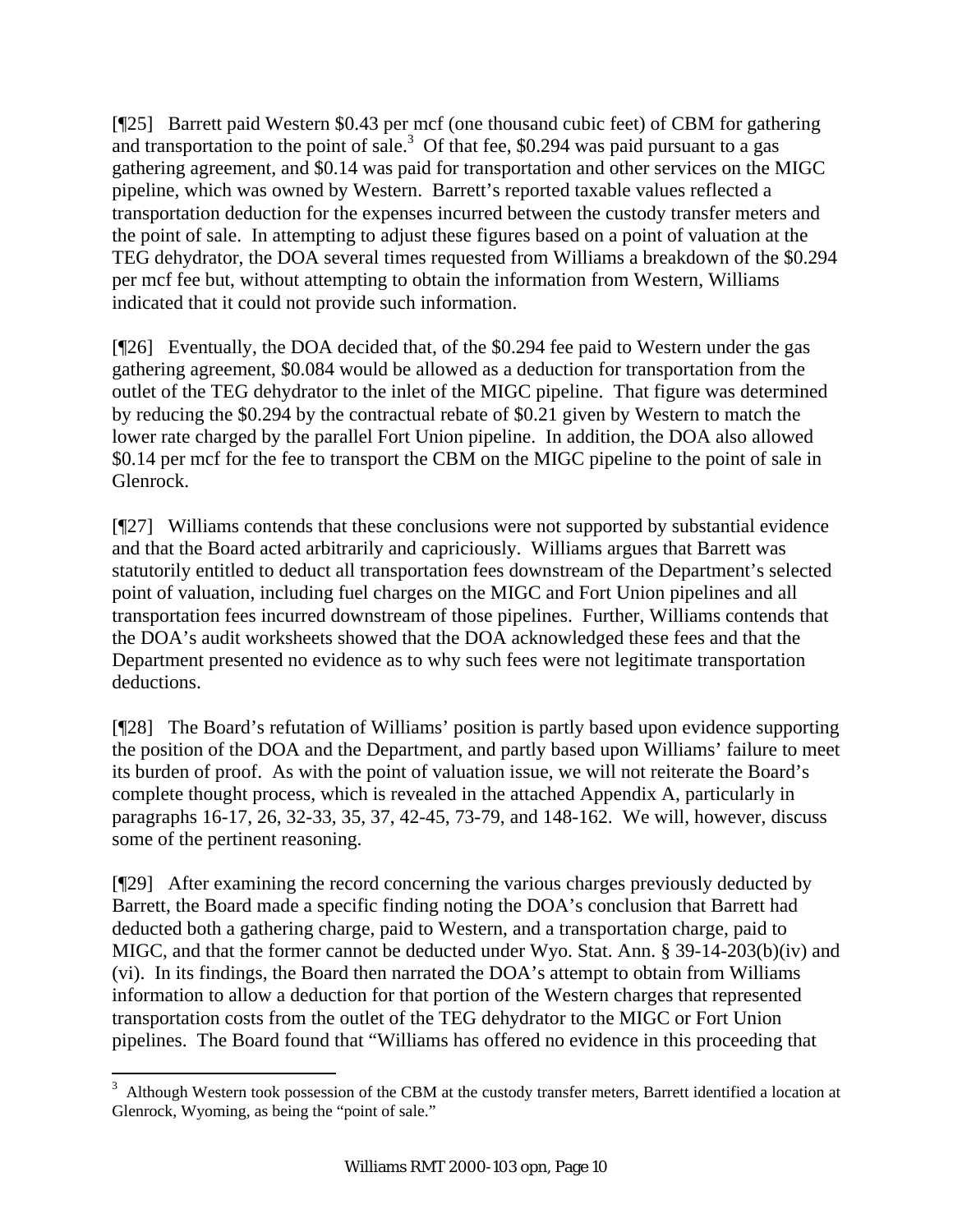would enable the Department of Revenue or Department of Audit to disaggregate the Western fee." Despite noting further that the auditors could have disallowed any deduction for the Western expenses because Williams failed to provide information for that purpose, the Board nevertheless found that the DOA's decision to allow the \$0.084 per mcf deduction was "a reasonable exercise of auditor judgment to reach a fair valuation for a taxpayer that refused to be cooperative." The DOA's rationale, approved by the Board, was as follows:

> Instead, the auditors determined that the total allowable transportation deduction would be \$0.224, or \$.084 more than the original allowance of \$0.14. . . . This number was reached by subtracting \$0.21/MCF from the Western Gas Resource Fee of \$0.294. . . . The \$0.21/MCF was inspired by the rebate Western gave to Barrett on gas shipped on the MIGC pipeline... . . The auditors intended to allow transportation costs after the initial dehydrator, and broadly reasoned that all of Western's most expensive equipment was located before the outlet of the initial dehydrator. . . . They allocated approximately 70% of the fees charged by Western to service between the custody transfer meter and the outlet of the glycol dehydrator. The auditors made no effort to account for fuel costs because fuel would be associated with the same equipment.

The Board also found that the administrator of the Department's mineral tax division "embraced this logic" given the unavailability of further information. And finally, the Board found inconsequential the Department's use of a \$0.21/MMBTU rebate as "inspiration" for a deduction against a \$0.294/mcf fee, given that the ultimate allowance of \$0.084 was an estimate, not a precise calculation. As with earlier issues, we find that substantial record evidence supports these findings of the Board.<sup>4</sup>

[¶30] Williams' next major issue is the alleged failure of the DOA and the Department to allow deductions for transportation charges to points of sale downstream from Glenrock. The Board found that "the evidence supporting this conclusion is negligible." Specifically, the Board noted that Williams had not called any witnesses who could speak to possible sales beyond Glenrock, and also noted that this issue was not raised until after the final letters were sent by the DOA and the Department. Further, the Board found that the inferences of such sales contained in the testimony of Williams' representative were entitled to little weight because they were not supported by the evidence. Instead, the Board's findings relied upon the fact that the DOA had tied invoices to sales summaries in accepting Barrett's own representation that Glenrock was the point of sale.

 $\overline{a}$ 

<sup>4</sup> There is some mixing of apples and oranges here. While the argument largely is presented as one of substantial evidence, Williams also argues that the Board acted arbitrarily and capriciously in finding that Williams had failed to meet its burden of proving the Department's computation was incorrect. Because both parties submitted evidence, we have treated the issue primarily as being one of substantial evidence.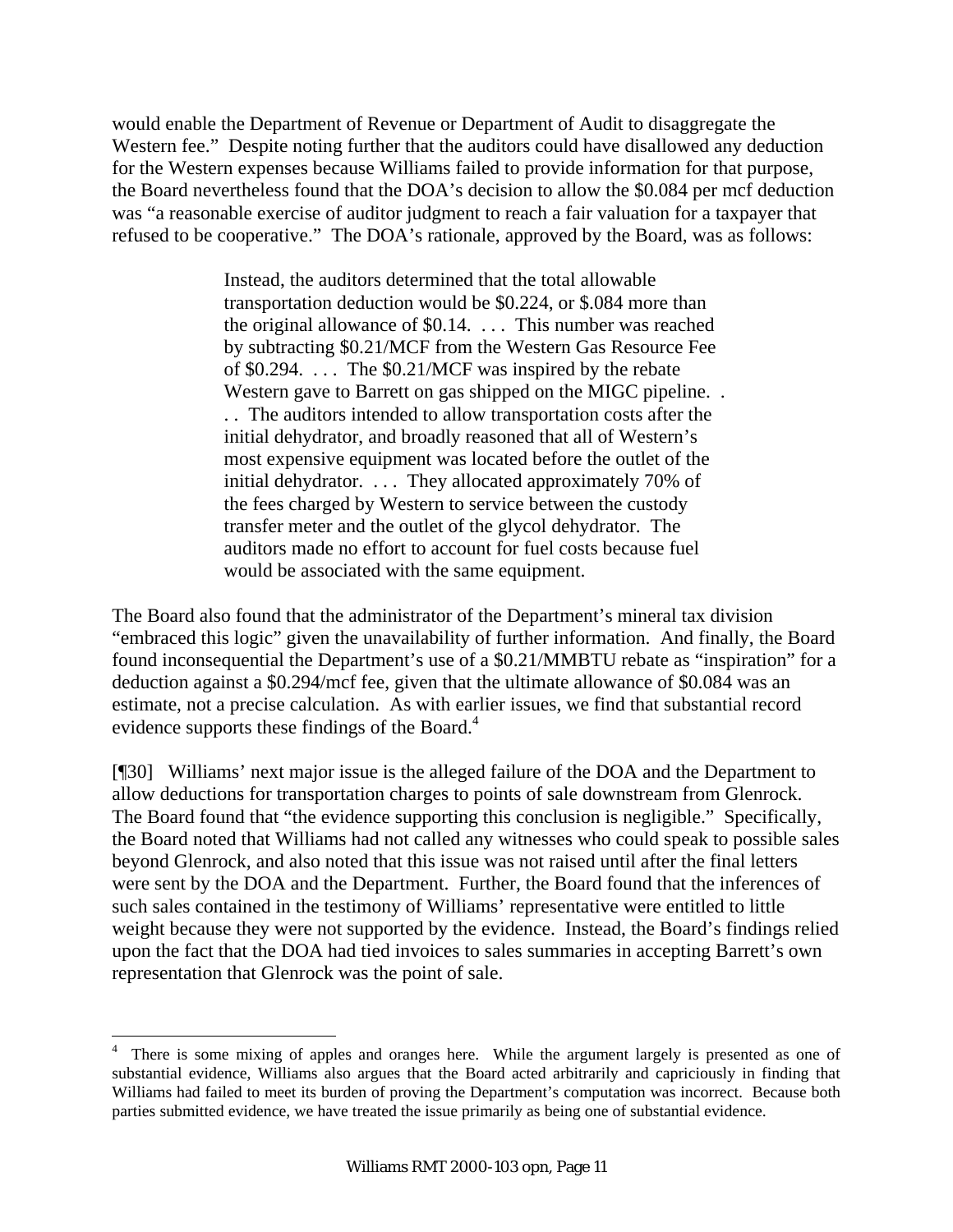[¶31] Not surprisingly, the Board's conclusions mirrored its findings as to these issues. The Board concluded that Williams had failed in its burden of going forward and in its burden of persuasion, meaning the burden never shifted to the Department to prove its determinations were correct. We affirm the conclusions of the Board in respect to this issue. The record evidence showing Glenrock to be the point of sale included Barrett's own representations, as well as the auditors' findings based upon review of invoices and sales summaries. Evidence to the contrary consisted only of a Williams' witness's suggestion that the records showed "inferences" that such sales took place.

### *Interest*

[¶32] Wyo. Stat. Ann. § 39-14-208(c)(ii) provides for the collection of interest on delinquent severance taxes "when a taxpayer or his agent knew or reasonably should have known that the total tax liability was not paid when due[.]" Williams' position is that "Barrett did not and could not have predicted [the Department's] interpretation of the natural gas valuation and tax statutes would be so radically different from its own." Williams supports this position with references to the Department's refusal to supply a copy of an attorney general's memorandum regarding taxation of CBM, and to the Board's finding that the statutes are ambiguous. Finally, Williams claims that "[t]he obvious complexity of the issues surrounding the [point of valuation] for this 'new process' of natural gas production make it clear that it was reasonable for Barrett to interpret the statutes as it did and assessment of interest is inappropriate under these circumstances."

[¶33] The Board emphasized three points in affirming the Department's assessment of interest: First, Wyo. Stat. Ann. § 39-14-208(c)(iv) *requires* the assessment of interest on delinquent taxes. Second, in describing their own facilities and those of Western, no Barrett employee characterized the booster compressor and TEG dehydrator as a processing facility, and no Barrett employee identified more than one dehydrator. And third, no Barrett or Williams employee requested of the Department either a written interpretation of the statute or a value determination, both of which are available as a matter of right under Wyo. Stat. Ann. § 39-14-209(a).

[¶34] Wyo. Stat. Ann. § 39-14-203(b)(iv) is quite clear in pronouncing that the natural gas production process is completed, for severance tax purposes, at the outlet of the initial dehydrator, unless no dehydration is performed other than within a processing facility. The record is just as clear that at no time did Barrett treat anything other than the TEG dehydrator as a dehydrator, and at no time did Barrett consider the TEG dehydrator as being part of a processing facility. In other words, Barrett's own knowledge and description of its and Western's facilities recognized that the point of valuation of the CBM was at the outlet to the TEG dehydrator. For Williams belatedly to argue otherwise was not reasonable and the Board certainly was free to discount the credibility of Williams' witness. Under these circumstances, the Department and the Board made no error of law in assessing interest. The Board's concession in its order that the statutory definitions of dehydrator and processing facility may be a "little ambiguous" in the CBM context is not sufficient to create confusion for Barrett that did not exist at the time it was reporting its production. We agree with the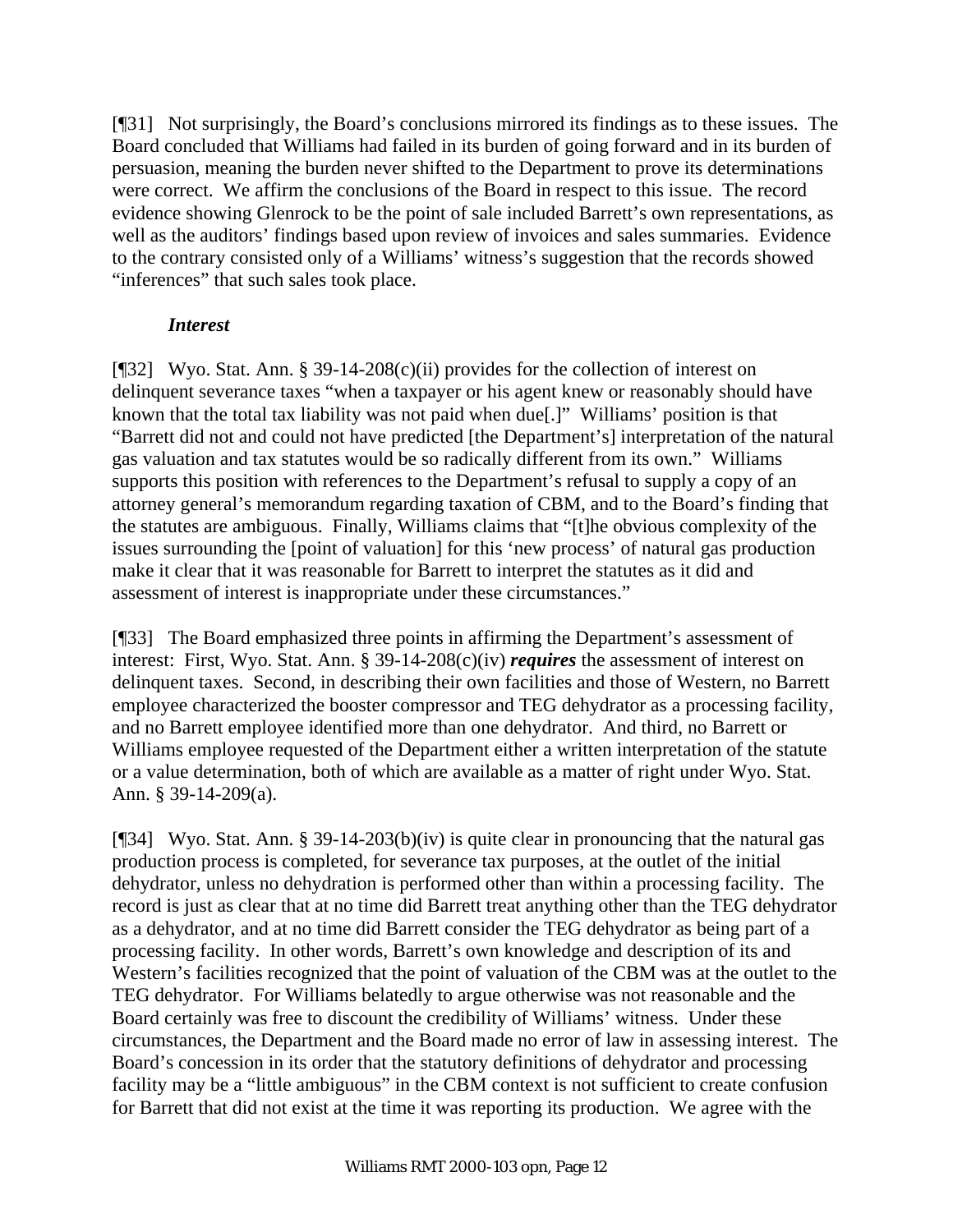Board's conclusion that Barrett and Williams "simply failed to apply the plain language of the statute."

[¶35] Finally, we note that the attorney general's memorandum sought by Williams was the subject of a motion to compel discovery that resulted in a motion hearing and in camera review of the memorandum. The Board decided that the memorandum, which contained legal advice from the office of the attorney general to the Department in an unrelated case, was a privileged communication between attorney and client and was, therefore, not discoverable. In this appeal, Williams has shown us neither how that decision was legally incorrect nor how Williams may have been prejudiced by the ruling.

## **CONCLUSION**

[¶36] The Board's determination that the point of valuation of Barrett's CBM was at the outlet of the TEG dehydrator and its determination that the TEG dehydrator was not located within a processing facility were supported by substantial evidence. Interest was lawfully assessed against Barrett's delinquent taxes because both Barrett and Williams knew or should have known the proper point of valuation, inasmuch as the TEG dehydrator clearly was the initial dehydrator and it was not located within a processing facility within the meaning of the statute.

[¶37] Affirmed.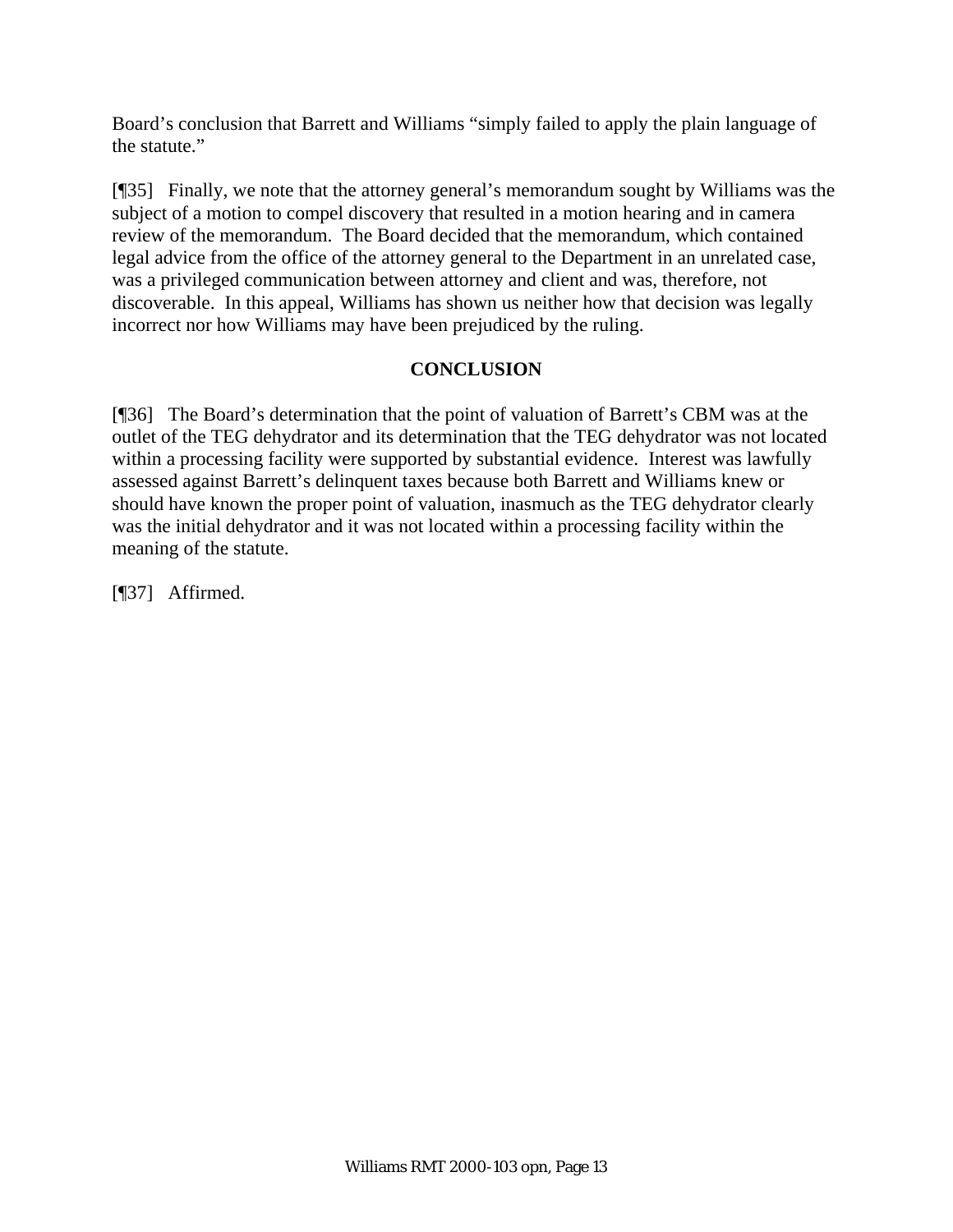# **APPENDIX "A"**

#### **BEFORE THE STATE BOARD OF EQUALIZATION**

#### **FOR THE STATE OF WYOMING**

| Docket No. 2002-103 |
|---------------------|
|                     |
|                     |
|                     |
|                     |
|                     |

### **FINDINGS OF FACT, CONCLUSIONS OF LAW, DECISION AND ORDER**

#### **APPEARANCES**

*Margo Harlan Sabec, Scott P. Klosterman, and Nicol M. Thompson, of Williams, Porter, Day & Neville, P. C., for Williams Production RMT Company, (Williams), successor in interest to Barrett Resources Company (Barrett).* 

Martin L. Hardscog, and Karl D. Anderson, Senior Assistant Attorneys General, for the Department of Revenue (Department).

#### **DIGEST**

This matter came on for hearing on August 18 through 22, 2003, before the State Board of Equalization (Board), consisting of Roberta A. Coates, Chairman, Alan B. Minier, Vice Chairman, and Thomas R. Satterfield, Member. Gayle R. Stewart acted as Hearing Officer. All Board Members have considered this matter by attending the hearing, reviewing the file, hearing transcript, and exhibits, and participating in this Decision and Order. This appeal arises from an audit of Williams' production of coal bed methane gas during 1999, and the Department's subsequent assessment of additional severance taxes and certification of increased value for ad valorem tax purposes.

#### **JURISDICTION**

The Board must review final decisions of the Department of Revenue on application of any interested person adversely affected. *Wyo. Stat. Ann. § 30-11-102.1(c)*. Taxpayers are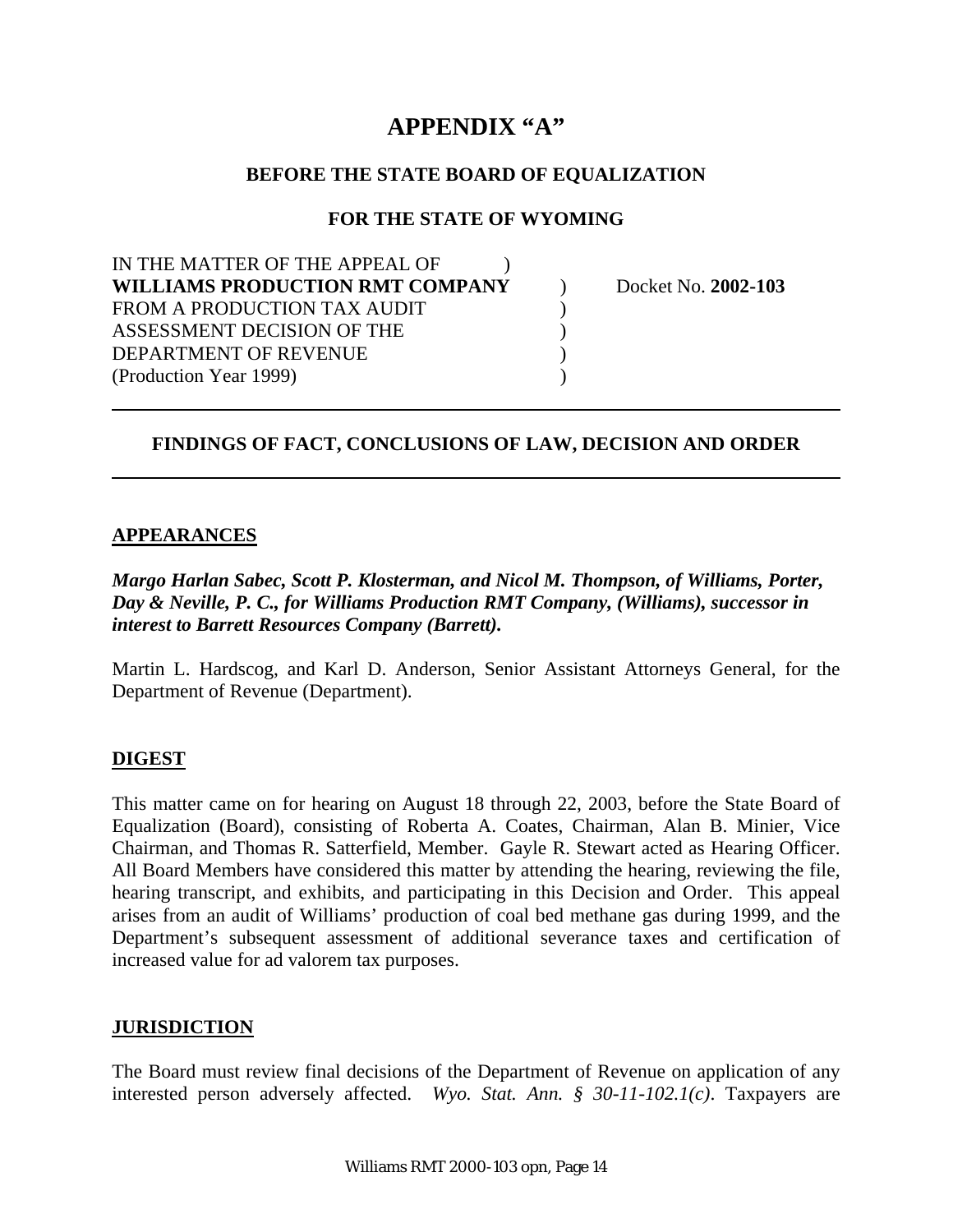specifically authorized to appeal final decisions of the Department concerning oil and gas valuation amendments. *Wyo. Stat. Ann.* § 39-14-209(b)(v). The taxpayer's appeal must be filed with the Board within thirty days of the Department's final decision. *Wyo. Stat. Ann. § 39-14-209(b)(iv); Rules, Wyoming State Board of Equalization, Chapter 2, § 5(a).* This case arises from the Department of Revenue's assessment of additional severance taxes and increase in taxable valuation on Petitioner's gas production following an audit by the Wyoming Department of Audit. *Wyo. Stat. Ann. § 39-14-208(b).*

## **DISCUSSION**

Williams Production RMT Company is the successor in interest to Barrett Resources Company. In 1999, Barrett produced coalbed methane from natural gas wells located in Campbell County, Wyoming. In 2001, the Wyoming Department of Audit (DOA), began an audit of Barrett's severance and ad valorem taxes. At the conclusion of the audit, the Department of Revenue determined that \$170,747.15 of additional severance tax was due, together with interest in the amount of \$58,304. The Department also certified a total increase of ad valorem taxable value of \$3,392,635 to Campbell County.

Williams filed a timely appeal, identifying four errors:

1. The Department determined that Barrett's production process was completed, and therefore the point of valuation was located, at the outlet of a dehydration unit owned by Western Gas Resources.

2. The Department miscalculated the allowable transportation deduction.

3. The Department failed to exclude the total amount of exempt royalties from the taxable value of Barrett's 1999 production.

4. The Department assessed interest on the alleged underpayment of taxes.

We affirm the Department on all four issues.

The dispute between the parties turns in large part upon the names and characterizations of equipment owned and used by Barrett, and equipment owned and used by Western Gas Resources, Inc. (Western), a company which provided services to Barrett for a fee. Generally speaking, the correct names of and characterizations of Barrett's and Western's equipment determine the point of valuation at which Barrett's gas is valued, and thereby affects the value of the gas. The case largely turns on the existence of a "dehydrator" and/or "processing facility." However, the positions of Barrett and Williams about names and characterizations varied considerably from the commencement of the audit to the conclusion of the hearing. In order to clearly demonstrate the record supporting our findings of fact and to reach the correct conclusions of law, we must pay attention to the details of the Barrett/Williams position over time.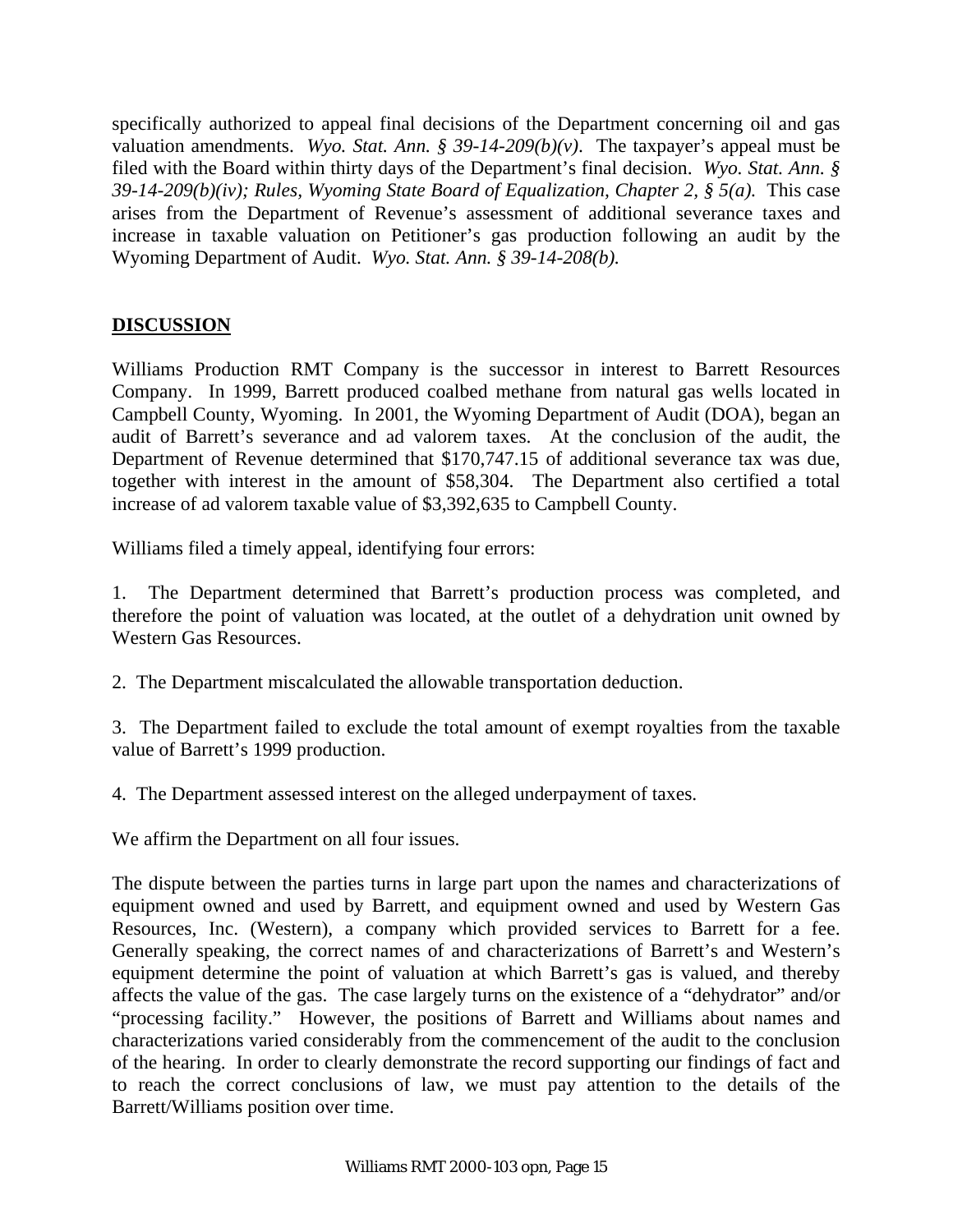### **FINDINGS OF FACT**

### *Coalbed methane compared to conventional natural gas*

1. Coalbed methane is produced from wells that are drilled into coal seams. These wells typically have a center tube through which water is pumped from the coal seam. The act of pumping off water reduces pressure on the coal, which liberates the natural gas from the coal seam. The gas enters an open-hole completion area, and flows to the surface through a production casing that surrounds the center tube. [Transcript Vol. I, pp. 73-74].

2. Generally speaking, coalbed methane differs from other natural gas produced in Wyoming. It is typically produced at lower pressure. It has lower flow rates per well. Coalbed methane is not complex natural gas, that is, coalbed methane does not contains heavy hydrocarbons and has few impurities. [Transcript Vol. I, pp. 66-70]. Because coalbed methane does not have heavier hydrocarbons, there is no byproduct stream of natural gas liquids that can be used to generate revenue, nor any need to separate out oil or other liquid hydrocarbons. [Transcript Vol. I, pp. 71, 76].

3. Coalbed methane is in contact with water when produced, so the gas produced from the well is saturated with water. [Transcript Vol. I, p. 76]. The water vapor content of gas from a high pressure conventional well is approximately 100 pounds of water vapor per million cubic standard cubic feet a day of gas. [Transcript Vol. I, pp. 76-77]. The water vapor content of gas from a coalbed methane well is approximately 1000 pounds of water vapor per million standard cubic feet a day of gas, or about ten times more for the same volume of gas. [Transcript Vol. I, p. 77].

4. No party introduced precise information about industry-wide production of coalbed methane from the Powder River Basin of Wyoming, although such information is available from the Wyoming Oil and Gas Conservation Commission. [Transcript Vol. II, p. 292]. However, the parties agree, and we find, that coalbed methane production was not significant until the latter part of the decade of the 1990's. [Transcript Vol. II, pp. 292-293; Transcript Vol. IV, pp. 679- 680]. The Petitioner's expert testified that, "1999 is probably the first year when things started ramping up." [Transcript Vol. II, p. 292].

### *The audit of Barrett*

5. In early 2001, the DOA commenced an audit of Barrett. Barrett had produced natural gas from coal bed methane wells in Campbell County, Wyoming, and paid severance and gross products taxes on that natural gas production. The period covered by the audit was 1999. Barrett commenced production in February 1999. [Transcript Vol. IV, p. 824; Exhibit 505].

6. Valerie Simmons, a principal auditor for the DOA, contacted Barrett in early 2001 to request documentation for an initial pre-audit review. William McGuire of Barrett sent the requested information to Simmons on January 10, 2001. [Exhibit 512]. McGuire's transmittal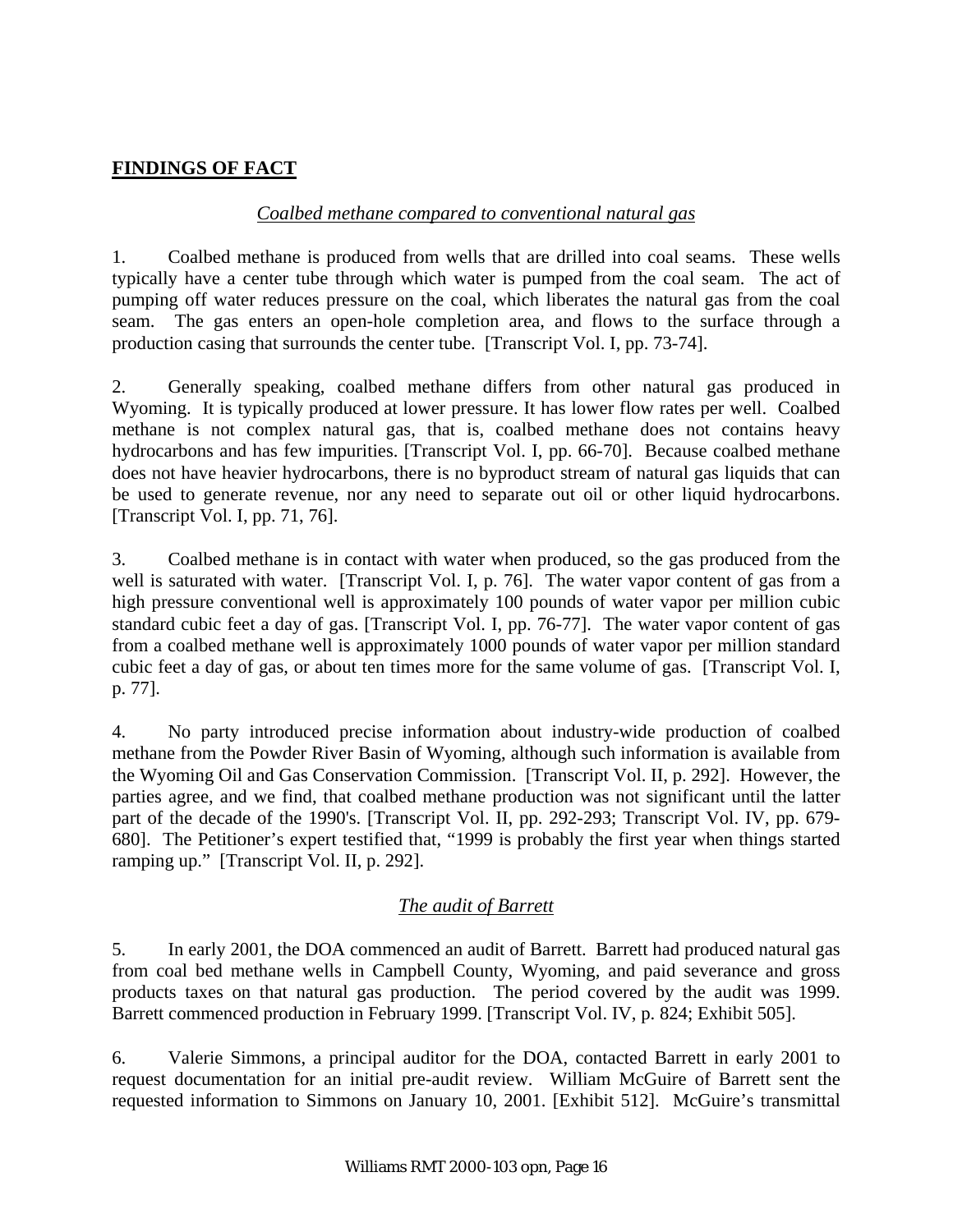included three folders of material related to accounting, transportation, marketing, and gas purchase contracts, together with a map of the "[c]oalbed methane area showing well locations, PODS [central delivery points for the collection of gas from individual wells], Compressors and Pipelines." [Exhibit 512]. The transmittal made no reference to a dehydrator or processing facility.

7. McGuire's January 10, 2001, letter refers to agreements between Barrett (and a subsidiary) and a number of entities, including Western Gas Resources, Fort Union Gas Gathering, L.L.C., and MIGC. [Exhibit 512].

8. Barrett was a party to a "Gas Gathering Agreement" with Western Gas Resources, Inc., dated February 1, 1999. [Exhibit 144]. Under this Agreement, Western provided certain Gathering Facilities, defined as "including, but not limited to dehydration, pigging equipment, pipelines, metering facilities and compressors..." [Exhibit 144, Article I Definitions]. Western took custody of the Barrett gas at a custody transfer meter located between Barrett's Central Delivery Points and a screw compressor owned by Western. [Transcript Vol. III, pp. 397-398]. Western was obliged to redeliver Barrett's gas to points of "interconnection of the facilities of [Western] and those of MIGC or of Fort Union, as applicable." [Exhibit 144, Article I Definitions; Transcript Vol II, p. 398].

9. MIGC is a pipeline that is regulated by the Federal Energy Regulatory Commission (FERC). The pipeline provides service from the terminus of Western's facilities to Glenrock, Wyoming. [Transcript Vol. III, pp. 435, 442]. On February 1, 1999, Barrett entered into an agreement with MIGC for service on a firm basis. [Exhibit 530]. On February 25, 1999, Barrett entered into an agreement with MIGC for service on an interruptible basis. [Exhibit 530].

10. Fort Union Gas Gathering, L.L.C. (Fort Union) is a pipeline, but it is not regulated by FERC. [Transcript Vol. III, p. 437] The record includes a Firm Gathering Agreement between Fort Union and Bargath, Inc., dated March 1, 1999. [Exhibit 531]. Bargath was a subsidiary of Barrett. [Transcript Vol. III, p. 614]. Fort Union provided only limited service to Barrett during 1999. [Exhibit 507; Exhibit 140, showing Fort Union charges only in September 1999].

11. On February 9, 2001, Elwood Soderlind, Audit Supervisor for the DOA, sent a formal engagement letter to McGuire of Barrett. [Exhibit 505; Transcript Vol. IV, p. 824]. McGuire had been designated Barrett's audit contact. [Transcript Vol. IV, p. 825]. The engagement letter identified Simmons as DOA's contact. [Exhibit 505]. Among other things, the engagement letter requested, by February 28, 2001, comprehensive documentation for Barrett's 1999 coalbed methane production from Campbell County. The request encompassed volumes of gas produced, prices received, "costs (allowances) of processing, gathering, dehydrating, and transporting," gas sales contracts, tax workpapers, "a listing of actual government royalties paid", and "all gathering and transportation agreements and field schematics." [Exhibit 505].

12. On March 2, 2001, McGuire sent an e-mail to Simmons, explaining how Barrett calculated the volumes of production associated with each coalbed methane well. [Exhibit 502]. Simmons responded with a specific question about the presence of dehydrators "at the wellhead,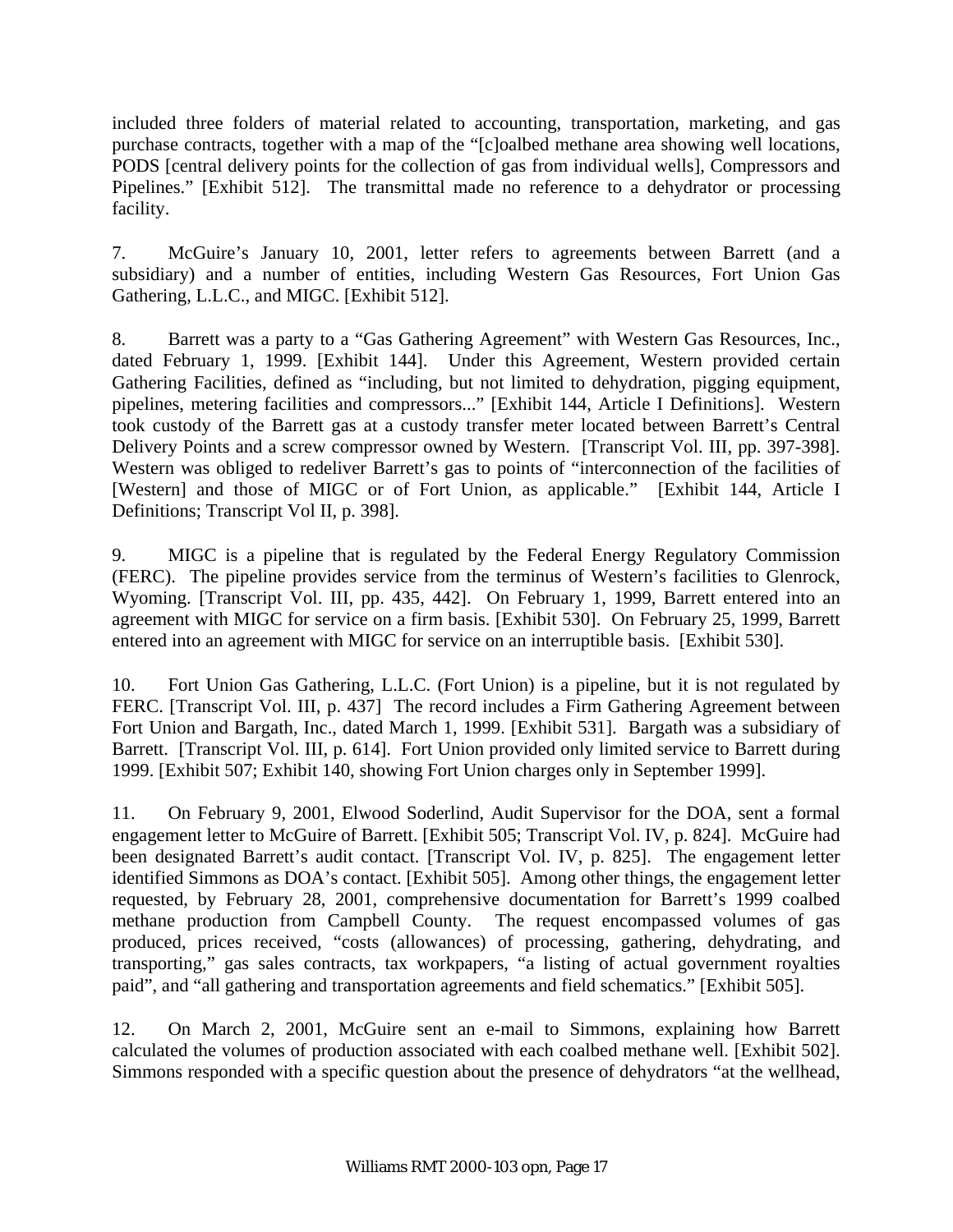the pod, or the compression station" because she knew "the statute was pretty clear about needing to know where that was." [Transcript Vol. IV, p. 833].

13. Tom Piecuch of Barrett responded to Simmons' request on March 5, 2001. [Exhibit 502]. He stated that, "There are no dehydrators at the wells, the pods or compressor stations. However, there is a water knock-out at the compressor stations." [Exhibit 502]. We find that a water knock-out is synonymous with a separator. [Transcript Vol. II, pp. 261-262; Vol. IV, pp. 689-690].

14. Representatives of Barrett and DOA, including McGuire and Simmons, met on May 1, 2001, for an opening conference. They discussed the tax audit and an audit of state and federal royalties. [Exhibit 507; Transcript Vol. IV., pp. 826-827]. The purpose of the conference was for the auditors to make sure that necessary information was available and to gain an understanding of the company, including deductions that were taken and who purchased production. [Transcript Vol. IV., p. 826]. Simmons made notes that are included in the audit file. [Transcript Vol. IV, pp. 828-829; Exhibit 507].

15. During the conference, Barrett employees described the sequence of the equipment between the wellheads and Glenrock, Wyoming. Four to twelve of Barrett's wells are served by a pod. At the pod, the gas is measured. From the pod, the gas goes to a Western screw compressor. From the screw compressor, the gas goes on to a booster compressor before entering a transportation pipeline to Glenrock. Simmons' notes state that, "[t]he dehydrator is located at the booster station and occurs prior to the booster compression." [Exhibit 507]. (This note was incorrect. The dehydrator is located after the booster compressor. [Transcript Vol. IV, p. 837].) Western owned the metering equipment and pipeline from the screw compressor to the main transportation line. [Exhibit 507].

16. During the conference, Barrett employees stated that Barrett paid Western a fee of approximately \$0.43 per thousand cubic feet of gas (MCF) for all services necessary to move Barrett gas from Western's screw compressor to Glenrock, including the services of MIGC and Fort Union. [Transcript Vol. IV, p. 830; Exhibit 507]. The next day, Piecuch told Simmons that only \$0.294 of the total fee paid to Western was for services provided by Western. [Transcript Vol. IV, p. 830; Exhibit 507]. The remainder of the total fee was for pipeline services. There was charge of \$.014 per MCF for gas sent on the Fort Union pipeline. [Transcript Vol. IV, p. 830; Exhibit 507]. Barrett's price to Glenrock was essentially equal via either Fort Union or MIGC, however, because Western provided a rebate against MIGC's FERC-tariffed rate to match the Fort Union rate. [Transcript Vol. IV, p. 830; Exhibit 507].

17. Barrett deducted from its taxes all of the charges billed by Western. [Exhibit 507]. Barrett deducted these charges as transportation expenses against Barrett's total revenues from the Powder River Basin, allocated to the well level based on the production volume of each well. [Transcript Vol. II, pp. 391-392].

18. During the conference Barrett employees told the auditors that Barrett sold its gas to Western at the screw compressor, then Barrett repurchased the gas at Glenrock, where Barrett marketed the gas. [Exhibit 507; Transcript Vol. IV, p. 831]. However, the auditors could see that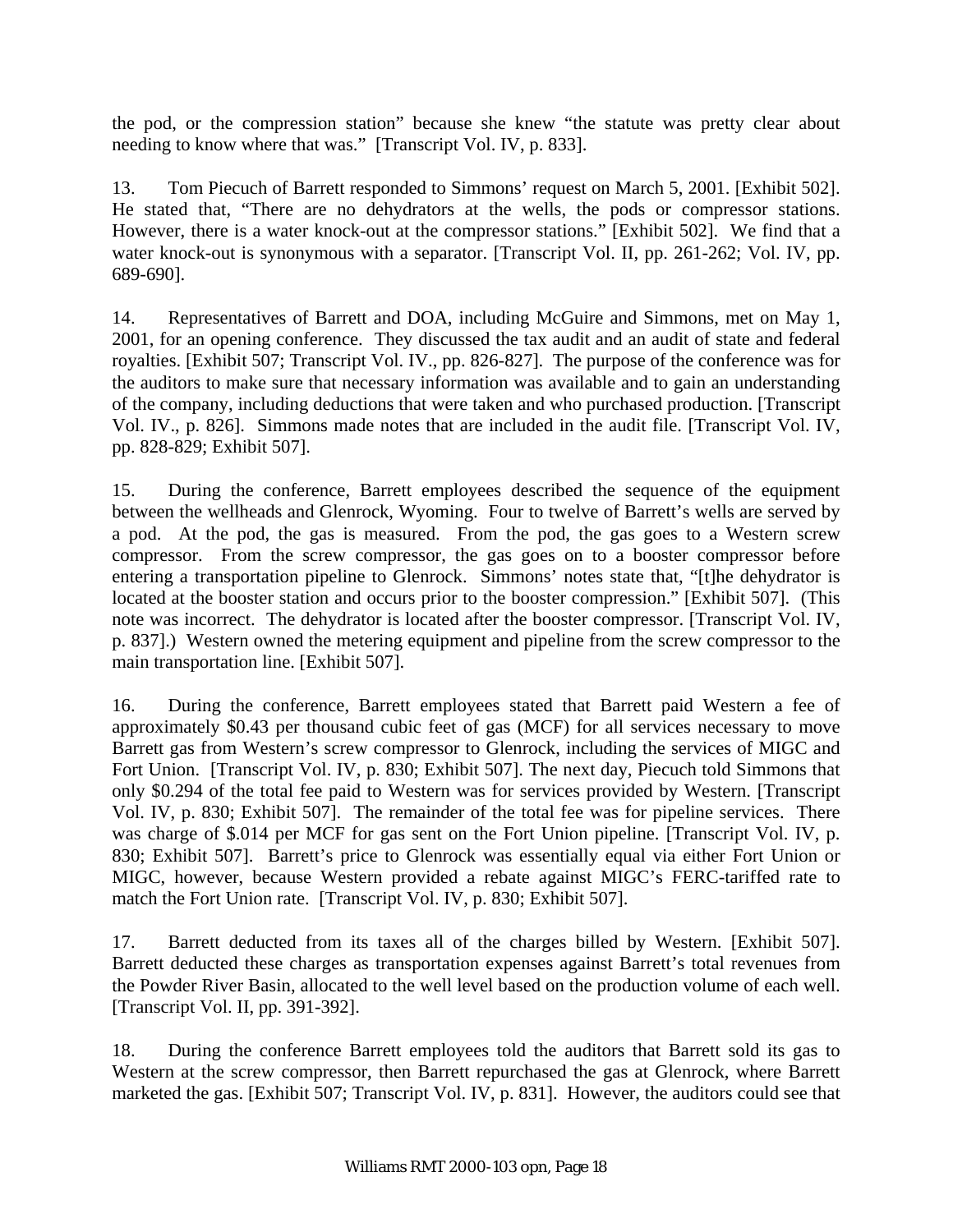the sale to Western was not the ultimate sale. [Transcript Vol. IV, p. 831]. Sales invoices provided by Barrett did not give a specific detailed location of where sales occurred. [Transcript Vol. IV, p. 831].

19. Barrett later represented that the point of sale for its coalbed methane gas was Glenrock, and the auditors were able to tie invoices to sales summaries that Barrett provided. [Transcript Vol. IV, p. 831]. The auditors accepted Barrett's representation of the point of sale [Transcript Vol. IV, p. 932], and so do we. We find that the point of sale was Glenrock, Wyoming. This finding is supported by Barrett's deduction of the charges billed by Western, which implicitly reflects Barrett's position on (a) the point of valuation, i.e., the custody transfer meter between Barrett's pod and Western's screw compressor, and on (b) the point of sale, i.e., Glenrock.

20. On May 7, 2001, Barrett accepted a bid from Williams to acquire Barrett. [Transcript Vol. II, p. 359]. Simmons received notice of the pending merger on May 14, 2001. [Transcript Vol. V, p. 878]. The merger closed in two steps. Williams bought fifty percent of the stock of Barrett in a transaction that closed on June 11, 2001. Williams acquired the balance of Barrett stock in a stock trade which closed on August 1, 2001. [Transcript Vol. II, pp. 359-360].

21. On June 14, 2001, Simmons and three other auditors took a field tour of Barrett facilities in Campbell County. [Transcript Vol. IV, p. 836]. The auditors had requested the tour because they were new to coalbed methane audits. The tour was arranged through an audit contact at Barrett and as part of the audit process. [Transcript Vol. IV, pp. 832, 844]. Nathan Lopez conducted the tour; Lopez was an operations superintendent for Barrett. [Transcript Vol. IV, p. 836]. Simmons was specifically interested in learning "where the initial [dehydrator] was because that was key in the point of valuation decision." [Transcript Vol. IV, p. 837].

22. Simmons took notes of the trip. Her notes memorialize the terms Lopez used to describe the equipment. [Exhibit 537; Transcript Vol. IV, pp. 837-838, 840]. Lopez showed the auditors several wells, and three different pods. [Transcript Vol. IV, pp. 839-840; Exhibit 537]. Lopez showed the auditors two booster compressor stations. [Transcript Vol. IV, pp. 839-840; Exhibit 537]. Lopez stated that there were two different equipment configurations. With three stage compressors, the gas went from the wellhead to a pod, from the pod to a screw compressor, from the screw compressor to a booster compressor, from the booster compressor to a dehydrator, and from the dehydrator to the pipeline. With four stage compressors, the gas went directly from the pod to a booster compressor, but the sequence was otherwise the same. [Transcript Vol. IV, pp. 839-841; Exhibit 537].

23. Lopez showed Simmons a dehydrator in a building. The dehydrator came after a booster compressor. [Transcript Vol. IV, pp. 840-841]. Lopez described the dehydrator to Simmons as a glycol dehydrator. [Transcript Vol. IV, p. 841].

24. Once the merger with Barrett closed on August 1, 2001, Williams decided to consolidate Barrett's accounting functions from Denver to the Williams home office in Tulsa. [Transcript Vol. II, p. 360]. Williams did not offer McGuire a position after the merger. [Transcript Vol. II, p. 362]. Piecuch accepted a job with Williams, but Williams severed Piecuch in November of 2001. [Transcript Vol. II, p. 363]. At the hearing of this matter, Williams did not provide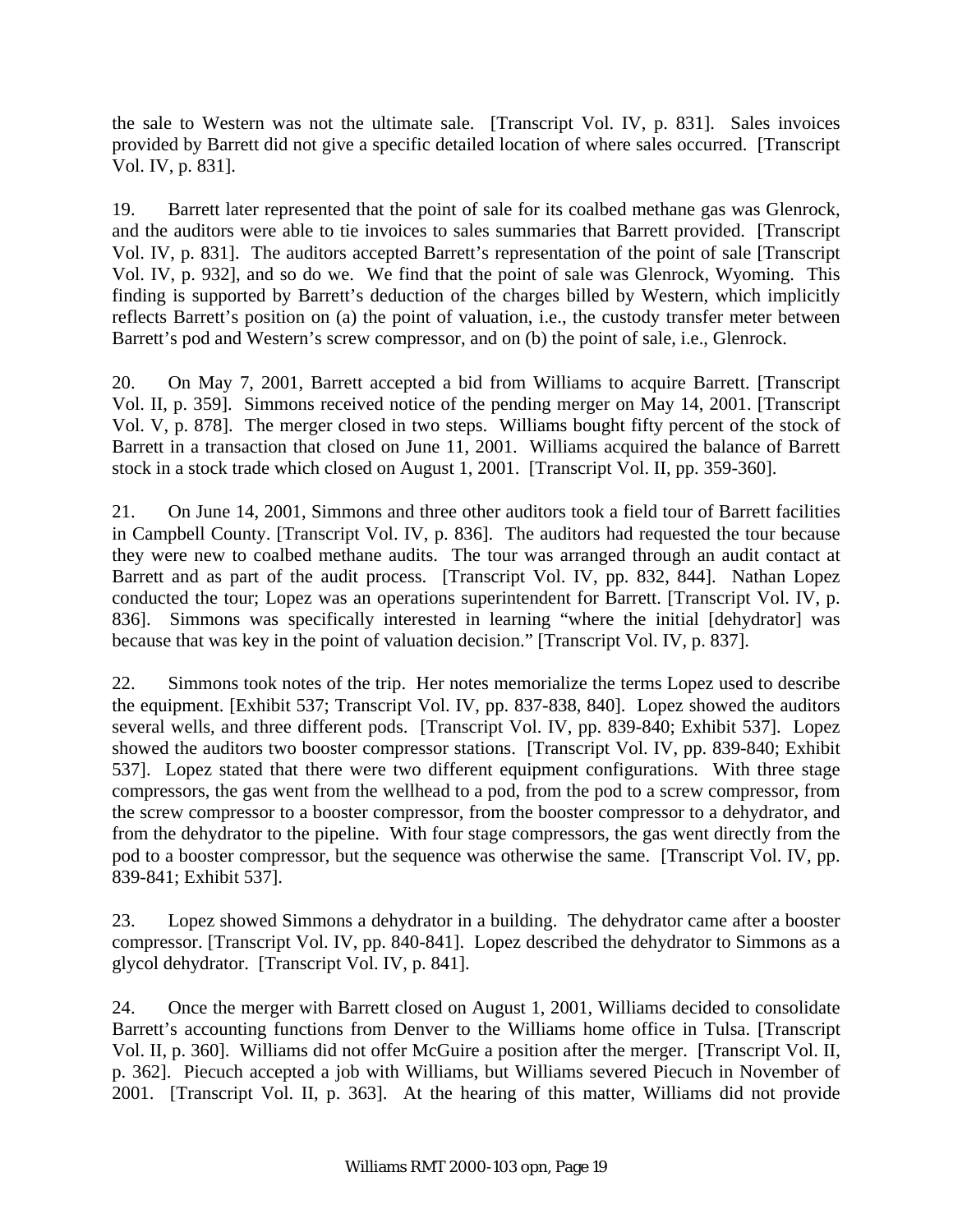testimony from McGuire, Piecuch, Lopez, or any other former Barrett employee having personal knowledge of Barrett's policies or practices with respect to accounting, contracts administration, sales, or operations.

25. In August 2001, Williams Exploration and Production gave Greg Storts the responsibility to report Wyoming severance, conservation, and gross products taxes, as well as Wyoming state royalty. [Transcript Vol. II, pp. 385, 387].

26. On October 11, 2001, Simmons entered a memorandum in the audit file. She memorialized her preliminary conclusion that Barrett had deducted both a gathering charge, paid to Western, and a transportation charge, paid to MIGC. [Exhibit 517]. Generally speaking, gathering charges relate to services provided prior to the point of valuation, and cannot be deducted. *Wyo. Stat. Ann. §§ 39-14-203(b)(iv), 39-14-203(b)(vi).* 

## *Williams reviews Barrett's point of valuation*

27. On October 29, 2001, Storts attended a seminar hosted by the Wyoming Department of Revenue. [Transcript Vol. II, p. 392]. The seminar was designed to instruct mineral taxpayers on how to correctly fill out the different forms associated with the Mineral Tax Division. [Transcript Vol. II, p. 392]. The seminar prompted Storts to review Barrett's calculation of taxable value. [Transcript Vol. II, p. 393]. According to Storts, "Williams had been told that Barrett was using the custody transfer meter as the point of valuation." [Transcript Vol. II, p. 394].

28. Storts reviewed the appropriate Wyoming statutes, and contacted Dean Tinsley, an engineer in Barrett's Denver offices, to learn about Barrett's coalbed methane operations. [Transcript Vol. II, pp. 393-394].

29. Tinsley advised Storts that the field layout "went from the well to the POD to the screw compressor to the [reciprocating] station and then into the pipelines." [Transcript Vol. III, p. 598]. Tinsley also explained such details as "what a screw compressor was and where it was located in the system." [Transcript Vol. III, p. 599].

30. Storts then reached a conclusion based on his own reading of the Wyoming statutes. [Transcript Vol. II, p. 394]. Storts saw that there was no statutory definition of "processing facility," but decided that a processing facility must be a facility where processing occurred. Storts then analyzed Western's facilities in light of the statutory definition of "processing." [Transcript Vol. II, p. 395]. Based on what Tinsley had told him about the Western facilities, Storts concluded that Western's facilities were a processing facility. [Transcript Vol. II, pp. 395-396]. Storts then consulted the portion of the statute that identifies the point of valuation for processing facilities, and concluded that the point of valuation was the custody transfer meter. [Transcript Vol. II, pp. 394-396].

31. Prior to this time, no one from either Barrett or the DOA had referred to the Western's facilities as a "processing facility." We find that the previous usages are entitled to heavier weight, particularly with respect to the customary usage in the industry.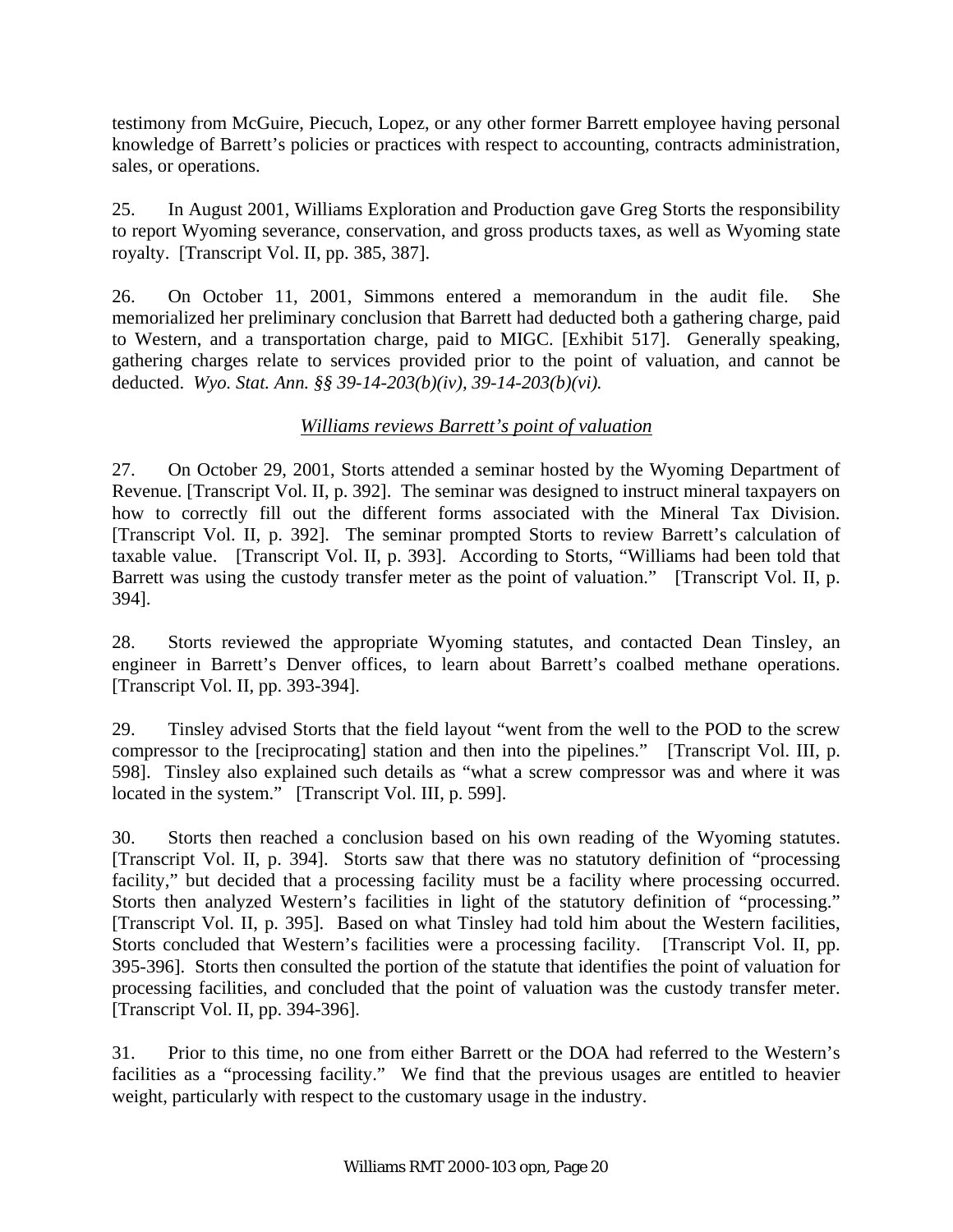## *The Preliminary Issue Letter and Williams' Response*

32. On April 17, 2002, the DOA sent its Preliminary Issue Letter to Williams. [Exhibit 101]. The purpose of the letter was to identify preliminary findings, and to give the audited party a chance to address the findings. [Transcript Vol. IV, p. 847]. The letter identified only two issues. The first issue was incorrect calculation of new gas well tax incentives. [Exhibit 101]. Williams accepted this audit finding. [Transcript Vol. II, p. 392].

33. The second issue was the transportation deduction claimed by Williams. The auditors stated that:

After careful review of the transportation/gathering information provided by Barrett Resources Corporation during the audit, we have determined that the allowable transportation charge is \$0.14/MCF. Barrett Resources Corporation may wish to furnish additional information regarding the breakdown of all charges incurred to move the gas from the wellhead to the ultimate sales point.

[Exhibit 101]. The letter stated that a response was due by May 17, 2002. [Exhibit 101].

34. When Williams received the Preliminary Issue Letter, Storts took over as the audit contact for Williams. [Transcript Vol. II, p. 400].

35. By the time the DOA sent the Preliminary Issue Letter, the auditors had concluded that the correct point of valuation was in the outlet of Western's glycol dehydrator. [Transcript Vol. IV, p. 850]. The auditors were prepared to allow a deduction for the portion of the Western charges associated with Western's pipeline connection from the glycol dehydrator outlet to the inlet of the MIGC or Fort Union pipeline. The auditors had not made such an allowance because they had no information about those costs. [Transcript Vol. IV, p. 852].

36. Williams responded to the DOA by letter of May 16, 2003. Margo Sabec, outside counsel for Williams, wrote the response. [Exhibit 503]. The letter is significant because it states additional details of fact; it ties those details to a legal position; and it conflicts with facts and positions later taken by Williams. The letter proceeds on the premise that the Department has disallowed fees related to the services provided by Western. [Exhibit 503].

37. Sabec asserted the following facts, among others, and in doing so supplemented the positions previously taken by Barrett employees:

a. Gas "from individual wells was gathered from the wellhead to a central delivery point ("CDP") in Barrett's separate and individual pipelines....The CDP is sometimes referred to as the pod house."

b. At the CDP, the commingled gas flowed "through a separator that allowed the gas to separate from the water it was produced with."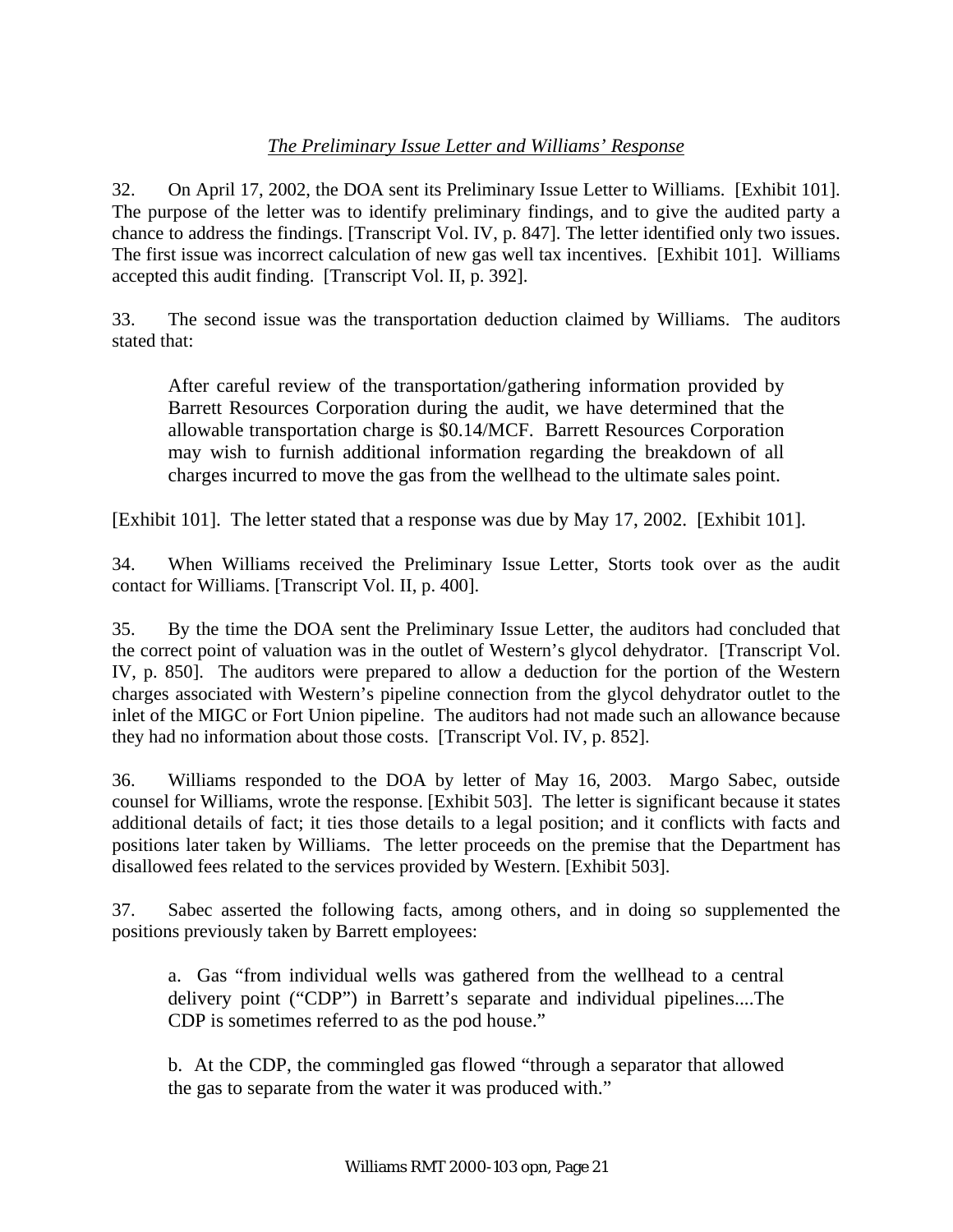c. "The commingled gas was transported in Barrett's pipelines downstream from the CDP to a custody meter, where custody and possession of the gas was transferred to a third party transporter (Western)."

d. "....Western charged Barrett a fee of \$0.32/MCF, including fuel, to transport and process its gas on Western's pipeline system."

e. "....The inlet of the initial screw compressor was located immediately downstream of the custody transfer meter...."

f. "....Fort Union and MIGC charged Barrett a fee or rate of \$0.14/MCF to transport and process its gas from the inlet of their pipeline systems downstream to the interstate transportation hub."

g. "....Barrett did not sell its natural gas at or prior to the point of valuation by bona fide arm's length sale during production year 1999."

[Exhibit 503]. In reference to paragraph d above, we find that \$0.32/MCF referred to the \$0.294/MCF fee for services provided only by Western, to which Sabec added a maximum fuel charge. In reference to paragraph f above, we find that \$0.14/MCF referred imperfectly to the fact that Western provided Barrett a rebate of \$0.21/MMBTU of gas to provide a pipeline rate to Barrett that was essentially the same no matter which one of the two pipelines was used to move Barrett's gas to Glenrock. [Transcript Vol. III, p. 434]. Referring to paragraph g above, we note that Sabec said nothing to repudiate the point of sale previously represented by Barrett's employees.

38. Sabec also asserted positions that mixed facts with statutory characterizations:

a. "On its pipeline system, Western performed processing functions to Barrett's and other third party gas at screw compressors (boost the pressure of the gas to approximately 80 psi), reciprocating compressors (boost the pressure to approximately 1,400 psi), and dehydrators...."

b. "....The inlets to the Fort Union or MIGC pipeline systems are located downstream of Western's processing facility (where compression and dehydration are performed)."

c. "....Barrett reported that its production process was completed at the inlet to the initial transportation related compressor (the screw compressor)...."

d. "....Barrett's gas had been extracted and severed from the ground and gathered from multiple wells via Barrett's separate pipelines to a central point of accumulation (CDP), where separation and water removal occurred. *There*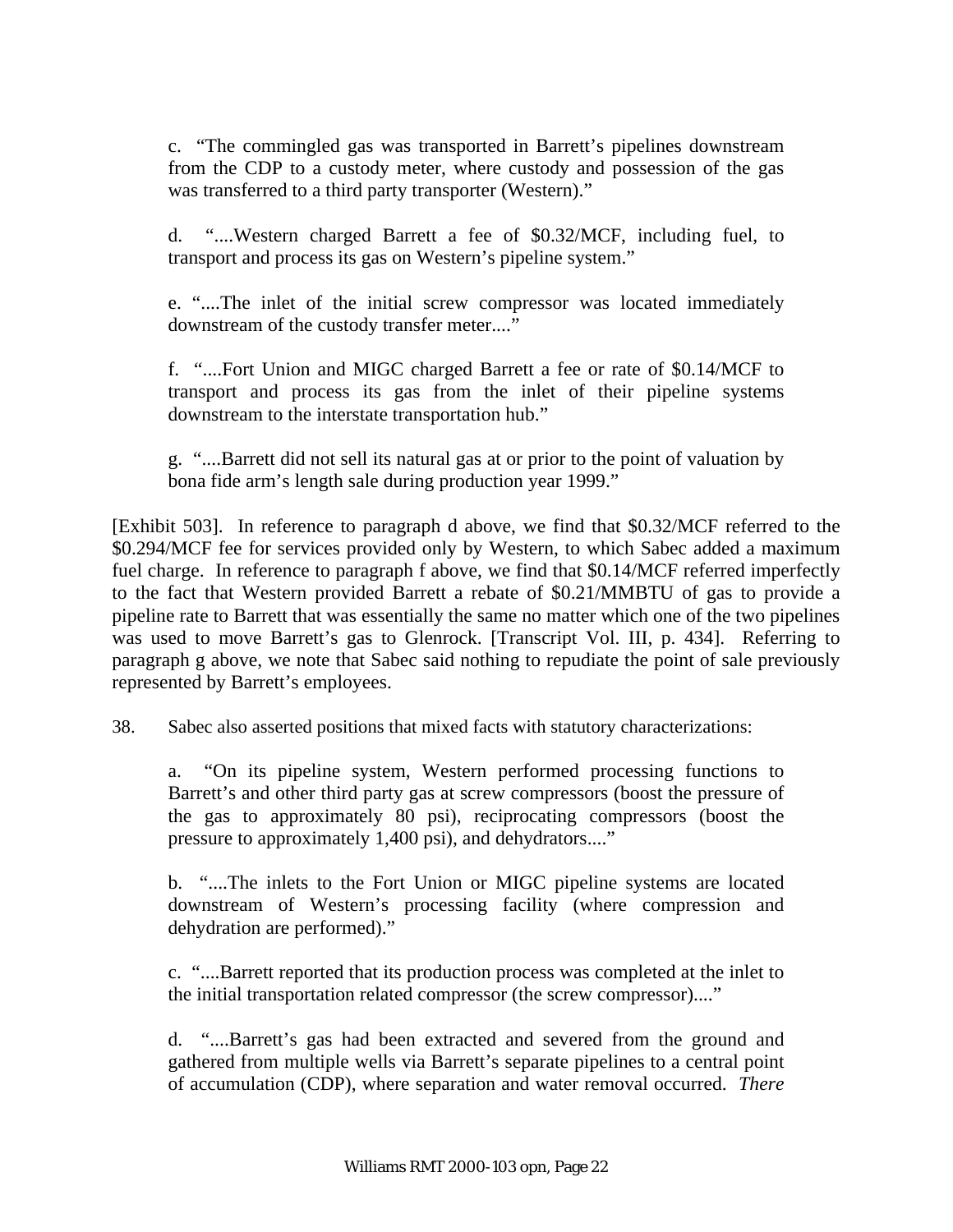*was no dehydration, as it is defined in the statutes, performed by Barrett in the production process*...."(emphasis supplied)

[Exhibit 503].

39. Williams' key point was that the Barrett gas was dehydrated within a processing facility that belonged to Western. Like Storts individually, Williams concluded that Barrett had correctly selected the inlet of the initial transportation related compressor as the point of valuation. Williams cast its lot with the definition of point of valuation found in the second sentence of Wyo. Stat. Ann. § 39-14-203(b)(iv): "Where no dehydration is performed, other than within a processing facility, the production process is completed at the inlet to the initial transportation related compressor, custody transfer meter or processing facility, whichever occurs first." Williams accordingly concluded that it was entitled to deduct all of the fees charged by Western. [Exhibit 503].

40. The auditors were not persuaded by this statement of position. For a variety of reasons, Simmons disagreed that the Barrett gas was processed. [Transcript Vol. IV, p. 859]. Barrett had not reported a processing deduction on its state tax forms. [Transcript Vol. IV, p. 860]. In a federal royalty audit, Barrett had reported the gas as unprocessed, and claimed no processing allowance. [Transcript Vol. IV, p. 860]. The engagement letter had requested documentation of processing costs, but none was provided. [Transcript Vol. IV, p. 860]. Barrett never provided any processing agreements or plant statements, nor were the auditors advised of a plant name or facility at which the gas was processed. [Transcript Vol. IV, p. 860]. Simmons did not receive any construction and operating agreements. She did not receive settlement statements to indicate the segregation and sale of liquid natural gas products, or byproducts such as sulfur. [Transcript Vol. IV, pp. 861-862]. Simmons had previous experience with gas processing facilities such as Whitney Canyon. See *Union Pacific Resources Company et al*, Docket No. 2000-147, 2003 WL 21774603 (Wyo. St. Bd. Eq.). She had an understanding of typical gas processing facilities, and she saw no evidence of such facilities in this case. [Transcript Vol. IV, p. 861].

41. Williams sought and received an audit conference. [Transcript Vol. II, p. 403]. The conference was held on June 13, 2002. [Transcript Vol. IV, p. 853]. At this conference, the auditors stated their position that the point of valuation was at the outlet of the initial dehydrator [Transcript Vol. IV, pp. 851-852]; we find the testimony of Simmons more credible than contrary testimony of Storts that the auditors did not do so. [Transcript Vol. II, p. 405]. Williams discussed its view about the existence of a processing facility, and about what processing functions occurred at Western's facilities. [Transcript Vol. II, p. 404]. During the conference the auditors asked for a breakdown of the \$0.294 Western charges, in order to allow a portion of the charges. [Transcript Vol. IV, p. 852].

42. On June 25, 2002, Simmons spoke again with Storts about a breakdown of the Western fee. [Exhibit 510]. Storts told her that Williams did not have a way to break the fee down. [Exhibit 510]. On July 9, 2002, Storts reiterated this position in an e-mail to Simmons, stating that, "Since this is a  $3<sup>rd</sup>$  party, arms-length contract, Williams has no information regarding any breakdown of the fixed charge, as it relates to separate functions performed or segments of the Western Gas Resources system." [Exhibit 513]. However, Storts concedes that Williams did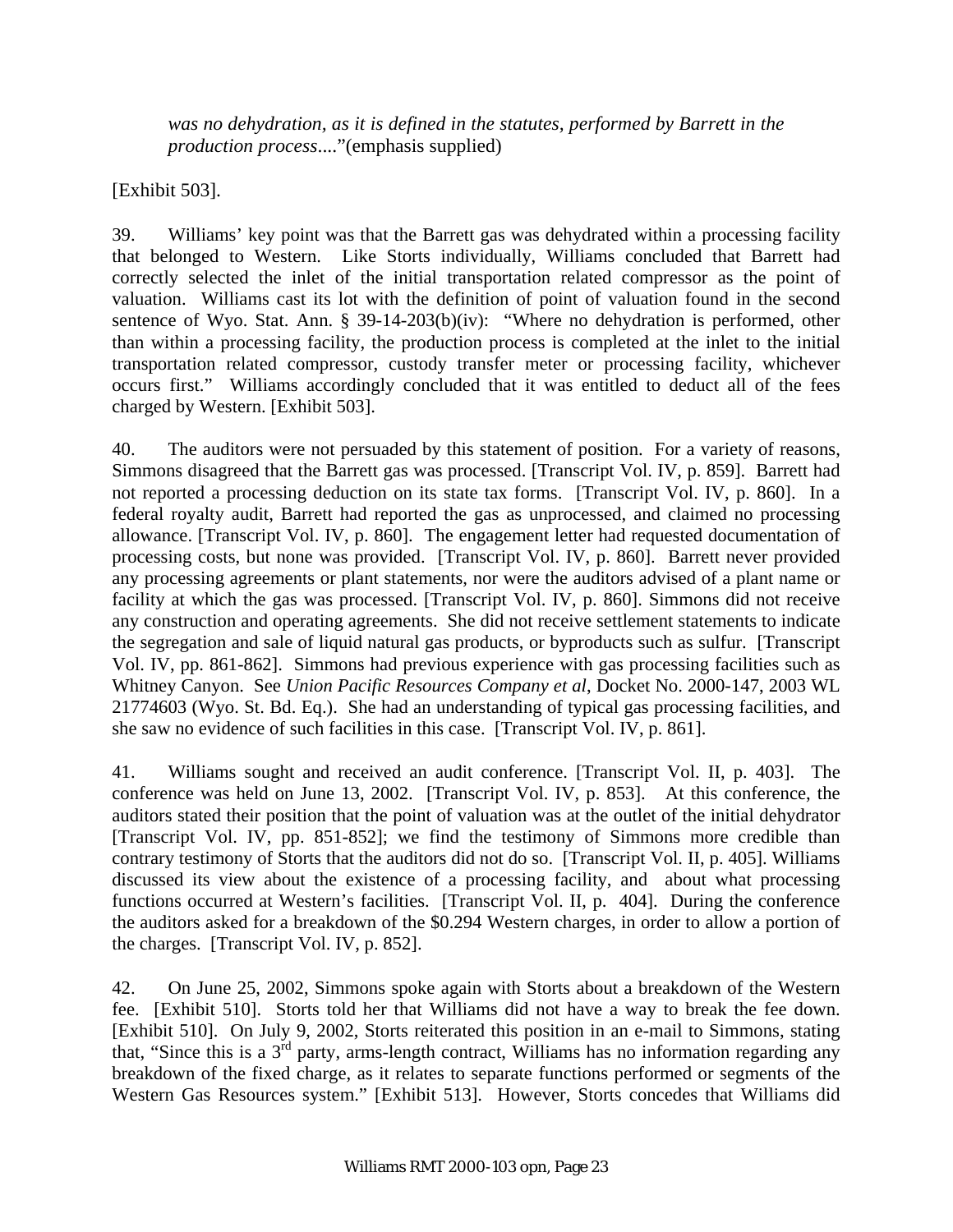nothing to see if a breakdown was available from Western. [Transcript Vol. III, p. 508]. Williams management chose not to contact Western. [Transcript Vol. III, p. 509]. We find that Williams has offered no evidence in this proceeding that would enable the Department of Revenue or Department of Audit to disaggregate the Western fee.

## *The Final Issue Letter and the Department of Revenue's Determination*

43. On July 25, 2002, Simmons wrote a memo to the file to reflect that the auditors had modified the allowable transportation deduction. The auditors added a deduction value for the transport of gas from the outlet of the initial dehydrator to the inlet of the MIGC pipleline. [Exhibit 518]. We note that the auditors could have disallowed any Western expense because Williams did not come forward with information. [Transcript Vol. V, p. 898]. Instead, the auditors determined that the total allowable transportation deduction would be \$0.224, or \$.084 more than the original allowance of \$0.14. [Exhibit 518]. This number was reached by subtracting \$0.21/MCF from the Western Gas Resource Fee of \$0.294. [Exhibit 518]. The \$0.21/MCF was inspired by the rebate Western gave to Barrett on gas shipped on the MIGC pipeline. [Exhibit 518]. The auditors intended to allow transportation costs after the initial dehydrator, and broadly reasoned that all of Western's most expensive equipment was located before the outlet of the initial dehydrator. [Transcript Vol. IV, pp. 866-867]. They allocated approximately 70% of the fees charged by Western to service between the custody transfer meter and the outlet of the glycol dehydrator. The auditors made no effort to account for fuel costs because fuel would be associated with the same equipment. [Transcript Vol. IV, p. 863]. We find that this was a reasonable exercise of auditor judgment to reach a fair valuation for a taxpayer that refused to be cooperative.

44. On August 23, 2002, the Department sent Williams a final determination assessment notice. [Exhibit 500]. This notice stated the amount of severance tax underpayments including interest, and notified Williams of additional taxable value for ad valorem tax purposes. [Exhibit 500]. The Department determination was accompanied by a final issue letter to Williams from the DOA. [Exhibit 501]. The DOA's final issue letter adopted the rationale expressed by Simmons in her July 25 memorandum, with this explanation:

...[W]e consider the Western Gas Resource Fee of \$.294/MCF less the \$.21/MCF rebate, or \$.084/MCF, as the allowable transportation deduction from the outlet of the **dehydrator** to the inlet of the main transmission line, and any charges prior to the outlet of the **dehydrator** are considered gathering and therefore deemed unallowable. The MIGC Fee of \$.14/MCF to transport gas from the inlet of the main transmission line to market has been deemed an allowable transportation deduction. Therefore, the total allowable transportation deduction is the \$.084/MCF charge plus the \$.14/MCF charge, or \$.224/MCF. (Emphasis supplied).

[Exhibit 501].

45. Randy Bolles, Administrator of the Mineral Tax Division of the Department of Revenue, testified that the Department embraced this logic, despite being aware of the limits of the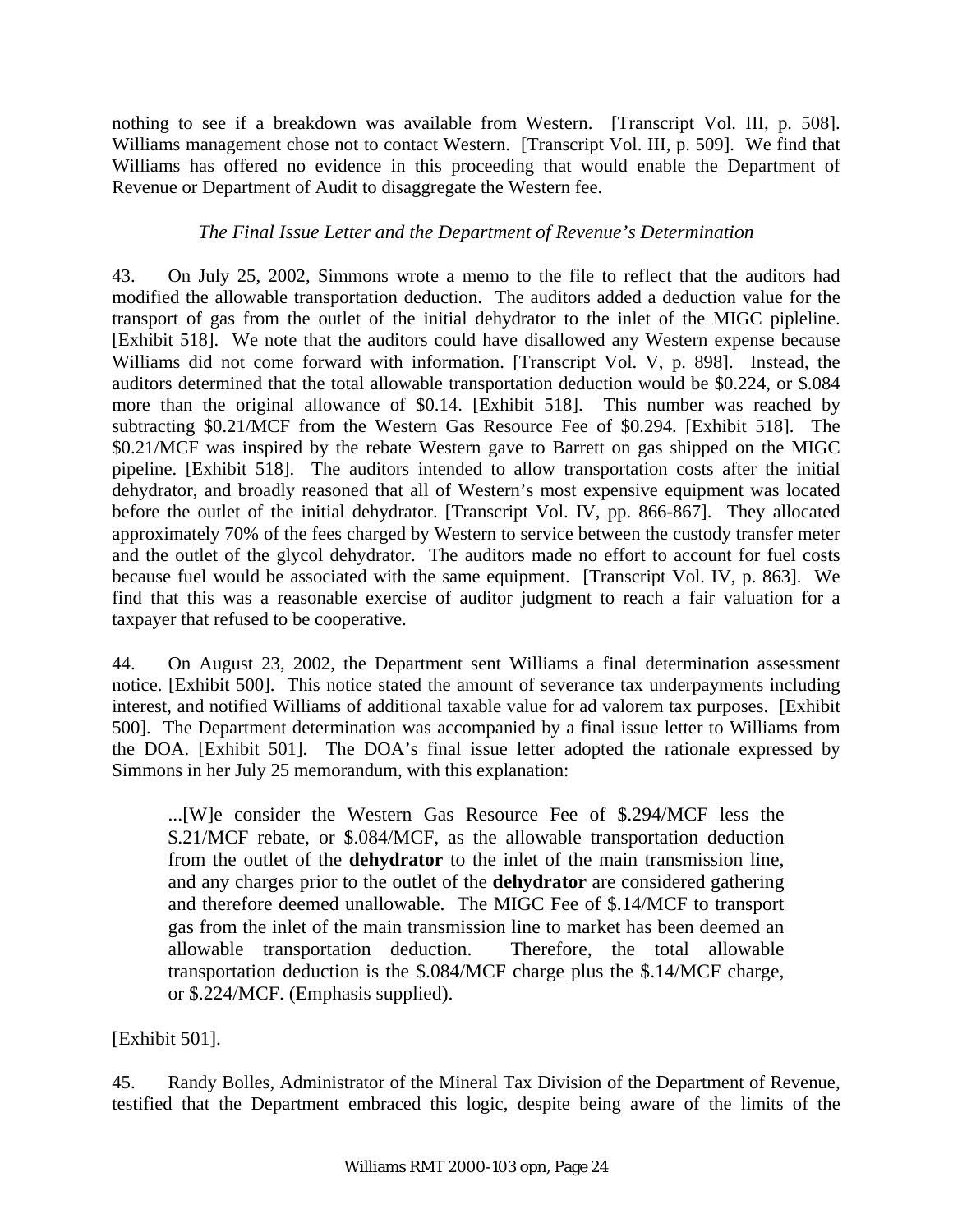information available. [Transcript Vol. III, pp. 736-744]. For Bolles, the key points were the total cost of \$0.434/MCF, and the unavailability of information that would allow anyone to precisely allocate the cost of Western's services [Transcript Vol. III, pp. 736-744]. Bolles stated that, "we did, I think, the best we could do with the information we had to determine this piece....of that fee." [Transcript Vol. III, p. 741].

46. Williams paid the severance taxes under protest [Exhibit 104], and filed a timely appeal on September 23, 2002. [Board Record].

### *Williams prepares a new approach to the dehydrator definition*

47. On review of the final issue letter, Williams took particular notice of the DOA's reliance on the first sentence of Wyo. Stat. Ann. § 39-14-203(b)(iv): "The production process for natural gas is completed after extracting from the well, gathering, separating, injecting and any other activity which occurs before the outlet of **the initial dehydrator**." (emphasis supplied) [Transcript Vol. III, pp. 418-424]. Williams also directed its attention to the definition of "dehydrator" in Wyo. Stat. Ann. § 39-14-201(a)(vii): "'Dehydrator' means a device which removes water vapor that is commonly associated with raw natural gas." [Transcript Vol. III, pp. 423-424]. Williams reasoned that if the equipment in the CDP were a dehydrator, or the screw compressor were a dehydrator, then the point of valuation would be at or near the custody transfer meter, whether or not Western's equipment constituted a processing facility. [Transcript Vol. III, p. 425].

48. Williams hired Bret Rhinesmith to determine whether water vapor was removed from the Barrett gas by equipment other than the glycol dehydrator. [Transcript Vol. III, pp. 424, 551- 552]. Rhinesmith's testing demonstrated that the function of removing water is ubiquitous in coalbed methane equipment and piping. We find that water removal started in the wellbore itself and continued along the entire sequence of equipment to the outlet of the glycol dehydrator.

49. Unfortunately, Rhinesmith insisted on adding the name, "dehydrator," to the equipment he tested. [E.g., Exhibit 112, depicting a piece of equipment identified as "Initial dehydrator: stacked vertical type dehydrator"]. By doing so, Rhinesmith confused the results of his functional analysis with the application of statutory terms, although he insisted that he had no such intention. [Transcript Vol. II, pp. 207-208]. We therefore make findings that disentangle the functional analysis from the application of statutory terms.

50. Within each central delivery point, or pod, there is a cylindrical vessel, into which gas flows via pipes from individual wells. We find that this vessel is a "header," based on a standard dictionary definition [Webster's New World College Dictionary, 4<sup>th</sup> Edition (2001), p. 655], on the language used in a patent [Exhibit 116, "Multiple Well Header System for Collection of Methane Coal Gas"], and on Rhinesmith's testimony [Transcript Vol. II, p. 299, "a header is a device that .... commingles streams"].

51. The headers in coalbed methane pods are not used in the production of conventional natural gas; they are devices specifically designed for coalbed methane production. [Transcript Vol. I, pp. 99-100; Vol. II, p. 271]. The volume of gas produced from individual coalbed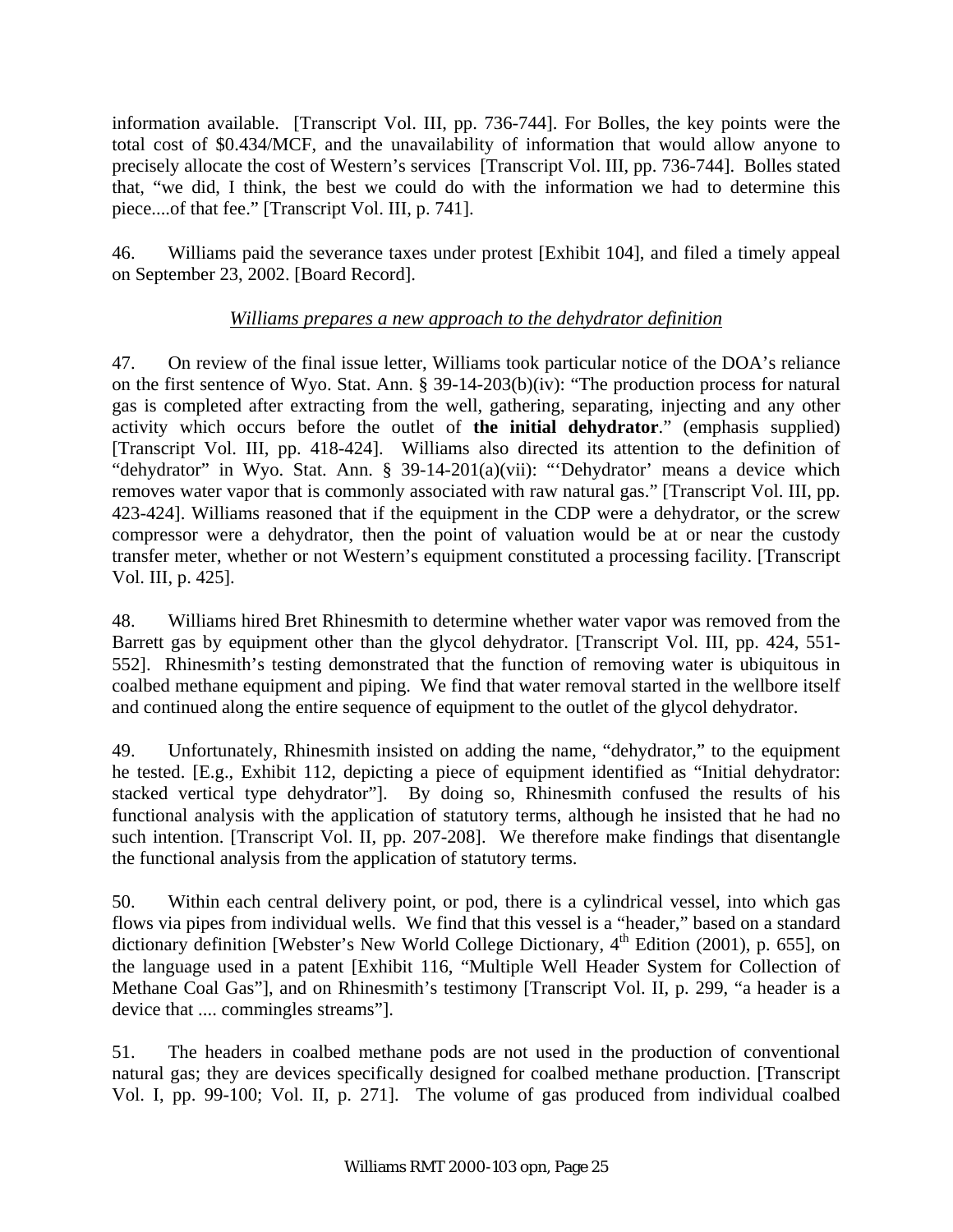methane wells is relatively low, and the wells are somewhat closely spaced, so it is both useful and efficient to route the production from several wells to a single point. [Transcript Vol. I, p. 99; Transcript Vol. II, p. 283]. The pressure of gas from the individual wells is also low, so it is not necessary for headers to be code stamped pressure vessels, that is, they are not built under the American Society of Mechanical Engineers boiler and pressure vessel code. [Transcript Vol. I, pp. 100, 302]. However, the gas pressure is high enough so that the gas normally flows into and through the header under its own pressure. [Transcript Vol. I, pp. 99-100, 300].

52. Rhinesmith tested four different types of headers, which he classified as stacked vertical, vertical, slanted, and horizontal. [Transcript Vol. I, p. 98]. These headers were in four different locations [Transcript Vol. I, p. 85], corresponding to operating locations of the principal coalbed methane producers in the Powder River Basin. [Transcript Vol. II, p. 293; Exhibit 107].

53. Barrett's header was a vertical stacked header. [Transcript Vol. I, p. 118]. The design of this header was explained by a patent that was admitted into evidence. [Exhibit 116; Transcript Vol. I, p. 119]. However, with respect to removing water from the gas stream, all four types of headers functioned in essentially the same way. [Transcript Vol. II, p. 310].

54. Gas from the individual wells enters the body of the header, then the gas expands due to the larger space. [Transcript Vol. I, p. 120]. With expansion, the pressure of the gas drops, and the gas cools. [Transcript Vol. I, p. 120]. As the gas cools, water vapor in the gas stream condenses and falls to the bottom of the header, where water drains off. [Transcript Vol. I, p. 120]. There is also liquid water that reaches the header through the pipes from individual wells. [Transcript Vol. I, p. 120; Vol. II, p. 300].

55. The patent on the header consistently refers to the header's action on water vapor as separation:

....The inclined header receives the raw methane coal gas from the separate pipes and the **separation of water vapor from the gas** is expected to occur in the inclined head merely due to the force of gravity on the heavier water vapor. Heretofore, **water vapor separation** has been both inefficient and incomplete in this prior art collection system based on the use of inclined collection heads....

....gas entrained with water vapor....enters the interior chamber of the header through the inlet pipes **where the water vapor being heavier than the gas separates from the gas** and falls to and condenses above and within the water collection area of the header whereas the gas rises to the upper end of the header...

[Exhibit 116, p. Williams/Barrett 0047](emphasis supplied)

56. In tests on the Barrett header, Rhinesmith found that the header removed 17.66 pounds of water vapor per million standard cubic feet a day of gas. [Transcript Vol. I, p. 123]. The test results on the other headers ranged from 14.24 pounds to 114.34 pounds of water vapor per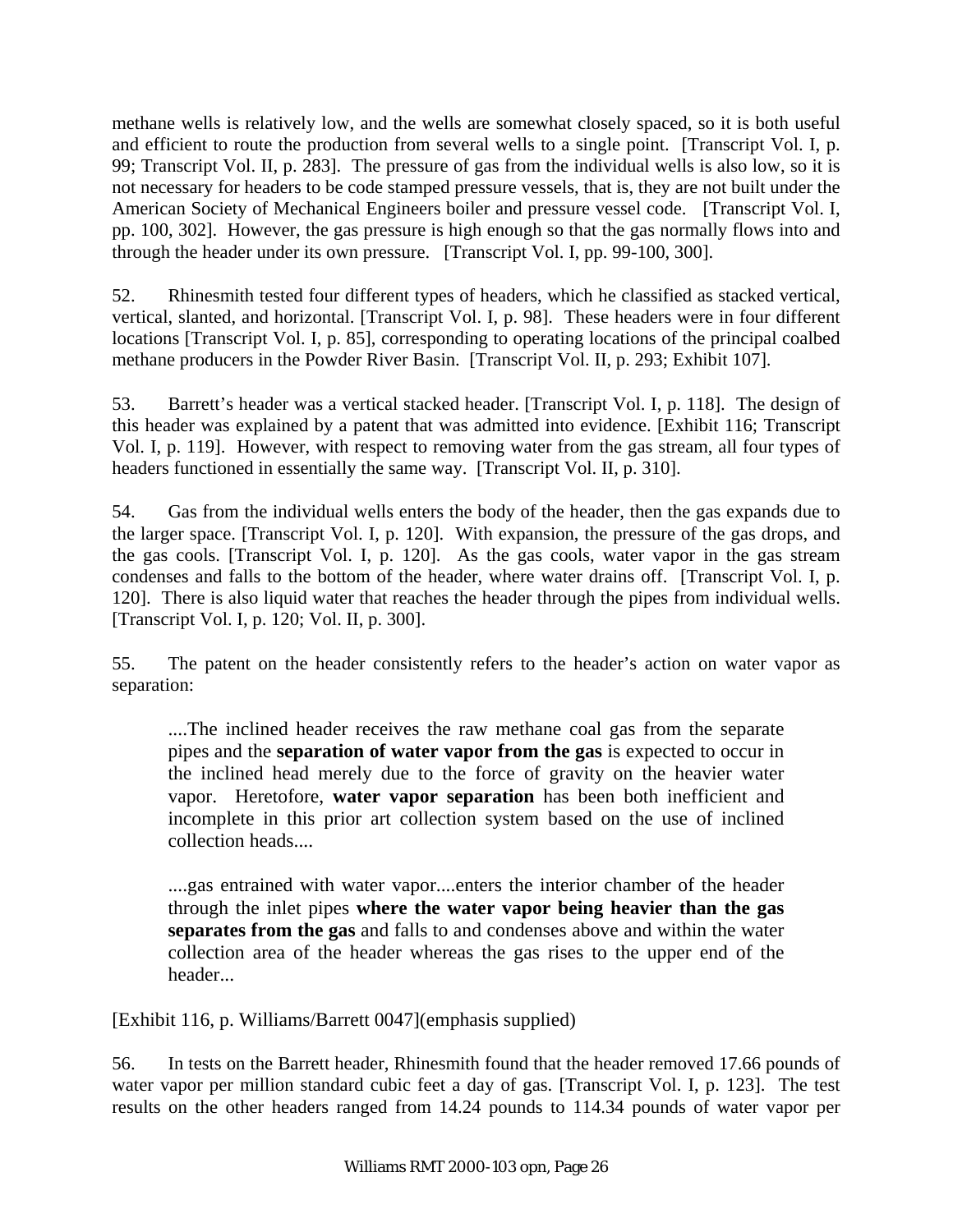million standard cubic feet a day of gas. [Transcript Vol. II, p. 304]. Rhinesmith confirmed these results with a computer simulation which showed that 28.67 pounds of water vapor per million standard cubic feet a day of gas would be removed in a header. [Transcript Vol. I, pp. 157-160; Exhibit 129].

57. From an engineering perspective, the principles at work in the header are not limited by size. [Transcript Vol. II, p. 301]. One could construct and insert a smaller vessel next to the well head, and achieve water removal by condensation. [Transcript Vol. II, p. 302]. Moreover, Rhinesmith testified that water is lost by condensation in the well bore itself. [Transcript Vol. I, p. 252].

58. Rhinesmith conducted field testing for water vapor content at a screw compressor located in facility unrelated to Barrett. [Transcript Vol. I, pp. 164-165]. Rhinesmith took measurements before the inlet to the screw compressor, and beyond the outlet of a cooling unit just after the screw compressor. [Transcript Vol. I, pp. 164-165]. He found a change in water vapor content of 65.43 pounds of water vapor per million standard cubic feet of gas per day [Transcript Vol. I, pp. 164-165], although the resulting water is "removed in downstream processes," not at the location of the screw compressor. [Transcript Vol. I, p. 165; Vol. II, p. 263]. Rhinesmith again confirmed his field results with a computer simulation; his model showed the removal of 118.1 pounds of water vapor per million standard cubic feet of gas per day. [Transcript Vol. I, pp. 165- 167; Exhibit 132].

59. Water was removed from the sequence of equipment at separators located in advance of the booster compressor, and at coolers located after the booster compressors. [Transcript Vol. I, pp. 171-174]. Rhinesmith conducted a computer simulation that, when adjusted to be expressed consistent with the other results, showed 165.52 pounds of water vapor per million cubic feet of gas coming into the booster compressors, which left about 100 pounds of water vapor to be removed by the glycol dehydrator. [Transcript Vol. II, pp. 315-319; Exhibit 134].

60. We find that removing this last 100 pounds of water vapor per million standard cubic feet a day of gas by glycol dehydrator is crucial to rendering the gas suitable for pipeline transport. [Transcript Vol. I, pp. 179-186].

61. The triethylene glycol dehydrator employs absorption, not condensation, to remove water. [Transcript Vol. I, p. 108]. It includes a number of pieces of equipment. [Transcript Vol.] I, p. 226]. Unlike the header, the TEG contactor vessel is usually "code stamped because of the pressures at which it's operating." [Transcript Vol. II, p. 303]. Rhinesmith testified that there is no dehydrator in the computer simulation he uses. Instead, the glycol dehydrator function is simulated by use of a series of component functions. [Transcript Vol. II, p. 322]. These functions include an absorber; a separator to model filtration; a two-part force used to drive the glycol pump; a heat exchanger; a distillation operation, including a reboiler; a pump to return the glycol to the TEG contactor; another heat exchanger, to cool the glycol and warm the dry natural gas; and a recycle function. [Transcript Vol. II, pp. 322-324]. We find that these functions fairly reflect the workings of the glycol dehydrator.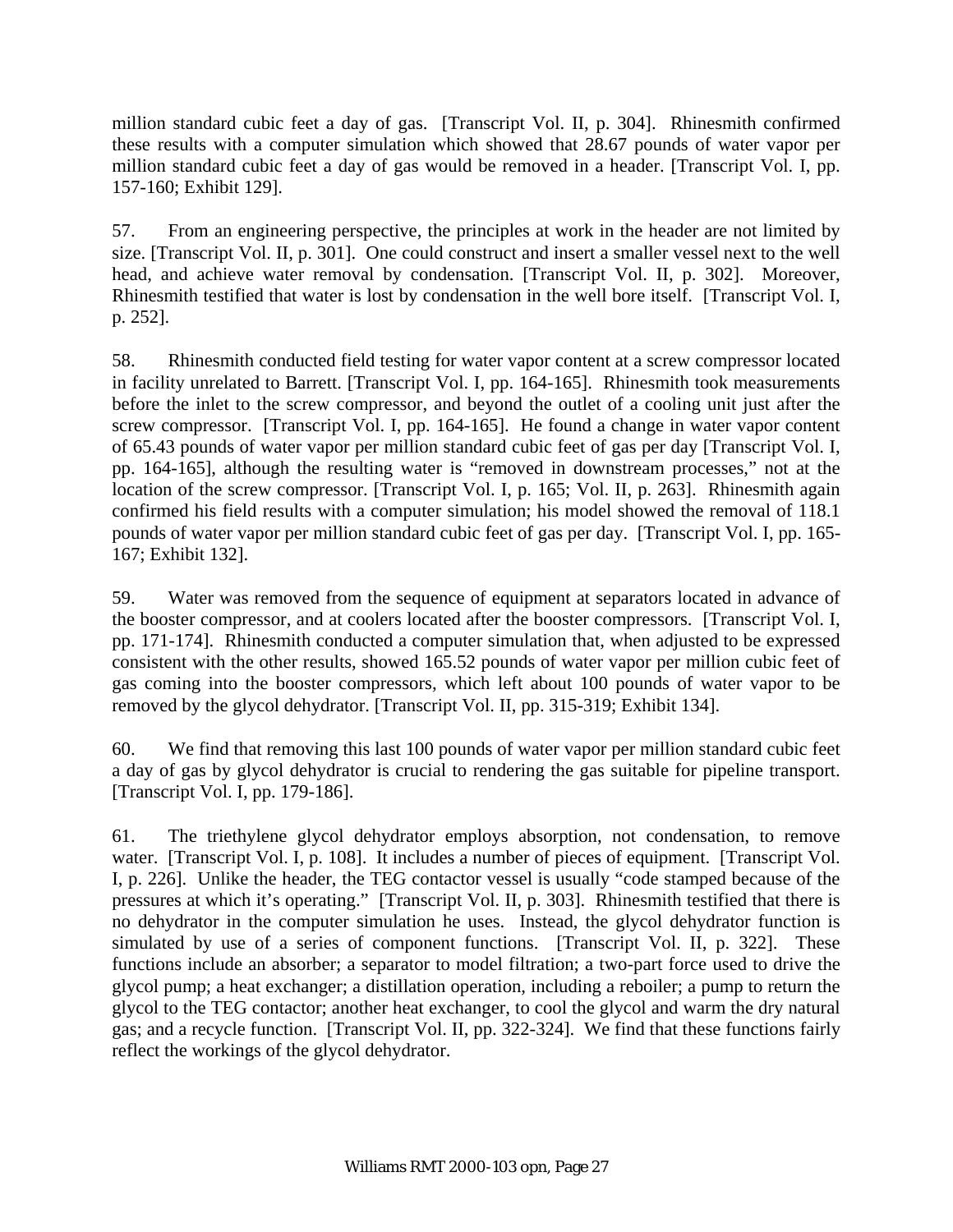62. The glycol dehydrator reduces the presence of other components of the coalbed methane, such as carbon dioxide. [Transcript Vol. I, p. 186; Exhibit 136]. Speaking generally, coalbed methane does not include volatile organic compounds, so the minor components removed by the glycol dehydrator are vented to the atmosphere. [Transcript Vol. II, pp. 328-329]. In contrast, conventional gas often contains aromatics, such as benzene, toluene, methylbenzene and xylenes, that are subject to regulation if released. [Transcript Vol. II, p. 328].

63. Taking all of Rhinesmith's findings together, and using his modeling for the sake of simplicity, we find that water is removed throughout the sequence of equipment, beginning with the annulus of the well. There are 1000 pounds of water vapor per million cubic feet of gas when the gas rises from the coal seam. [Transcript Vol. I, p. 77]. Most of this water must be removed to meet a pipeline requirement 5 pounds of water at the outlet of the glycol dehydrator. [Transcript Vol. II, pp. 295-296].

64. Subtracting 28.67 pounds for the header, 118.1 pounds for the screw compressor and its cooling unit, and about 160 pounds for the booster compressors through the glycol dehydrator outlet, Rhinesmith's calculations showed that two-thirds of the water vapor was removed at points other than the header, the screw compressor, and the booster compressor/dehydrator. Rhinesmith says that rest of the vapor is removed in the pipeline systems connecting the equipment. [Transcript Vol. II, p. 320].

65. Water in the pipelines between the screw compressor and the booster compressor is removed by a device known as a pig. Rhinesmith stated that a pig "is a device that is put into a pipe and is used like a squeegee to push those liquids to downstream systems..." [Transcript Vol. I, p. 172]. He further stated that a pig is "the device that flows through the pipeline to push any liquids from one point in the pipeline system to another point in the system." [Transcript Vol. II, p. 249]. The pig is inserted in the pipeline by a pig launcher located downstream of the screw compressor. The pig pushes water that has condensed in the pipeline to an initial separator located upstream from the booster compressors. [Transcript Vol. II, pp. 320-322]. We find that Rhinesmith is correct in his explanation of the pig and its use. Rhinesmith did not characterize the pig as a dehydrator, and Craig Grenvik affirmed that the Department did not view the pig as a dehydrator. [Transcript Vol. V, p. 1032].

66. If we contrast the 1000 pounds with the 100 pounds of water associated with conventional gas [Transcript Vol. I, pp. 76-77], and use Rhinesmith's estimate of about 100 pounds of water removed by the glycol dehydrator [Transcript Vol. II, p. 317], it is easy to see that all 100 pounds of water in conventional gas could be removed by a glycol dehydrator. Our observation is consistent with Rhinesmith's explanation of the function of a dehydrator in his account of his prior gas processing experience in the Mobile Bay field. [Transcript Vol. I, pp. 50-51; Vol. II, pp. 288-289].

67. Dehydrators are commonly associated with the processing and transport of conventional natural gas. In the record made in this case, these included field dehydrators [Transcript Vol. II, p. 213], and dehydrators associated with improving the quality of gas for transport in downstream pipelines. [Transcript Vol. II, p. 297]. If more carbon dioxide must be removed to meet the specifications of downstream pipelines, the gas can be treated with amine. In doing so,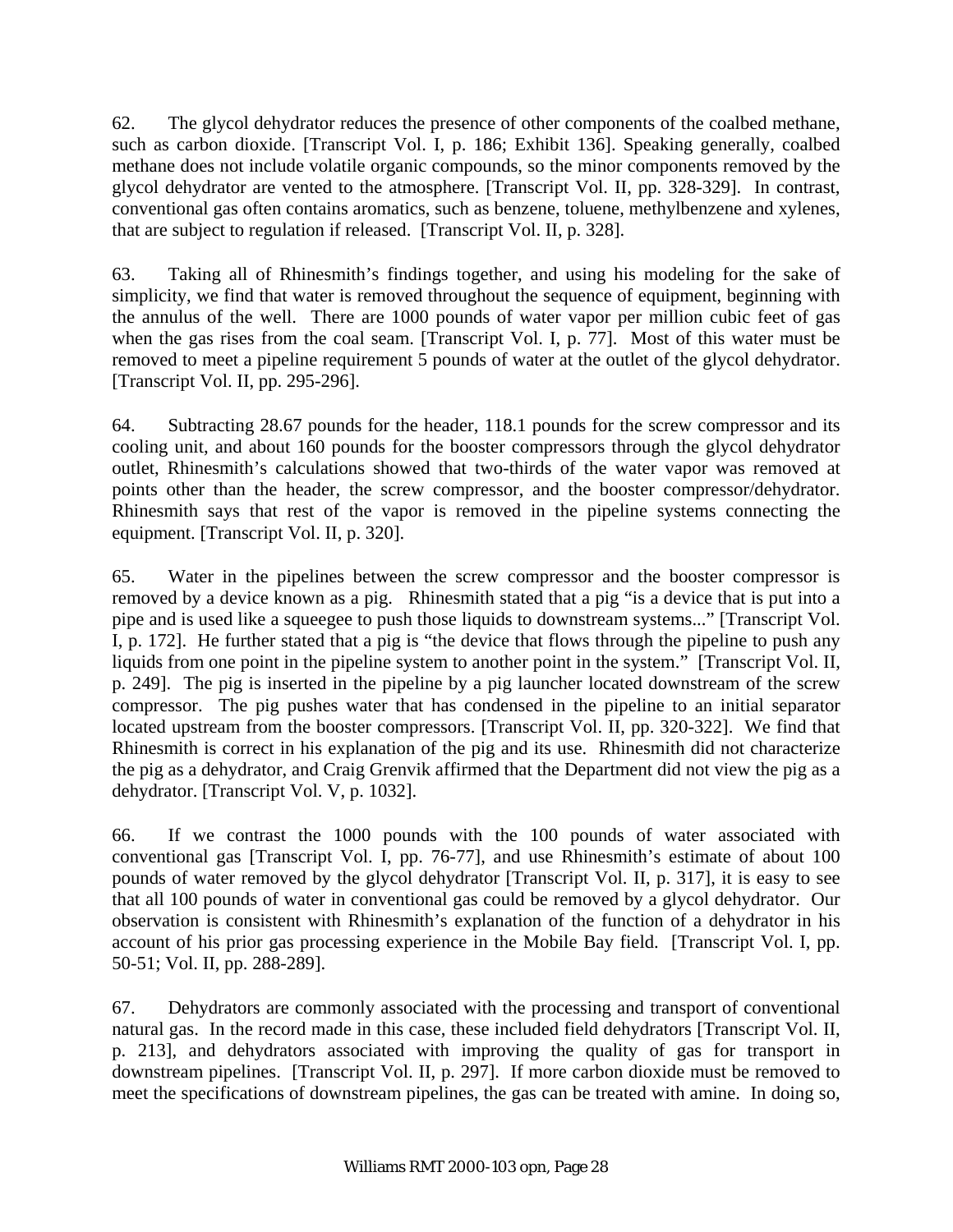the gas will become resaturated, and "a triethylene glycol dehydrator is typically used downstream of those amine systems to remove the water essentially a second time." [Transcript Vol. II, p. 297]. We therefore find that it is meaningful to distinguish between an initial dehydrator and other dehydrators in the context of conventional natural gas.

68. We find that Rhinesmith's functional orientation results in an extremely broad view of the purposes that any piece of equipment might serve, and would affect distinctions that are made in the statute. For example, Rhinesmith stated that a screw compressor is also a dehydrator. [Transcript Vol. II, p. 263]. Beyond that, Rhinesmith stated that a pipeline is a dehydrator, because it removes water. [Transcript Vol. II, p. 258].

69. Further, Rhinesmith testified that almost any piece of equipment has one or more functions that can be characterized as processing, based on the functions identified in the statutory definition of processing. [Transcript Vol. II, pp. 223-230, 224-236]. Following this logic, the CDP could be characterized as a processing facility. [Transcript Vol. II, p. 236].

70. Storts took a slightly different position than Rhinesmith. Like Rhinesmith, Storts stated that one statutory definition does not preclude others. [Transcript Vol. III, p. 594]. According to Storts, a header can be both a separator and a dehydrator. [Transcript Vol. III, p. 593]. However, Storts drew the line at a pipeline, on the premise that a pipeline is not a device. [Transcript Vol. III, p. 595].

## *The Department's Interpretation*

71. The Department interprets the pertinent tax statutes in a distinctly different way. The Department's interpretation rests on administration of statutes since 1990, although principally in the context of conventional natural gas production. [Transcript Vol. IV, pp. 673-678]. The Department's interpretations were supported by the professional training and experience of Craig Grenvik, a supervisor manager with responsibilities for oil and gas taxation who also reviews mineral tax audits. [Transcript Vol. V, p. 1002]. Grenvik has an undergraduate degree in petroleum engineering. [Transcript Vol. V, p. 1028].

72. The Department stated its position as follows:

a. The statutes were drafted and passed when conventional gas production was the only gas production in Wyoming. [Transcript Vol. IV, p. 707].

b. The statutes define equipment separately and do not allow interchangeable application of terms. [Transcript Vol. IV, p. 707].

c. The headers are separators. [Transcript Vol. IV, p. 706; Vol. V, p. 1009]. Separation is a production function. [Transcript Vol. IV, p. 707]. The patent description of a header [Exhibit 116], which refers to the header as a separator, is consistent with common usage in the industry. [Exhibit 116; Vol. V, pp. 1036-1037].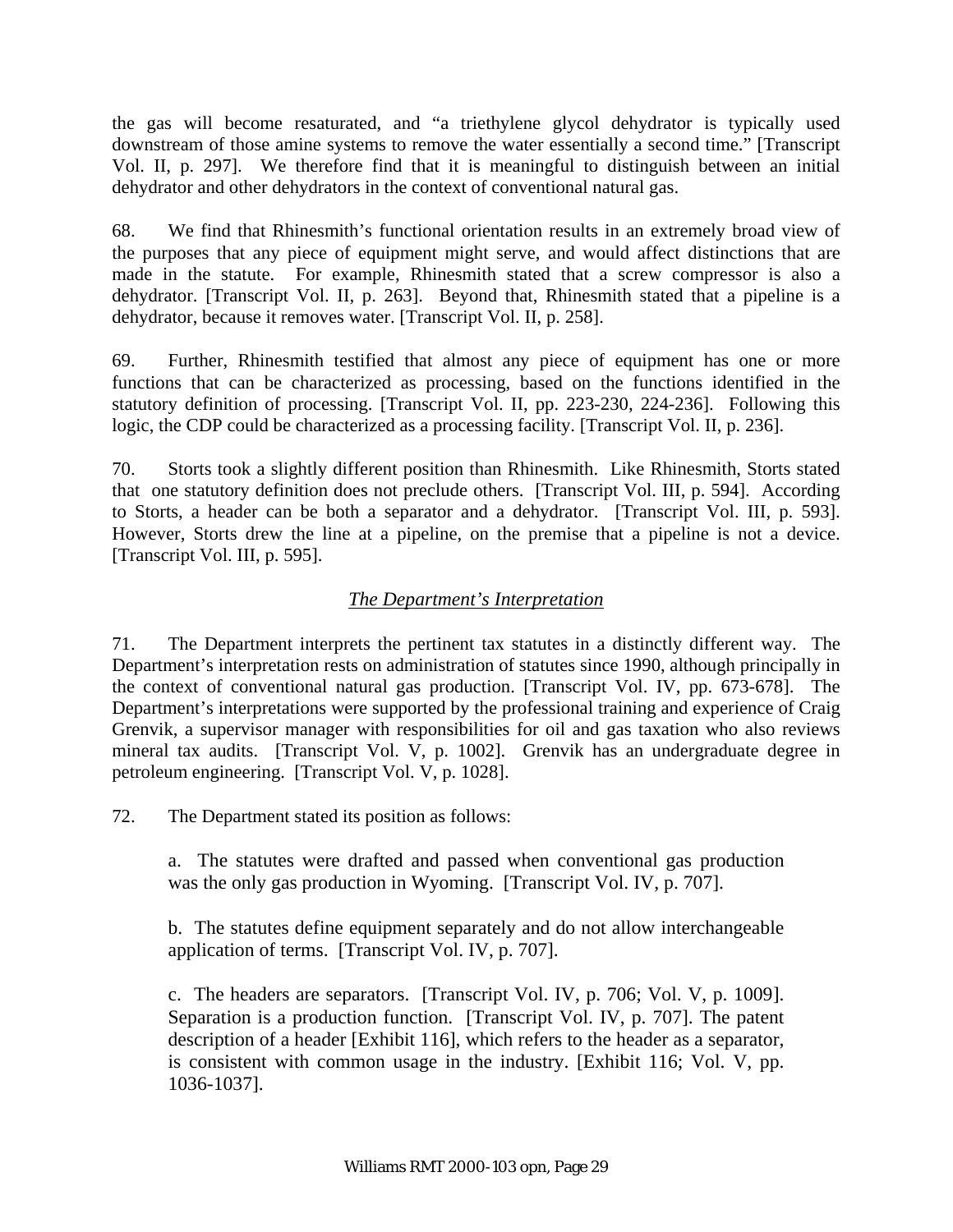d. The only dehydrator in the sequence of equipment is the glycol (or TEG) dehydrator. [Transcript Vol. IV, p. 682; Vol. V, pp. 1008, 1013]. This is consistent with common usage in the production of conventional natural gas. [Transcript Vol. IV, p. 682].

e. For statutory purposes, dehydration occurs in a dehydrator; the existence of dehydration, as the term is commonly used, does not define a dehydrator. [Transcript Vol. IV, pp. 797-798]. Dehydration is a production function unless it occurs within a processing facility. [Transcript Vol. V, p. 1016].

f. A processing facility is not defined by reference to the definition of "processing". Instead, processing facilities are generally large, noticeable, expensive, and identifiable plants that were epitomized by specific installations long known to the Department and the legislature, including but not limited to Opal, Echo Springs, Painter, Whitney Canyon, Carter Creek, Patrick Draw, and Anschutz. [Transcript Vol. IV, pp. 723, 800-801].

g. The principal purpose for the definition of "processing" is to establish which of the expenses incurred at a processing facility are eligible for deduction as processing expense, in the statutory context of alternative valuation methods that must be used when natural gas is not sold at or prior to the point of valuation. [Transcript Vol. IV, p. 799; *Wyo. Stat. Ann. §39-14- 203(b)(vi)(B)-(D)*].

h. Western's booster compressors and TEG dehydrator do not make a processing facility. [Transcript Vol. IV, p. 722].

i. The point of valuation is at the outlet of the TEG dehydrator. [Transcript Vol. IV, p. 701].

j. If the Department were to accept Williams' theories, established policies for the valuation of natural gas would be unsettled. [Transcript Vol. IV, pp. 706- 707].

### *Williams' Transportation Issues*

73. Storts testified that the calculations of the auditors were flawed because the auditors failed to accurately account for MIGC fees and the associated rebate. The MIGC tariff is \$0.35/MMBTU, and the rebate is \$0.21/MMBTU. [Transcript Vol. III, pp. 432, 444]. Storts explained that an MCF is not necessarily equal to an MMBTU, and that the appropriate conversion factor varies from well to well. [Transcript Vol. III, pp. 432-433, 435]. However, Simmons made an adjustment for the MCF/MMBTU difference. [Transcript Vol. V, pp. 910- 911, 969-970]. We find that these adjustments appear on a schedule attached to the Audit Department's final issue letter. [Transcript Vol. V, pp. 969-970; Exhibit 501; Exhibit 143, column K]. We also find that, in the aggregate, the effect of the MMBTU conversion was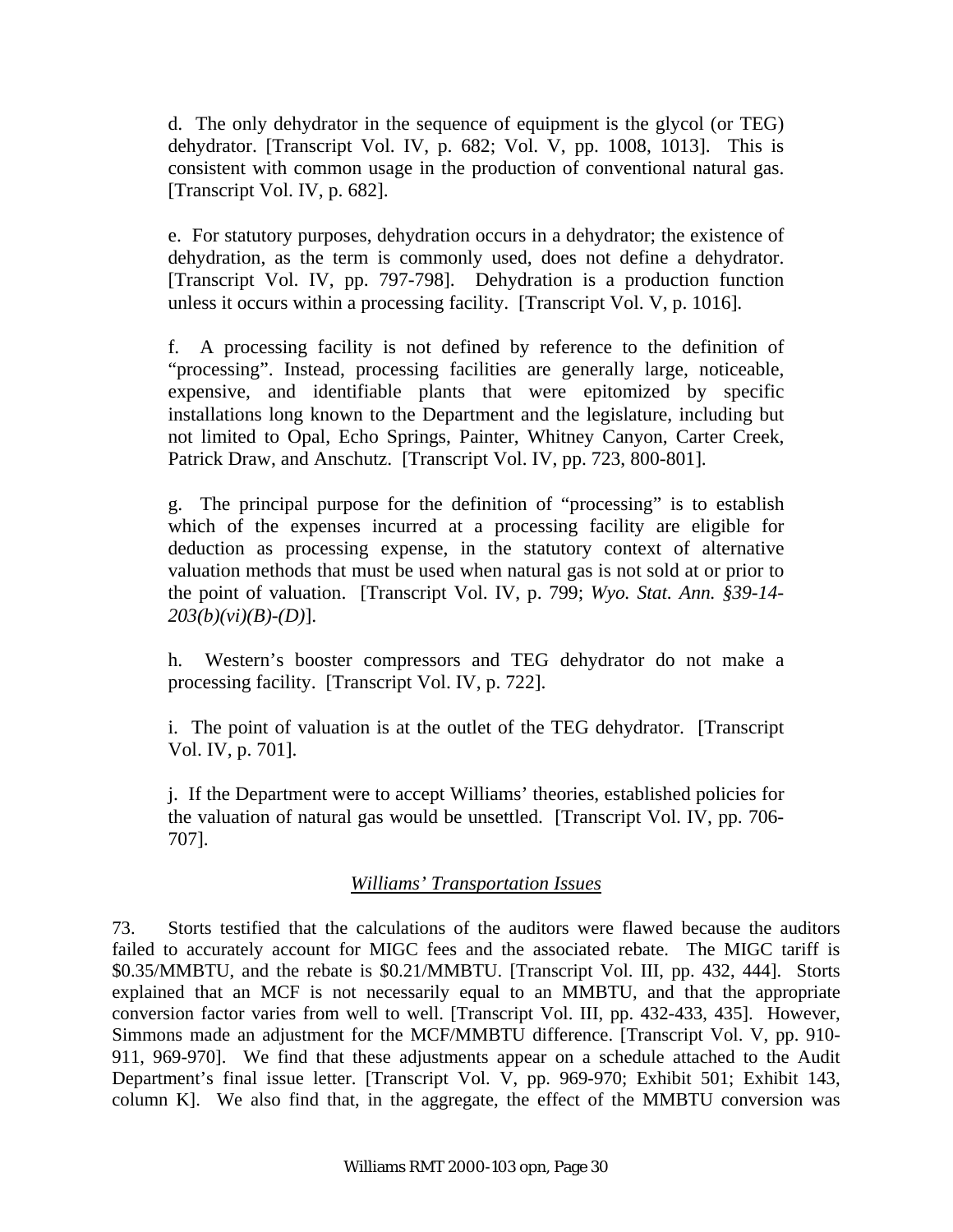negligible, since the conversion factors for the individual wells are predominantly .957 and 1.045. [Transcript Vol. V, p. 911; Exhibit 143, column K].

74. To the extent that Williams is concerned about the Department's use of the \$0.21/MMBTU rebate as the inspiration for the deduction against the Western fee of \$0.294/MCF, we find that the ultimate allowance of \$0.084 for transportation on Western's pipeline was an estimate from the outset, and the precise calculation of an MCF/MMBTU conversion was unnecessary for that purpose.

75. Williams also complained that the Department failed to account for fuel use charges by the pipelines. However, we find that the calculations of all parties reflect fuel charges as a deduction from gross volumes, allocated back to specific wells. [Exhibit 137; Exhibit 138; Transcript Vol. III, p. 635]. Williams' complaint is therefore baseless.

76. As a separate issue related to transportation, Storts testified that the auditors had failed to deduct transportation charges downstream from Glenrock. [Transcript Vol. III, p. 427]. This claim depends on two points. The first point is that Barrett sold its gas at points downstream of the Glenrock terminus of the Fort Union and MIGC pipelines. [Transcript Vol I, p. 398]. The second point is that, in the audit of state royalty payments, the auditors accepted worksheets showing that Barrett had incurred transportation charges past Glenrock on the Trailblazer Pipeline Corporation and Wyoming Interstate Corporation pipelines. [Transcript Vol III, pp. 464-470]. Taken together, Williams concludes that the auditors failed to deduct all transportation charges that occurred before the (unspecified) point of sale.

77. We find, however, that the evidence supporting this conclusion is negligible. As we have already noted, Williams made no effort to produce Barrett witnesses. In particular, Williams made no effort to produce Barrett witnesses who could speak to the representations about point of sale that were made to the auditors. *Supra., ¶24.* Storts testified that he was unaware that Barrett representatives had made a representation to the auditors about the point of sale. [Transcript Vol. III, p. 651]. We find that this was in part a consequence of the fact that Williams did not identify this issue until after the final letters were sent from the Departments of Revenue and Audit.

78. The auditors had different guidance for the state royalty audits. [Transcript Vol. V, p. 920]. Unlike the tax audit, the Office of State Lands and Investments directed the auditors to allow transportation after Glenrock, but *not* transportation to Glenrock. [Transcript Vol. V, p. 920]. Williams did not call any witness from the Office of State Lands and Investments to explore the rationale for this difference in guidance, although there is no dispute that calculations of taxes and royalties are governed by different statutes. [Transcript Vol. III, pp. 563-564]. Moreover, since the auditors had accepted Barrett's representation of a Glenrock point of sale, and this issue was not raised by Williams until the appeal following the final audit letter, we find that the auditors never had reason to initiate an investigation of the reasons for the different guidance.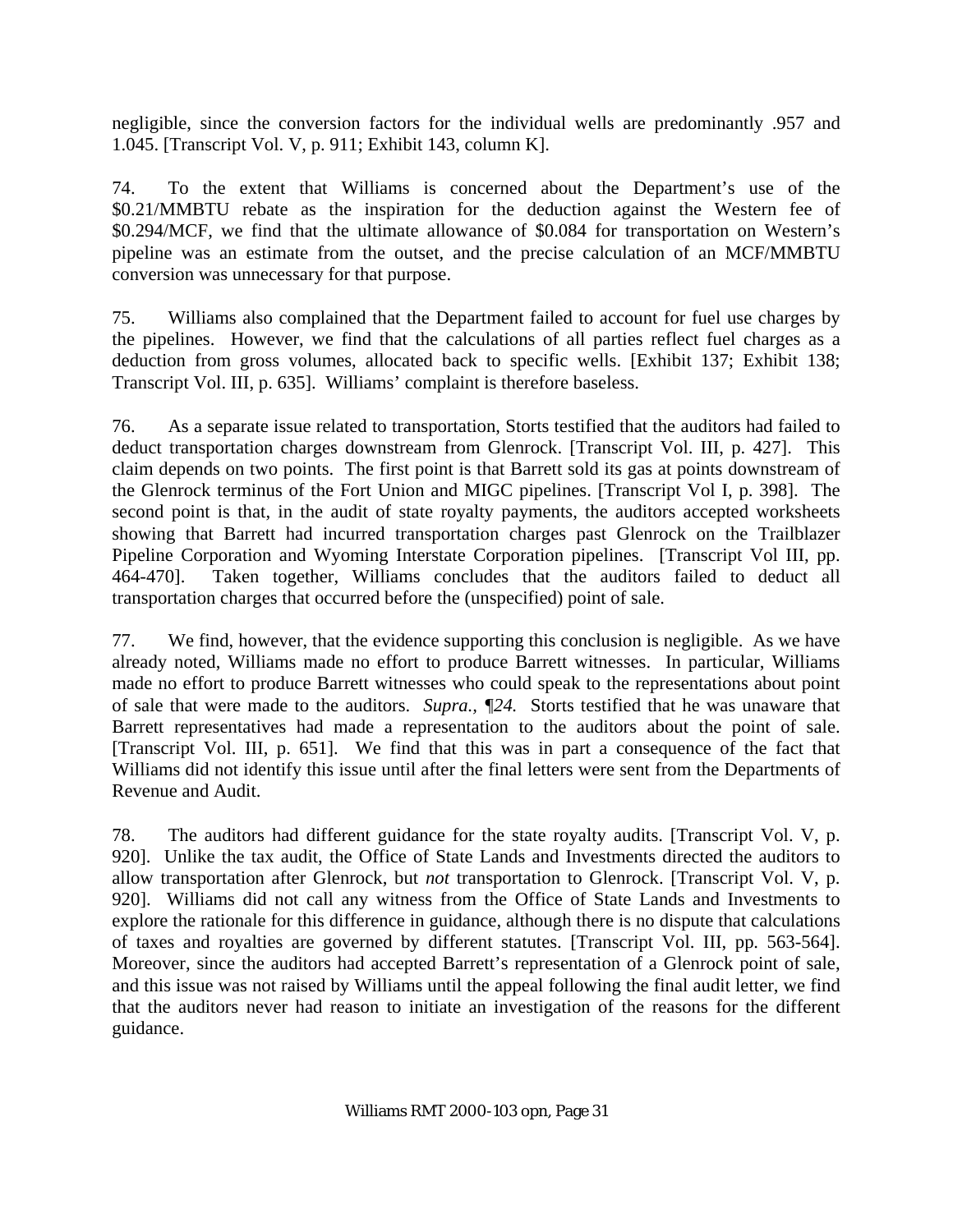79. Indeed, Storts was the only witness called by Williams to testify on the downstream transportation issue, and his knowledge was strictly limited to inferences he had drawn from royalty audit spreadsheets. He was unfamiliar with the terms and provisions of the Wyoming state leases for the audited wells. [Transcript Vol. III, p. 564]. He was unable to establish reliable foundation for actual delivery points, actual sales, and the revenues and costs associated with actual sales. [Transcript Vol. III, pp. 580-582]. That was the job of Barrett's marketing department. [Transcript Vol. III, p. 582]. Similarly, he was unable to assure that transportation charges were properly associated with Powder River Basin sales, since that was the job of Barrett's gas management people. [Transcript Vol. III, p. 584]. Such basic items as rebates paid by Western against the MIGC charges are not evident from the face of the schedules offered into evidence. [Exhibit 139; Transcript Vol. V, p. 585]. Storts further admits that he has never negotiated any contracts, and never discussed his factual conclusions with a Williams contract administrator or a Barrett contract administrator. [Transcript Vol. III, p. 603]. Taking all of his testimony into account, we find that Storts' inferences are entitled to little weight.

80. As a separate issue related to transportation, Williams examined Simmons for the purpose of demonstrating that the auditors failed to account for a fixed shipping rate under the two agreements with Fort Union. [Transcript Vol. V, pp. 936-937]. However, based upon a comparison of actual Fort Union charges and the rates required under the terms of Fort Union's Firm Gathering Agreement if it were in effect, we find that the fixed rates were not in effect in 1999. [Transcript Vol. V, pp. 953-955; Exhibit 140, p. 2; Exhibit 145, Section 4.2].

## *The Exempt Royalty Issue*

81. Storts testified that the calculations of the auditors were in error because the auditors failed to allow a deduction for state royalties, which are exempt from severance taxes. [Transcript Vol. III, pp. 426, 447-449]. Barrett's payments of state royalties were audited for the period February 1999 through December 1999. On March 15, 2002, the Department of Audit ordered Williams to report and pay additional state royalties. [Exhibit 152]. However, Wyoming State Lands and Investments had agreed to stay action pending current litigation regarding state royalties. [Transcript Vol. III, p. 565].

82. Williams accrued the exempt royalties on its general ledger in a long-term liability account. [Transcript Vol. III, pp. 565, 568].

83. Williams disagrees that the royalties should be paid, and has taken no action to comply with the March 15, 2002, order other than the accrual in its books. [Transcript Vol. III, pp. 572-573]. The Department refuses to allow a deduction for royalties that are in dispute. [Transcript Vol. IV, pp. 804-805]. Simmons likewise says that the auditors would allow an amount that has been accrued only after the dispute is resolved. [Transcript Vol. IV, pp. 962-963].

## *Other*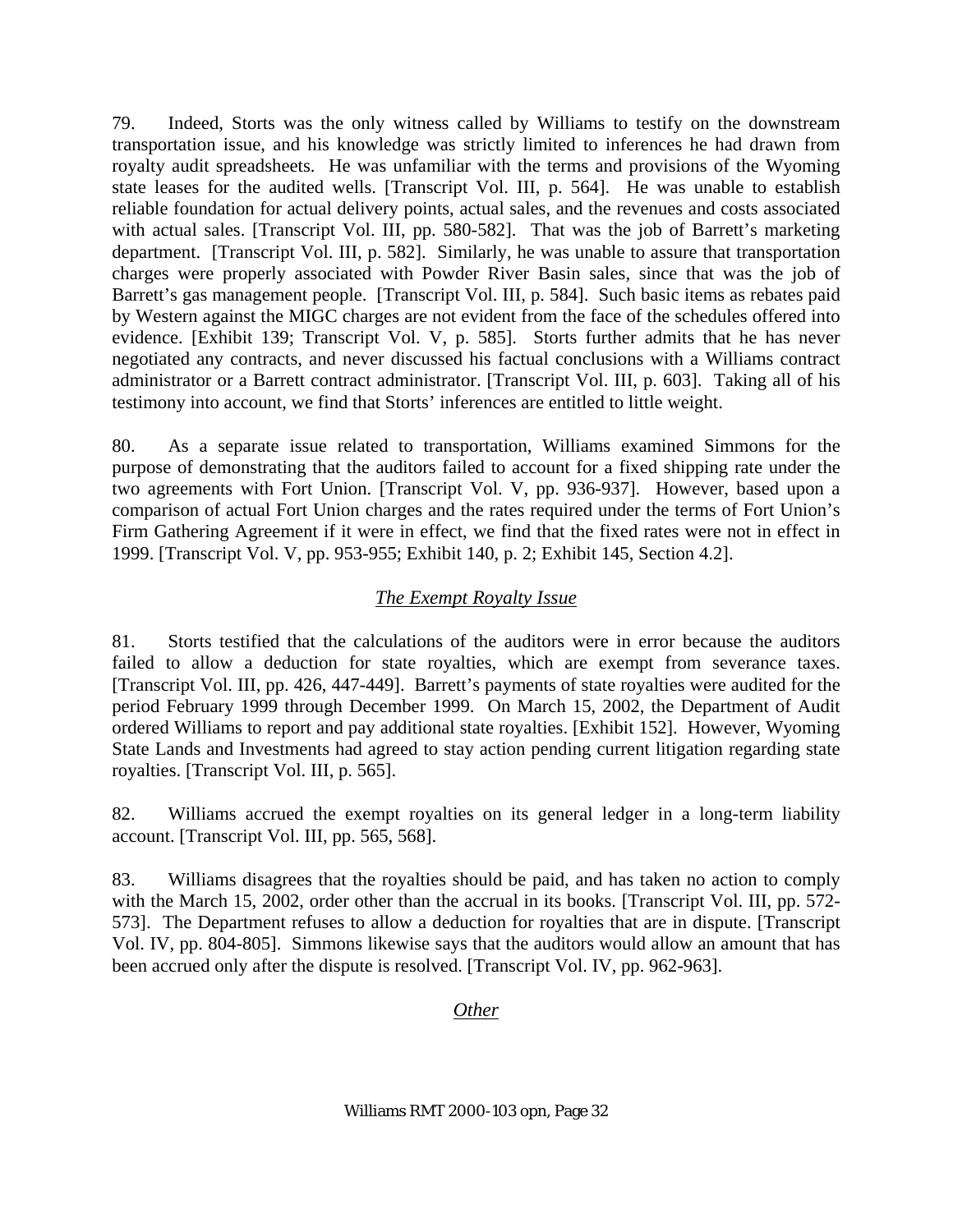84. Any Conclusion of Law set forth below which includes a Finding of Fact may also be considered a finding of fact and is therefore incorporated herein by reference.

### **CONCLUSIONS OF LAW**

85. Williams identified four principal errors in its Amended Case Notice/Amended Notice of Appeal. The four claimed errors were:

1. The Department determined that Barrett's production process was completed, and therefore the point of valuation was located, at the outlet of [Western's] dehydration unit.

2. The Department miscalculated the allowable transportation deduction.

3. The Department failed to exclude the total amount of exempt royalties from the taxable value of Barrett's 1999 production.

4. The Department assessed interest on the alleged underpayment of taxes.

86. Williams elaborated considerably on the details of these four errors in subsequent pleadings. Those pleadings have been reflected in our decision.

## *The Role of the Board*

87. The role of this Board is strictly adjudicatory:

It is only by either approving the determination of the Department, or by disapproving the determination and remanding the matter to the Department, that the issues brought before the Board can be resolved successfully without invading the statutory prerogatives of the Department.

*Amoco Production Company v. Wyoming State Board of Equalization*, 12 P.2d 668, 674 (Wyo. 2000). The Board's duty is to adjudicate the dispute between the taxpayers and the Department.

### *Burden of proof*

**88.** "The burden of proof is on the party asserting an improper valuation." *Amoco Production Company v. Wyoming State Board of Equalization*, 899 P. 2d 855, 858 (Wyo. 1995); *Teton Valley Ranch v. State Board of Equalization*, 735 P. 2d 107, 113 (Wyo. 1987). The Board's Rules provide that, "the Petitioner shall have the burden of going forward and the ultimate burden of persuasion, which burden shall be met by a preponderance of the evidence. If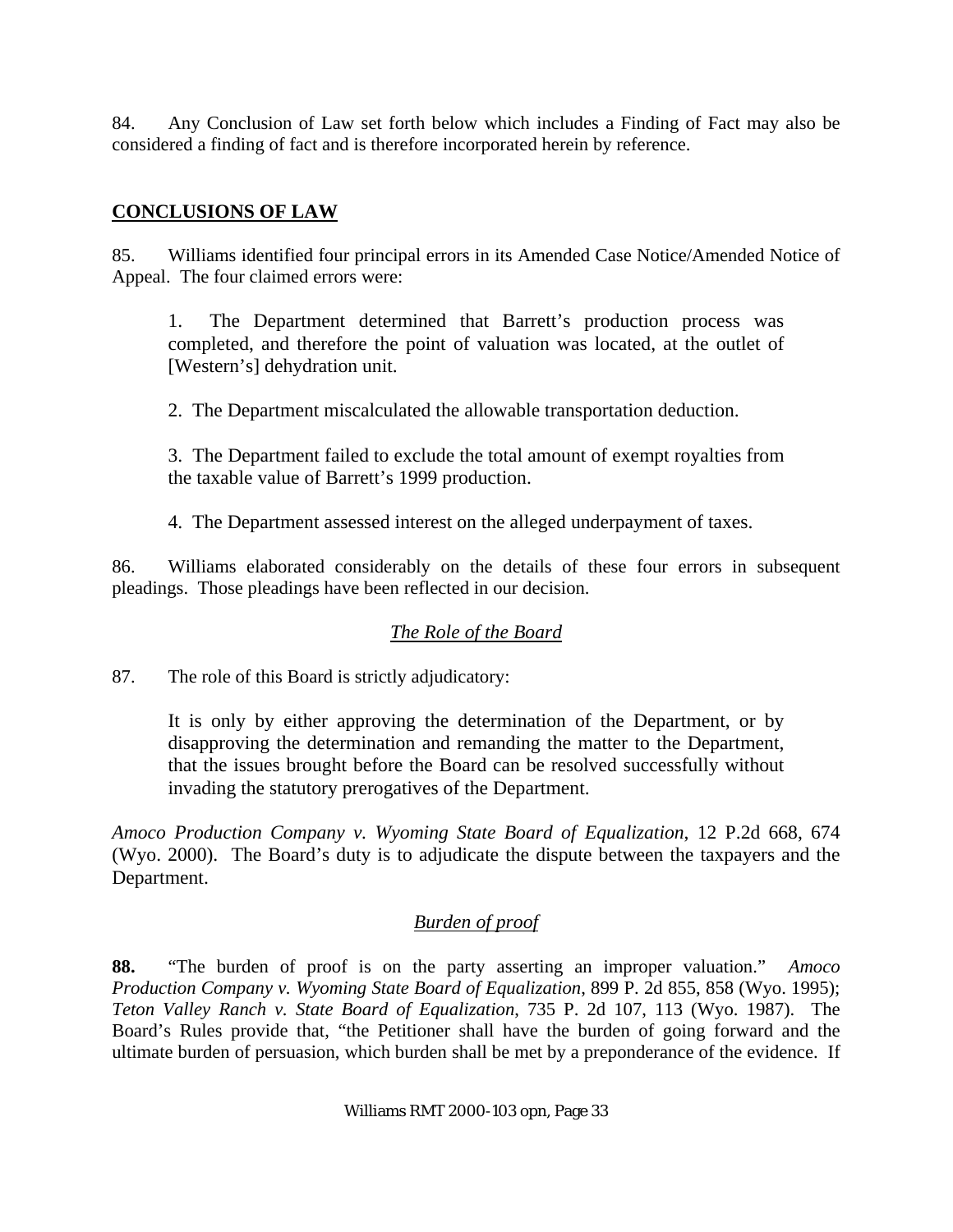Petitioner provides sufficient evidence to suggest the Department determination is incorrect, the burden shifts to the Department to defend its action...." *Rules, Wyoming State Board of Equalization, Chap. 2*, § 20.

### **The point of valuation**

### *Objective of the Statutes*

89. The Wyoming Constitution requires the gross product of mines to be taxed in proportion to the value thereof and uniformly valued for tax purposes at full value as defined by the legislature. *Wyo. Const. Art. 15, §§ 3, 11*. For natural gas, the value of the gross product "means fair market value as prescribed by Wyo. Stat. Ann. 39-14-203(b), less any deductions and exemption allowed by Wyoming law or rules." *Wyo. Stat. Ann. §39-14-201(a)(xxix)*.

90. "The fair market value for...natural gas shall be determined after the production process is completed. ...[E]xpenses incurred by the producer prior to the point of valuation are not deductible in determining the fair market value of the mineral." *Wyo. Stat. Ann. §39-14- 203(b)(ii)*. These two sentences contain two fundamental premises for our decision.

91. First, the point of valuation is a physical location. This physical location is determined by reference to the production process, and where that production process is completed. We will accordingly be deciding which party appropriately identified a point in the sequence of equipment that was the point of valuation.

92. Second, the point of valuation directly affects the calculation of expenses that may be deducted from Barrett's sale price to determine fair market value. Barrett sold its gas at a location beyond the point of valuation. *Findings of Fact, ¶19.* For natural gas sold after the point of valuation, expenses incurred after the point of valuation are deducted from the sale price to reach fair market value. *Wyo. Stat. Ann. §39-14-203(b)(vi)*. The taxpayer argues for a point of valuation that is closer to the wellhead, and further from the point of sale, than the point of valuation chosen by the Department of Revenue. If we found for the taxpayer, the effect would be to increase the deduction of expenses from the sale price of the taxpayer's natural gas.

## *The Point of Valuation Statute*

93. The statute determines the point of valuation for natural gas by reference to the production process:

The production process for natural gas is completed after extracting from the well, gathering, separating, injecting and any other activity which occurs before the outlet of the initial dehydrator. When no dehydration is performed, other than within a processing facility, the production process is completed at the inlet to the initial transportation related compressor, custody transfer meter or processing facility, whichever occurs first.

#### Williams RMT 2000-103 opn, Page 34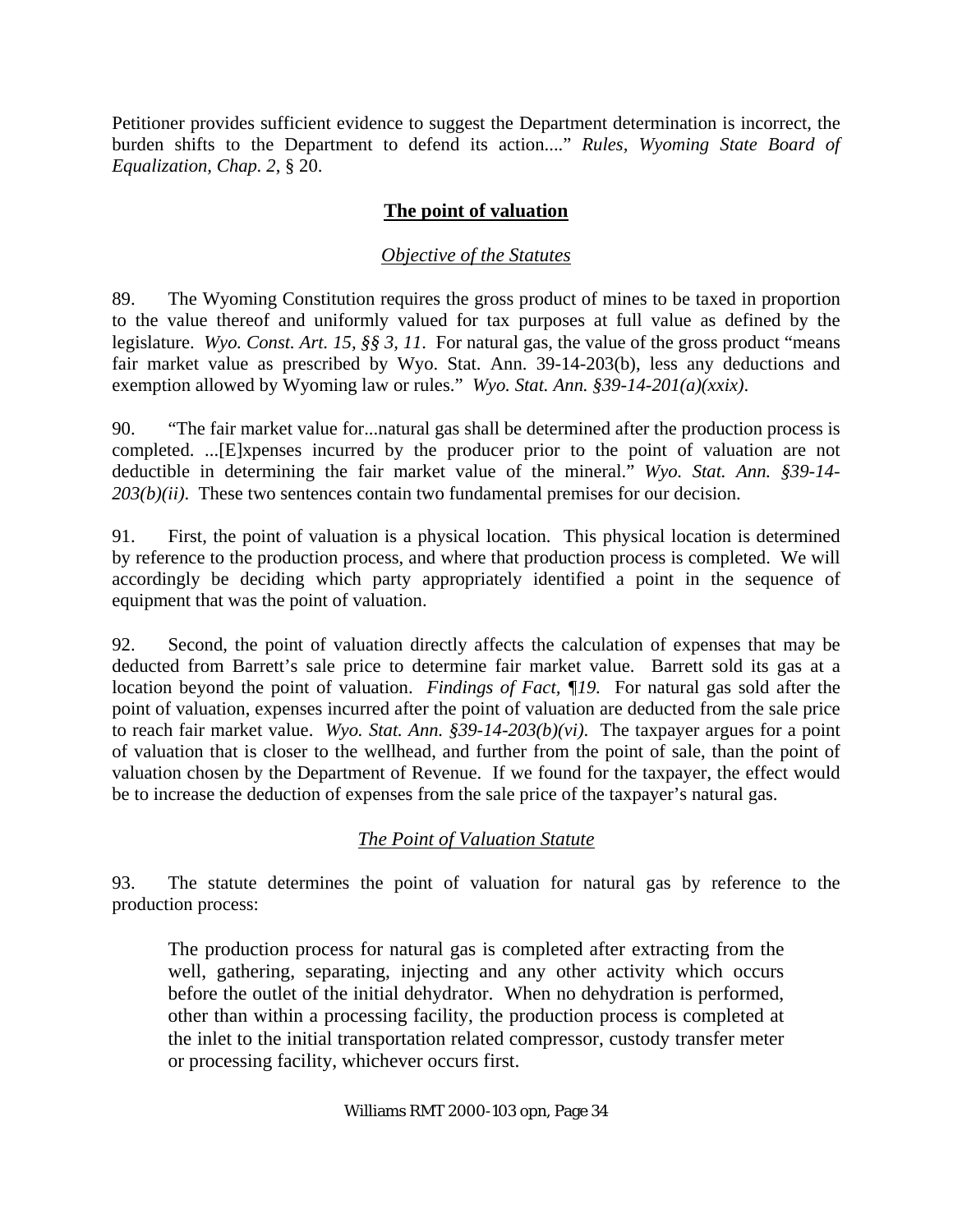*Wyo. Stat. Ann. §39-14-203(b)(iv)*(hereafter, the point of valuation statute).

94. Williams takes two conflicting positions that reach the same result. On the one hand, Williams argues that both the header and the screw compressor were dehydrators, so that the custody transfer meter located between them was an acceptable point of valuation. *See Findings of Fact, ¶¶ 48, 49, 68-70.* On the other hand, Williams argues that if the glycol dehydrator was the only piece of equipment in which dehydration was performed, then the glycol dehydrator was located in a processing facility operated by Western, and the custody transfer meter is the point of valuation. *See Findings of Fact, ¶¶37-39.* If either theory were correct, Barrett's original deduction for expenses would likewise be correct, since Barrett reported its taxes using the custody transfer meter as the point of valuation. *See Findings of Fact, ¶27.*

95. The Department takes the position that the glycol dehydrator is the only dehydrator, and that there is no processing facility. *Findings of Fact, ¶72.* Under this theory, the point of valuation is the outlet of the glycol dehydrator. *Findings of Fact, ¶72.*

96. We must construe the point of valuation statute in light of all of statutory language relating to the same subject matter, as found in the Oil and Gas Article of Chapter 14 of the Wyoming Statutes. *Petra Energy, Inc., v. Department of Revenue, State of Wyoming,* 6 P. 3d 1267, 1270 (Wyo. 2000). This is a complex set of sections in which some words have been defined. The defined words include "dehydrator," *Wyo. Stat. Ann. §39-14-201(a)(vii);* "natural gas", *Wyo. Stat. Ann. §39-14-201(a)(xv)*; "processing", *Wyo. Stat. Ann. §39-14-201(a)(xviii)*; "separating", *Wyo. Stat. Ann. §39-14-201(a)(xxii)*; "compressor", *Wyo. Stat. Ann. §39-14- 201(a)(v)*; and "gathering", *Wyo. Stat. Ann. §39-14-201(a)(ix)*. Other significant words and phrases are not defined, including "process", "production process", "processing facility", "dehydration", "compression", and "separation." In view of the care with which the legislature has both defined and employed these words, we conclude that settled interpretations of earlier versions of the point of valuation statute provide little guidance. E.g., *Chevron U. S. A., Inc. v. State,* 918 P. 2d 980 (Wyo. 1996).

# *A. The initial dehydrator*

97. The point of valuation statute provides two possible avenues to determine when and where the production process is completed. *Wyo. Stat. Ann.* §39-14-203(b)(iv). The first avenue turns on the existence of an "initial dehydrator."

98. We determine the meaning of the word "initial" by reference to its plain and ordinary meaning. *Campbell County School District v. Catchpole,* 6 P.3d 1275, 1285 (Wyo. 2000). It is an adjective which means "having to do with, indicating or occurring at the beginning." *Webster's New World College Dictionary (4th Edition 2001)* p. 735. We will therefore be concerned with the first dehydrator to occur in the sequence of equipment.

99. On behalf of Williams, Rhinesmith directed our attention to three possible dehydrators: the header; the screw compressor; and the glycol dehydrator. *Findings of Fact, ¶¶56-59.* We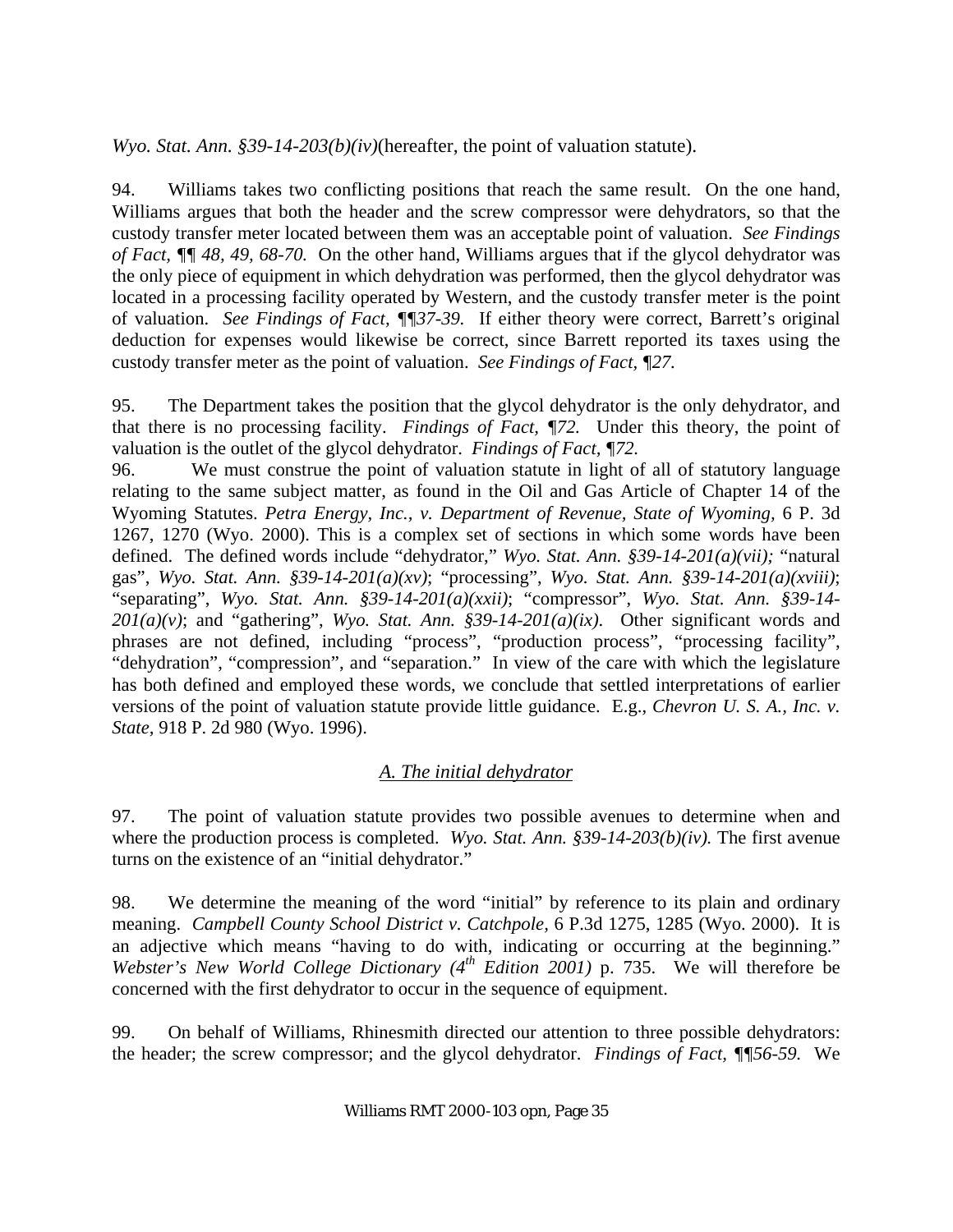will consider whether the statute enables us to determine whether one or more of these pieces of equipment is a dehydrator. We note that Williams' Hearing Brief asserts that "*dehydration* occurs" at the header and "was performed" at the screw compressor. Petitioner's Hearing Brief, pp. 8-9. We conclude the plain language of the first sentence of Wyo. Stat. Ann. §39-14- 203(b)(iv) directs our attention to a "dehydrator," not to dehydration.

100. The statute defines "dehydrator" as "a device which removes water vapor that is commonly associated with raw natural gas." *Wyo. Stat. Ann. § 39-14-201(a)(vii).* 

### *The glycol dehydrator*

101. The common meaning of "device" is "an invention or contrivance, esp. a mechanical one, for some specific purpose." *Webster's New World College Dictionary* (4<sup>th</sup> Edition 2001) p. 395. Considering this common meaning in the context of the statutory definition, the glycol dehydrator is clearly an invention or contrivance for the specific purpose of removing water vapor from natural gas. *Findings of Fact, ¶61.* As its name implies, the glycol dehydrator fits within the core of the statutory definition of a dehydrator as a "device which removes water vapor."

### *The screw compressor*

102. By statutory definition, the screw compressor a different type of device. A "compressor" is "a device associated with processing or transporting natural gas which mechanically increases the pressure of the natural gas." Wyo. Stat. Ann. § 39-14-201(a)(v). We conclude that the screw compressor is such a device. We must "construe the statute as a whole, giving effect to every word, clause, and sentence, and we construe together all parts of the statute *in pari materia* so that no part will be inoperative or superfluous." *Fall v. State,* 963 P.2d 981, 983 (Wyo. 1998). It follows that the screw compressor cannot be both a compressor and a dehydrator, because that would make the legislative distinction superfluous. The screw compressor is a compressor.

103. Our disposition of the screw compressor is further supported by the fact that water which condenses in the vicinity of the screw compressor is removed elsewhere. *Findings of Fact, ¶58.* 

104. Our disposition of the screw compressor also disposes of the argument that the booster compressors act as dehydrators. They, too, are compressors.

## *The header*

105. The header presents a more complex question. The witnesses appear to be in general agreement that the header is a separator. *E.g., Findings of Fact, ¶¶70-72c.* This consensus is supported by such documentary evidence as the language of the patent on Barrett's stacked vertical header, *Findings of Fact, ¶55,* and Williams' admissions in its response to the preliminary audit findings. *Findings of Fact, ¶¶37b, 38d.* It is further supported by the Audit Department memorials of conversations with Barrett personnel in the fact-finding stage of the

#### Williams RMT 2000-103 opn, Page 36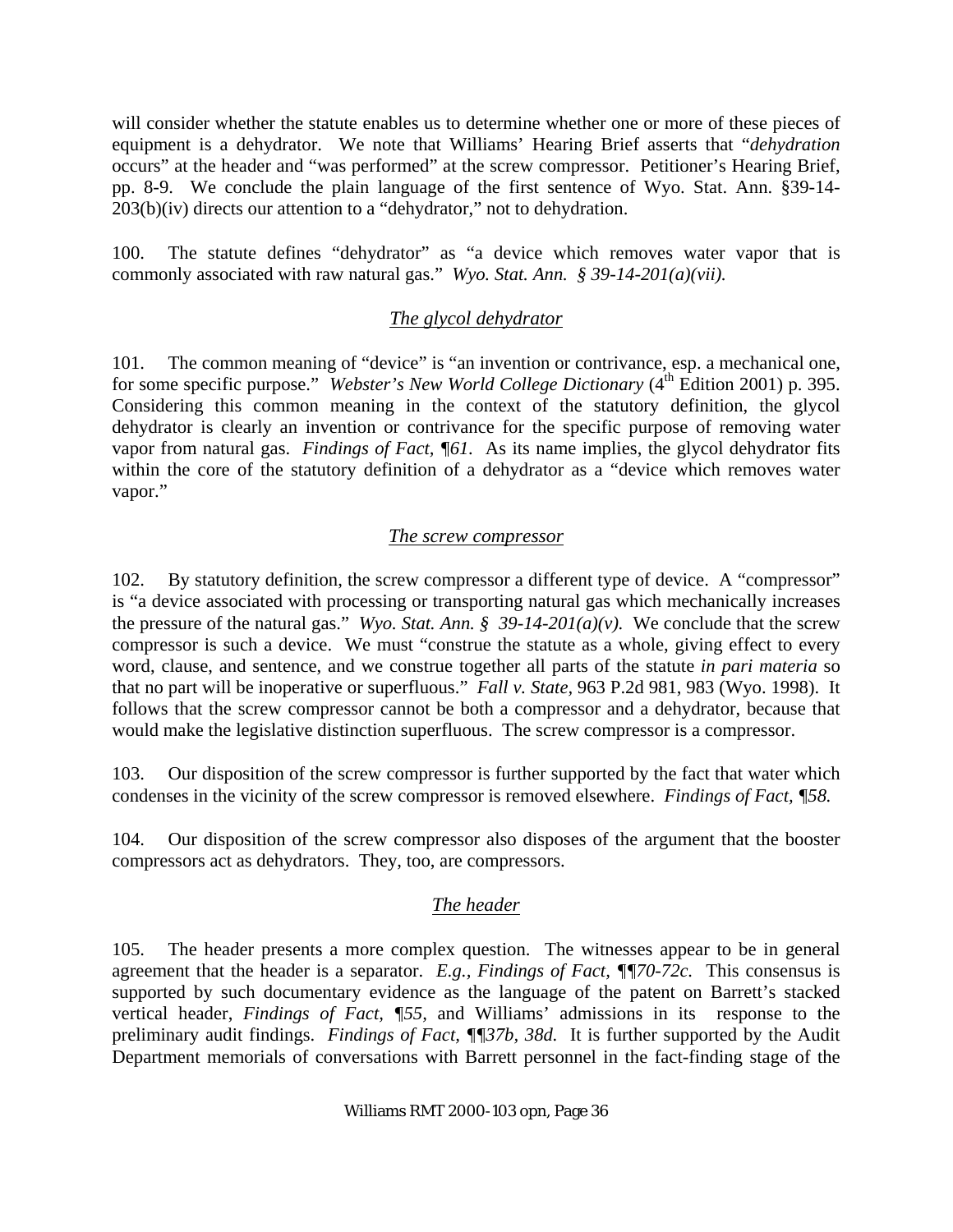audit. Those Barrett personnel identified only the glycol dehydrator, not the header, as a dehydrator. *Findings of Fact, ¶¶12-13, 22-23.*

106. One objection to characterizing the header as a separator is that the statute defines "dehydrator" as a kind of device, and defines "compressor" as a kind of device, but does not define "separator" as a device. Instead, the statute defines "separating." "Separating" is "the isolation of the well stream into discrete gas, liquid hydrocarbons, liquid water and solid component." *Wyo. Stat. Ann. § 39-14-201(a)(xxii).* Based on the evidence, we conclude that the header performs the function of separating, as that function is defined by statute. Nonetheless, the legislature could have defined another device, a separator, but instead chose to define a function.

107. The statutory distinction between "dehydrator" and "separating" is therefore not as clear as the statutory distinction between "dehydrator" and "compressor." However, the Department has interpreted the statute to preclude the characterization of a device as both a separator and a dehydrator. *Findings of Fact, ¶72b.* We conclude that the Department's interpretation of the statute does not conflict with legislative intent. We therefore defer to the Department's conclusion that the header is a separator, and is not a dehydrator. *Board of County Commissioners, Sublette County, v. State Board of Equalization,* 33 P. 3d. 107, 113, 2001 WY 91, ¶16 (Wyo. 2001).

## *The pig*

108. Williams' expert characterized the pig as a device that flows through the pipeline to push liquids from one point in the pipeline system to another point in the system. *Findings of Fact, ¶65.* It is therefore a different type of device than a dehydrator, even though it is not a device that is addressed in the statute. We conclude that the pig and its related components are not a dehydrator.

## *Other possible devices*

109. We conclude that pipelines are not devices, and cannot be dehydrators.

110. The evidence established that any intentional enlargement of the pipeline, at a point as far upstream as next to the wellhead, could create a pressure drop causing water condensation. Such an enlargement might be characterized as a special-purpose device intended to remove water at that point. By our heavy reliance on the common meaning of "device," we do not wish to suggest that the intention of a device wholly governs the result we reach today. We do not conclude Williams has merely failed to identify as a dehydrator some section of the equipment train that was not specifically considered during the course of the hearing. This is therefore an occasion when we believe it is appropriate to depart from the general rule and resort to extrinsic aids to interpretation to confirm the plain meaning. *Parker Land & Cattle Co. v. Wyoming Game & Fish,* 845 P.2d 1040, 1043 (Wyo. 1993).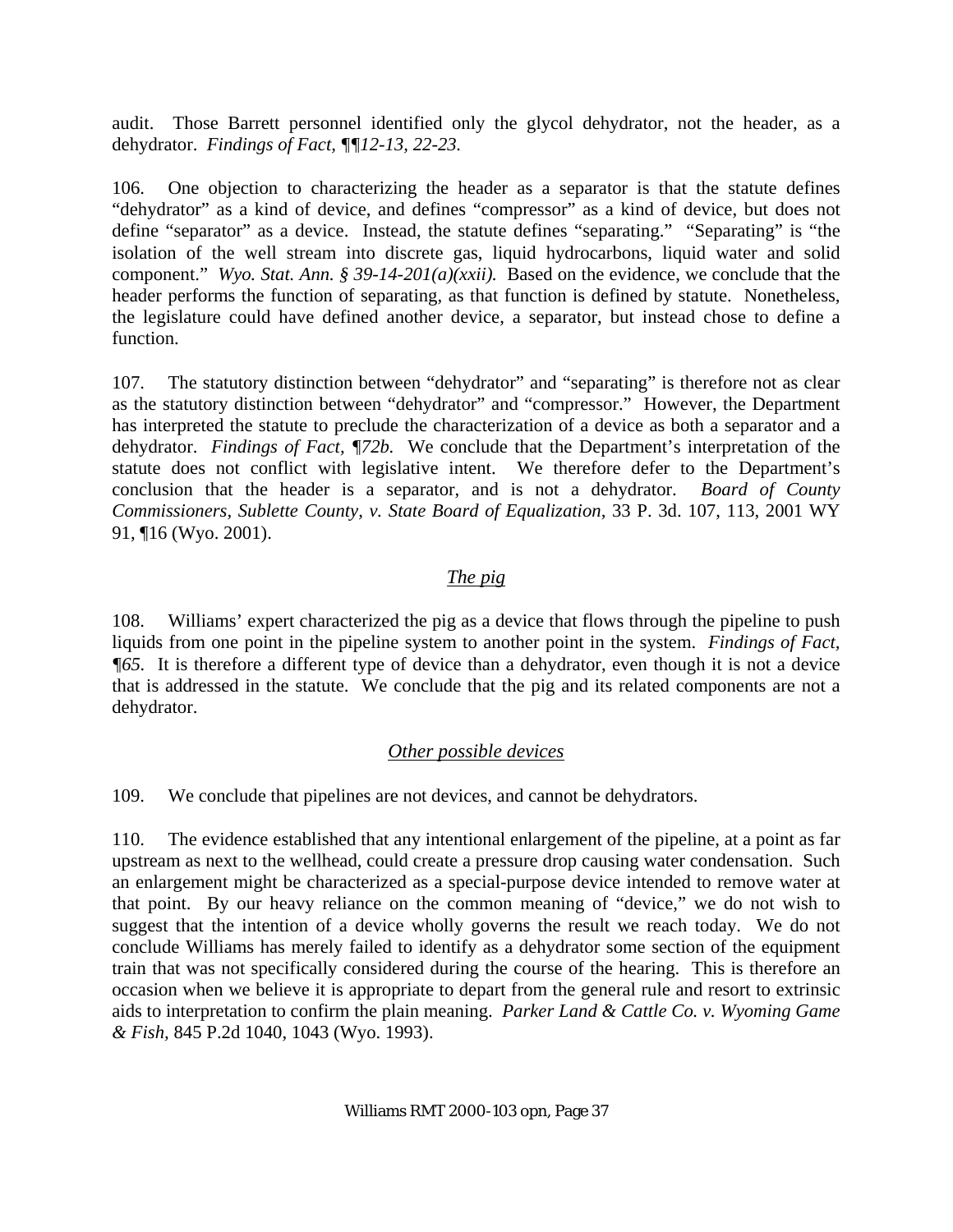111. The Department has suggested that a focus on the word "remove" can resolve any questions related to the identification of devices that are dehydrators. The common meaning of remove in this context is "to take, extract, separate, or withdraw (someone or something *from).*" *Webster's New World College Dictionary* (4<sup>th</sup> Edition 2001) p. 1213. The Department takes the position there is significant nuance in "remove." The Department believes that this nuance supports a distinction between active and passive devices. [Transcript Vol. IV, pp. 708-709; Vol. V, pp. 1033-1034]. On this basis the Department would not characterize a passive condensation device as a dehydrator. [Transcript Vol. IV, pp. 708-709; Vol. V, pp. 1033-1034]. The Department's interpretation does not conflict with legislative intent, and we will defer to its conclusion. *Board of County Commissioners, Sublette County, v. State Board of Equalization, Id.*,  $\P$ 16 (Wyo. 2001). However, since the common meaning of "remove" includes the verb "separate," which is confusing in this context because the statute defines "separating," we are not completely satisfied with this analysis.

112. Taking into account the positions of the parties, we conclude that the definition of "dehydrator" is ambiguous with respect to what water vapor is the "water vapor that is commonly associated with raw natural gas." A statute is ambiguous if it is found to be vague or uncertain and subject to varying interpretations. *Parker Land & Cattle Co. v. Game & Fish,* 845 P.2d 1040, 1043 (Wyo. 1993). Williams assumes that all water vapor associated with raw natural gas, including the water vapor associated with coalbed methane, satisfies this definition. Williams makes this assumption, however, in the face of the testimony of their expert that there are substantial differences between coalbed methane production and the production of conventional natural gas. *Findings of Fact, ¶¶1-3.*

113. Coalbed methane is distinguished from conventional natural gas by saturation with water; we have accepted Rhinesmith's testimony that coalbed methane initially carries approximately ten times as much water as conventional natural gas. *Findings of Fact, ¶3.* Indeed, Rhinesmith has testified that in handling coalbed methane, "water was a key factor in trying to decide the configuration of the systems, how the gas would be produced, and how to make that gas transportable into downstream markets." [Transcript Vol. II, p. 284]. We question whether the legislature intended to apply the definition of dehydrator to apply in a production environment where condensation is unavoidable throughout the sequence of equipment and piping.

114. The low pressure under which coalbed methane is produced, *Findings of Fact, ¶2,* also causes us to conclude that coalbed methane must be distinguished from conventional natural gas. The low pressure environment contributes to the ease of creating condensation by simple modifications to the equipment train. *Findings of Fact, ¶57.*

115. In ascertaining legislative intent in enacting a statute, we may look at the historic setting surrounding the enactment of the statute. *Parker Land & Cattle Co. v. Game and Fish, id.,* at 1044.

116. The legislature enacted the point of valuation statute and the definitions of dehydrator, compressor, separating, and processing in 1990. *1990 Wyo. Sess. Laws, Ch. 54.* Coalbed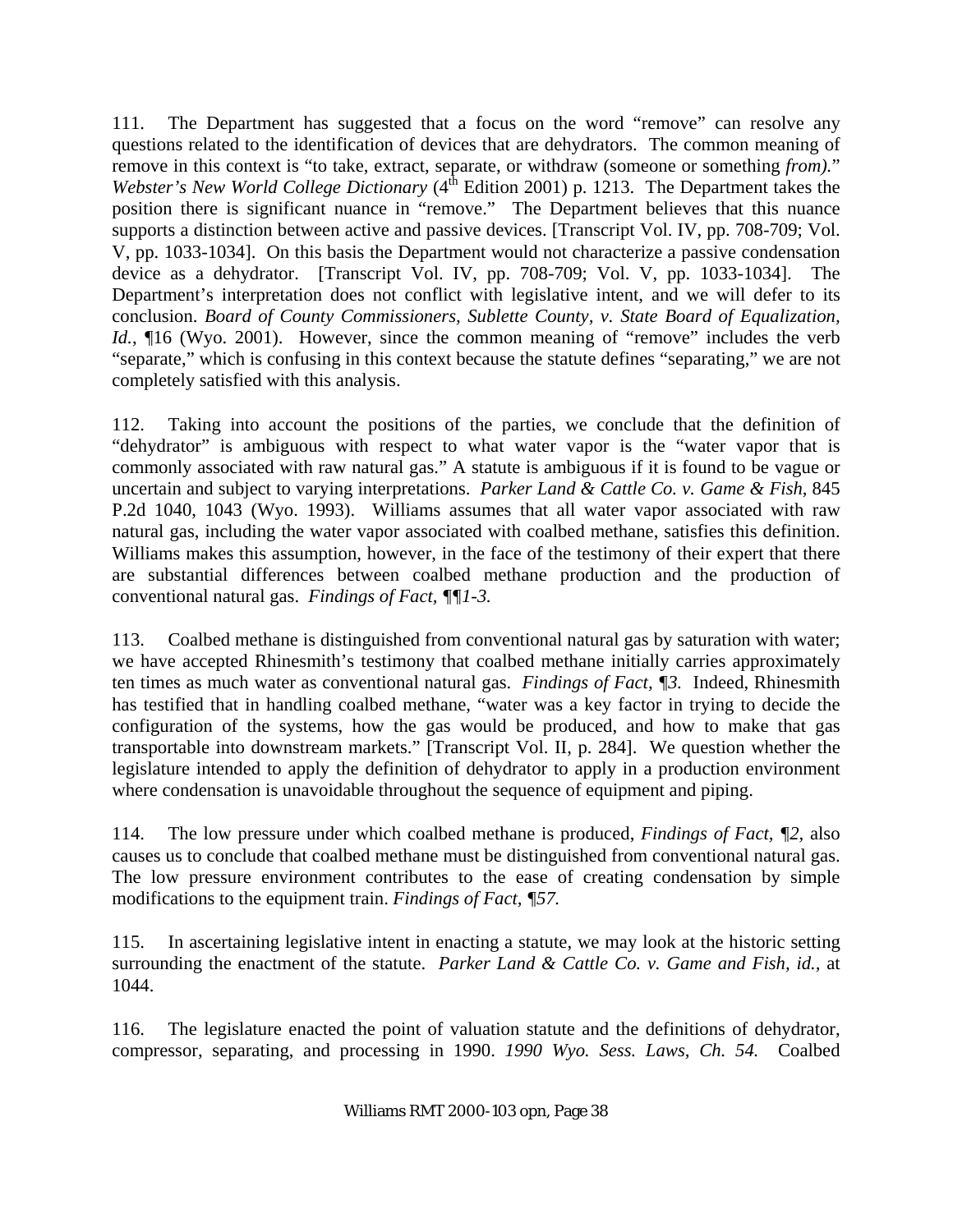methane was not commercially significant at the time. *Findings of Fact, ¶4.* We accordingly conclude that the reference to water vapor commonly associated with raw natural gas is a reference to the water vapor in conventional natural gas. Based on the facts presented in this case, the glycol dehydrator, all by itself, possessed adequate capacity to remove water vapor in quantities associated with conventional natural gas. *Findings of Fact, ¶¶60, 66.* We conclude that the legislature's intention was to only identify as a dehydrator a device that is the same or similar to the one identified in this case as the glycol dehydrator. The Department offered a similar rationale for its interpretation of the statute, but declined to concede that the statute is in any way ambiguous. [Transcript Vol. IV, pp. 680-682, 708-709, 750].

117. We are also obliged to avoid a construction that reaches an absurd result. *Stauffer Chemical Company v. Curry,* 778 P. 2d 1083, 1093 (Wyo. 1989). It would be absurd to accept as a dehydrator any enlarged space that creates condensation. This would allow the taxpayer to freely manipulate the point of valuation with inexpensive measures. It is also contrary to an expectation expressed in the first sentence of Wyo. Stat. Ann. § 39-14-203(b)(iv) that the initial dehydrator follows other production functions. As the record in this case also shows, a principal purpose of a glycol dehydrator was to make raw natural gas ready for transportation by pipeline. Further, we believe it is logical to infer that the legislature contemplated that normally such dehydration would be a last step in the production of gas that was not processed.

118. Our resolution of the ambiguity is consistent with the conclusions we have already reached. The glycol dehydrator fits within the statutory definition, but the headers, compressors, pipelines, and pig do not. Our resolution is consistent with, and supports, the Department's interpretation. Our resolution provides a basis for distinguishing between dehydration and incidental condensation during the production process.

# *B. The definition of a processing facility*

119. Williams' alternative theory is that Western's booster compressors and glycol dehydrator are a processing facility. Under this theory, the point of valuation is determined by reference to the second sentence of Wyo. Stat. Ann. § 39-14-203(b)(iv): "When no dehydration is performed, other than within a processing facility, the production process is completed at the inlet to the initial transportation related compressor, custody transfer meter or processing facility, whichever occurs first." Williams' alternative argument rests an assumption that the Board might conclude that the glycol dehydrator was the only dehydrator, and we have done so. *Supra., ¶¶97 et. seq.*  If the glycol dehydrator were part of a processing facility, Williams would be correct in concluding that the custody transfer meter is the point of valuation. However, we conclude that Western's equipment is not a processing facility.

120. As a preliminary matter, we note that the second sentence of Wyo. Stat. Ann. §39-14-  $203(b)(iv)$  refers to "dehydration" rather than to a dehydrator. We conclude that such dehydration must be performed in a statutorily-defined dehydrator. The second sentence begins, "When no dehydration is performed...." The word "performed," in such close proximity to the word "dehydrator" at the end of the first sentence, suggests that the statutorily-defined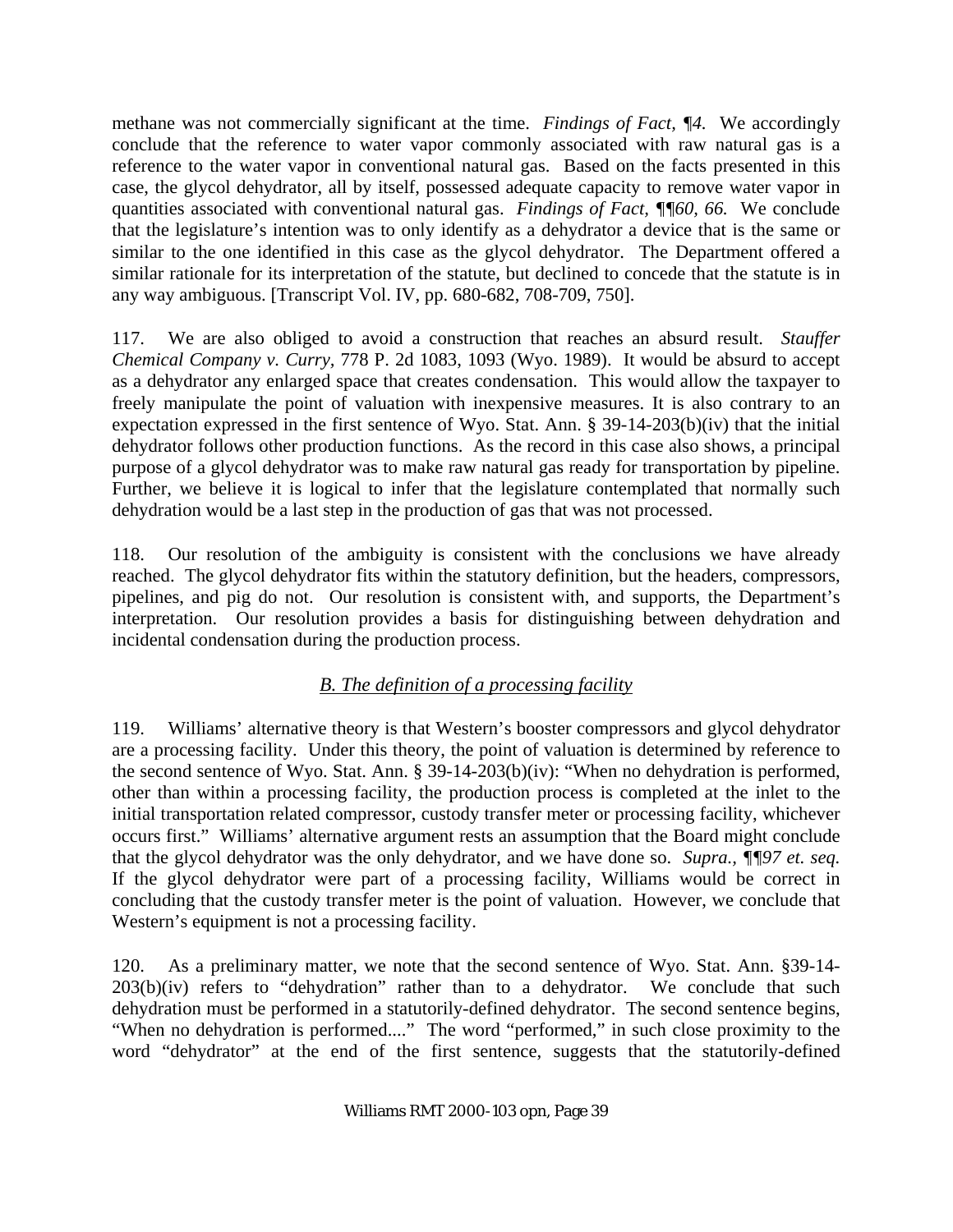dehydrator is what performs dehydration. However, if dehydration could be performed by a piece of equipment that is not a dehydrator, the statute might prescribe no point of valuation under some circumstances: there might not be a dehydrator to satisfy the requirements of the first sentence, but there might also be dehydration outside of a processing facility, which would negate the contingency of the second sentence. Our interpretation should avoid this absurd result. *Stauffer Chemical Company v. Curry, id.*, at 1093. The statute means that dehydration, as used in the second sentence of Wyo. Stat. Ann. §39-14-203(b)(iv), is performed in a dehydrator, as defined in Wyo. Stat. Ann. §39-14-201(a)(viii).

## *The definition of processing*

121. The statute does not define "processing facility." The statute does define "processing:"

"Processing" means any activity occurring beyond the inlet to a natural gas processing facility that changes the well stream's physical or chemical characteristics, enhances the marketability of the stream, or enhances the value of the separate components of the stream. Processing includes, but is not limited to fractionation, absorption, adsorption, flashing, refrigeration, cryogenics, sweetening, dehydration within a processing facility, beneficiation, stabilizing, compression (other than production compression such as reinjection, wellhead pressure regulation or the changing of pressures and temperatures in a reservoir) and separation which occurs within a processing facility.

*Wyo. Stat. Ann. § 39-14-201(a)(xviii).* This is a more complex definition than one would expect for the root word of "processing", which is "process". The common meaning of process is "a particular method of doing something, generally involving a number of steps or operations." *Webster's New World College Dictionary* (4<sup>th</sup> Edition 2001) p. 1144.

122. The Williams position rests on the premise that the existence of a processing facility may be determined by reference to the functions described and listed in the definition of processing. Storts testified that he was the original source of this position. *Findings of Fact, ¶30.* The position was later elaborated in detail by Williams' counsel in response to the preliminary audit findings. *Findings of Fact, ¶¶38-39.* The difficulty with the Williams position is that Williams depends upon a circular reading of the statute. We conclude that a circular reading is not supported by the plain language of the statute. Our conclusion is supported when we read the definition of "processing" in pari materia with other provisions of the statute, as we must. *Fall v. State, id.*, at 983; *Parker Land & Cattle Co. v. Game and Fish, id.,* at 1042.

## *The characteristics of a processing facility*

123. Processing is "any activity occurring beyond the inlet to a natural gas processing facility..." "Natural gas", is defined by statute. *Wyo Stat. Ann §39-14-201(a)(x).* In its briefs and argument, Williams has ignored this definition, which provides direct insight into the

#### Williams RMT 2000-103 opn, Page 40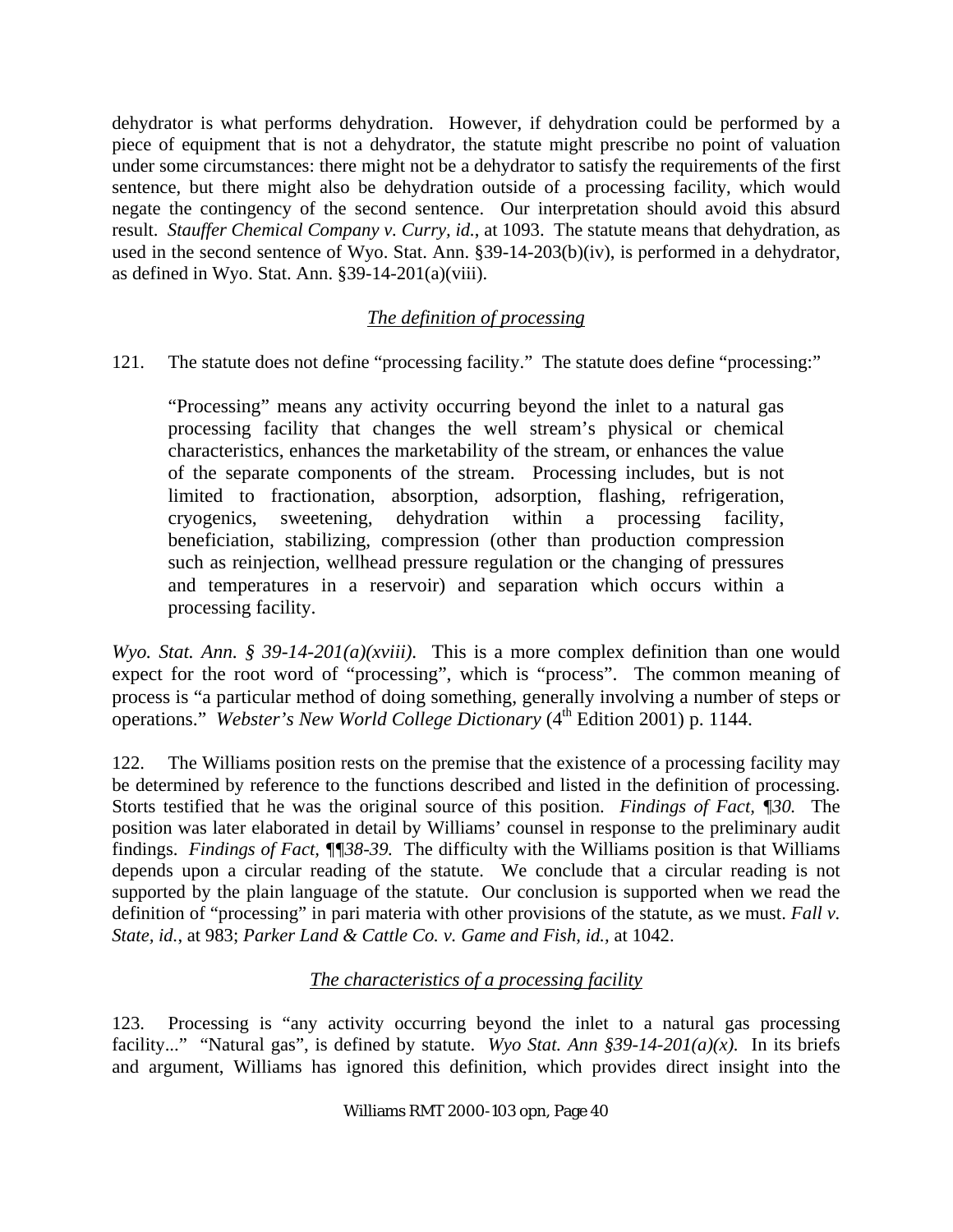legislature's intent, even though this definition was not enacted until 1998. *1998 Wyo. Sess.*  Laws, Ch. 5. The second sentence of the definition of natural gas states, "For the purposes of taxation, the term natural gas *includes products separated for sale or distribution during processing the natural gas stream including, but not limited to plant condensate, natural gas liquids and sulfur*.*" Wyo. Stat. Ann. § 39-14-201(a)(xv)*(emphasis supplied). This definition expresses at least some of the anticipated results of processing.

124. The only substantial difference in composition between coalbed methane at the wellhead, and the same gas at the inlet to the glycol dehydrator, is the degree to which that gas is saturated with water. In the glycol dehydrator, amounts of various impurities are removed in such trivial quantities that they may be vented into the air without being subject to Wyoming's air quality regulations. *Findings of Fact, ¶62.* We have accepted Rhinesmith's testimony that coalbed methane is not complex natural gas, because it contains few heavy hydrocarbons and few impurities. In the absence of heavy hydrocarbons and substantial impurities, we would not anticipate that Barrett's coalbed methane would yield "plant condensate, natural gas liquids [or] sulfur," as stated in the statutory definition of "natural gas." The evidence was consistent with our expectation.

125. The witnesses from the Departments of Revenue and Audit uniformly testified to an understanding of the characteristics of processing facilities in Wyoming. *Findings of Fact, ¶¶40, 72f.* That common understanding fits squarely with the results of processing anticipated by the second sentence of the natural gas definition. For example, Simmons testified that if there were a processing facility, she would have expected settlement statements to indicate the segregation and sale of liquid products or byproducts such as sulfur. *Findings of Fact, ¶40.* Bolles explained that there was an identifiable universe of processing plants, such as Whitney Canyon, Painter, and Carter Creek. *Findings of Fact, ¶72f.*

## *The statutory context of the processing definition*

126. In formulating its position, Williams has also ignored the principal statutory context in which the word "processing" appears, although the Department has not. *Findings of Fact, ¶72g.*  The statute provides four methods for determining the fair market value of natural gas sold after the point of valuation. *Wyo. Stat. Ann. § 39-14-203(b)(vi).* Three of these methods depend on calculations which account for processing fees or costs. *Wyo. Stat. Ann. §§ 39-14- 203(b)(vi)(B)(comparable value); 39-14-203(b)(vi)(C)(netback); 39-14- 203(b)(vi)(D)(proportionate profits).* 

127. Valuation determinations with direct and significant tax consequences warrant the precision that the detailed definition of "processing" provides. The plain language of the definition demonstrates the care taken by the legislature to distinguish between production activity (not deductible) and processing activity (deductible). For example, separation for production purposes is not deductible under the first sentence of the point of valuation statute. *Wyo. Stat. Ann. § 93-14-203(b)(iv).* However, separation which occurs within a processing facility is deductible due to the definition of "processing" and the use of that word in the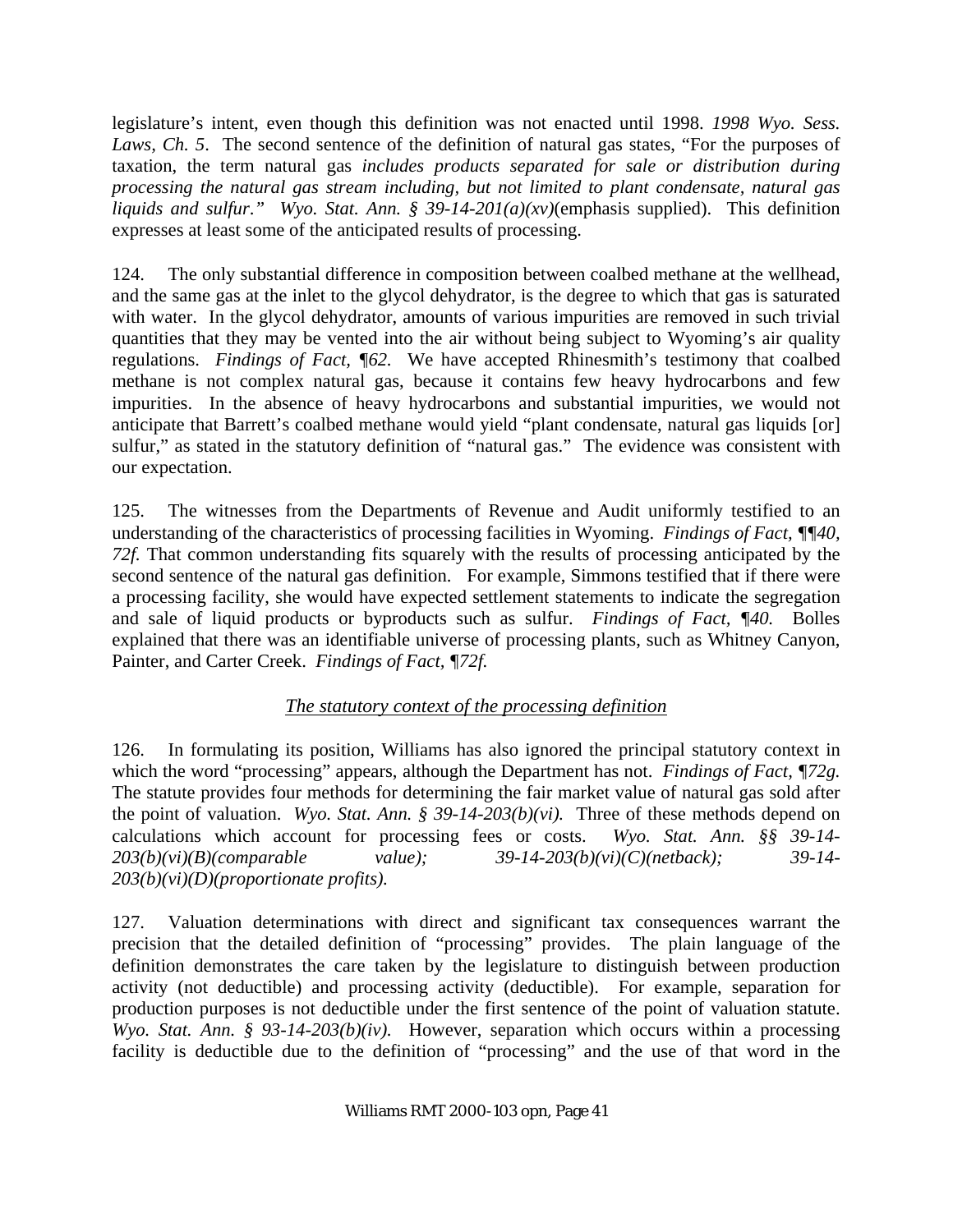valuation methodology provisions of the statute. *Wyo. Stat. Ann. § 39-14-203(b)(vi).* Moreover, the functional breadth of the "processing" definition provides useful guidance regarding the limits deductible fees and costs.

128. We must interpret the statute in light of its grammatical structure. *Resolution Trust Corp. v. Love,* 36 F. 3d 972, 976 (10<sup>th</sup> Cir. 1994). A careful observer may object that the statute defines processing as a noun (an activity), yet employs processing as an adjective in the valuation methodology provisions. We conclude instead that processing, as used in the valuation methodology provisions, is an attributive modifier, and is therefore a noun. *The Cambridge Grammar of the English Language,* Chapter 6, §2.4.1 (2002), p. 537. Grammatical structure does not interfere with our interpretation.

## *Deference to the Department's interpretation*

129. When we take the evidence in the case into account, in light of all of the pertinent provisions of statute, we conclude that Western's booster compressors and glycol dehydrator are not a processing facility.

130. We also conclude that the Department's interpretation does not conflict with legislative intent, and defer to the Department's conclusion that Western's booster compressor and glycol dehydrator are not a processing facility. *Board of County Commissioners, Sublette County, v. State Board of Equalization, id.*, ¶16 ( Wyo. 2001).

131. Our ruling is complicated by a concession from Bolles that there may be a "little ambiguity" in the definition of "processing facility." We conclude that any such ambiguity can be resolved in the same manner that we have resolved the ambiguity with respect to the definition of "dehydrator." *Supra., ¶116.* The definition of "processing" and the valuation methods that employ the definition were enacted in 1990. *1990 Wyo. Sess. Laws, Ch. 54.* The universe of natural gas processing facilities for conventional natural gas production was certainly known to the legislature in 1990, and provides a paradigm for construction of the statute. In contrast, we conclude that the facilities related to coalbed methane were not similarly known and could not have been a premise for the statutes enacted by the legislature.

# *The initial transportation related compressor*

132. In light of our disposition of the processing facility issue, we need not address Williams' characterization of the screw compressor as the initial transportation related compressor. This issue only arises if the point of valuation is determined under the second sentence of Wyo. Stat. Ann. § 39-14-203(b)(iv). We have concluded that the point of valuation is determined under the first sentence.

*C. The Board's decision in Docket No. 2001-117*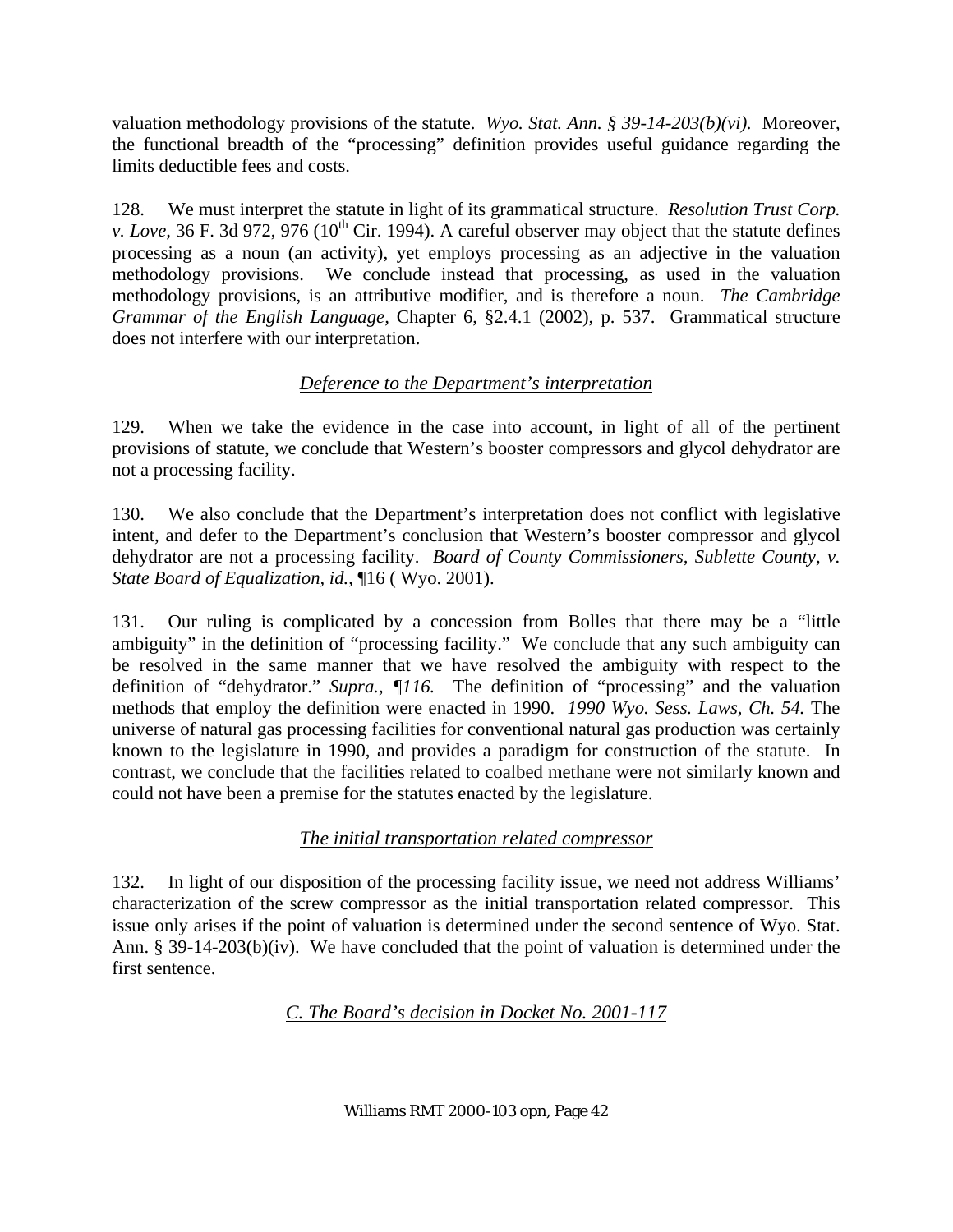133. Williams argues that the Board's Findings of Fact and Conclusions of Law in this case are controlled by Findings made in *In the Matter of the Appeal of Lance Oil & Gas Company,*  SBOE Docket No. 2001-117, 2002 WL 31256340 (Wyo. St. Bd. Eq. )(*Lance Oil & Gas*). In *Lance Oil & Gas*, the Board determined that a sales tax was due on services performed for the installation of underground gathering lines between coalbed methane wells and the pod, because the services were part of "equipping for production" within the meaning of Wyo. Stat. Ann. §39-  $15-103(a)(i)(K)$ .

134. Williams directs our attention to ¶22 of the Findings of Fact. Paragraph 22 appears in a section of the Board's opinion entitled, Gathering Lines are Part of Equipping for Production:

22. The Wyoming Statutes specify that when valuing natural gas for severance and ad valorem purposes, production is complete when gas travels through the gathering lines and enters the custody transfer meter. *Wyo. Stat. Ann. §39-14-203(b)(iv).*

*Lance Oil & Gas*, ¶22.

135. The Finding of Fact was accompanied by a related Conclusion of Law, which appears in a section of the Board's opinion entitled, The Services Performed on the Gathering Lines Were Taxable Because They Were Services That Were "Equipping for Production":

49. The placement of the [custody transfer] meter as the physical point when "equipping for production" ceases to be taxable is reasonable given the surrounding facts is consistent with Wyoming Statute §39-2-208(b)(ii) (recodified as Wyo. Stat.  $§$ 39-14-203(b)(iv)).

*Lance Oil and Gas*, ¶49.

136. The point of valuation statute contemplates four different valuation points, depending on the facts in hand: the outlet of the initial dehydrator; or, the inlet to the initial transportation related compressor, custody transfer meter or processing facility. *Wyo. Stat. Ann. §39-14- 203(b)(iv).* Williams argues that the precedent of *Lance Oil & Gas* binds the Department to select the custody transfer meter as the valuation point for coalbed methane production. [Petitioners' Hearing Brief, pp. 9-12]. We note that this argument asks us to exalt *Lance Oil & Gas* above the plain language of the statute, which directs attention to the circumstances of each taxpayer.

137. Williams neglects to account for a significant distinction of fact between *Lance Oil & Gas* and the case at hand. In *Lance Oil & Gas*, there is no mention of a dehydrator, much less a processing facility. In the absence of a dehydrator, and assuming that the equipment train is otherwise the same as the equipment train at issue in this case, the point of valuation must be the custody transfer meter. This is a direct consequence of the second sentence of Wyo. Stat. Ann. §39-14-203(b)(iv). Both the Department and this Board were obliged to so find under the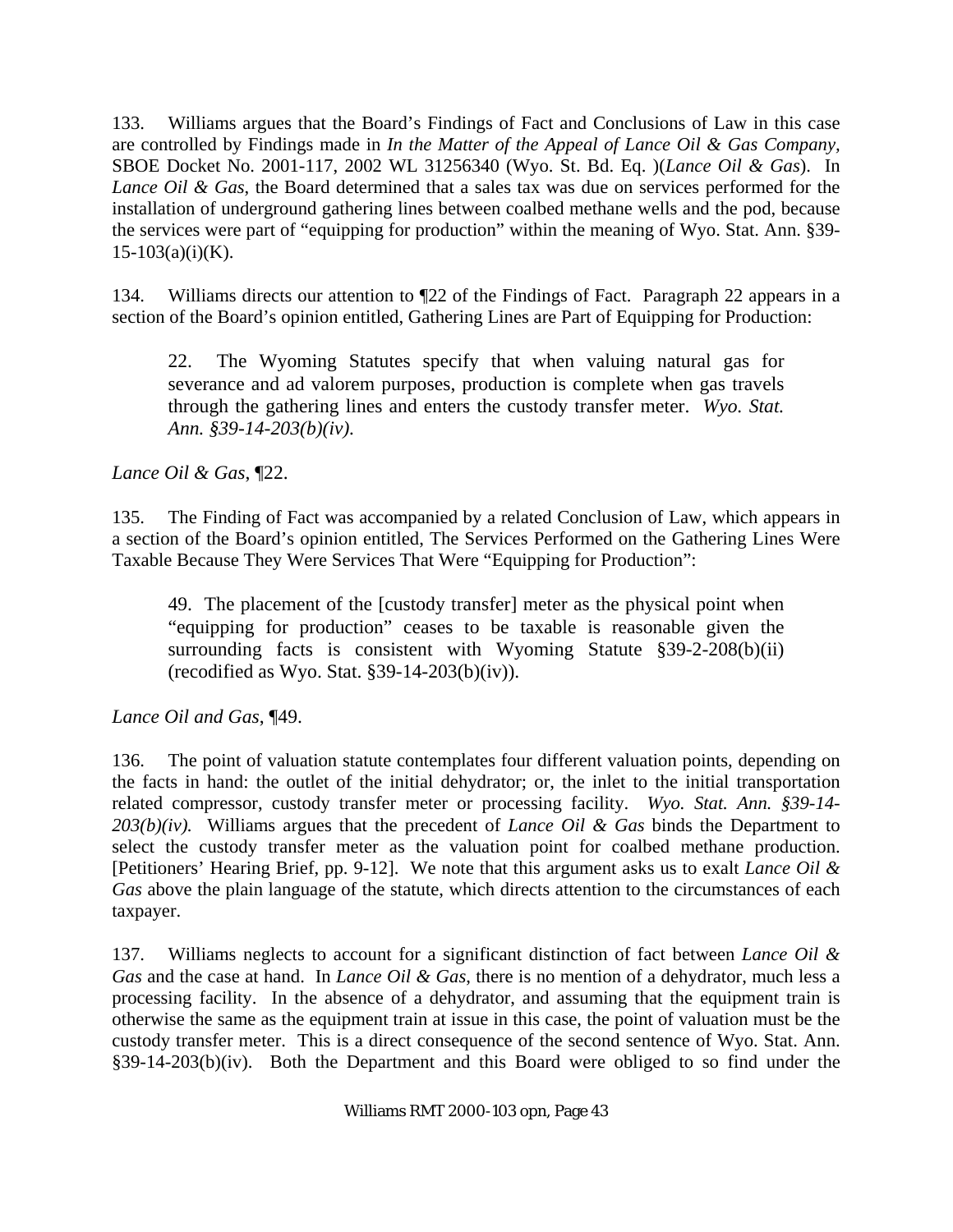circumstances then presented. In light of this difference, we conclude that *Lance Oil & Gas*  cannot and does not control this case.

138. There are other practical distinctions between this case and *Lance Oil & Gas*. The Findings of Fact in *Lance Oil & Gas* focus on gathering lines between the wellhead and the pod. The existence of a point of valuation beyond the custody transfer meter was of no practical interest for sales tax purposes. Even if the taxpayer instead had procured the installation of lines to a point beyond the custody transfer meter, the taxpayer would have had no reason to dispute the results of its audit by taking a position that extended the point of valuation further from the wellhead. Doing so would only have increased the taxpayer's exposure to sales taxes.

139. Although the facts of *Lance Oil & Gas* turned on the treatment of services related to gathering lines, sales tax issues so predominated that the Board had not reason to cite the statutory definition of "gathering" for any purpose. *See Wyo. Stat. Ann. §39-14-201(a)(ix).* This proceeding was different. Williams presented evidence to demonstrate that any gathering in the statutory sense ended at the CDP, or pod. Transcript Vol. III, p. 422. We note that the statutory definition of gathering does not coincide with the terminology of Barrett's Gas Gathering Agreement with Western. *Compare Findings of Fact, ¶8.*

140. Williams next argues that we must bind the Department to a point of valuation at the custody transfer meter by application of the doctrine of collateral estoppel. We begin with a statement of the principles involved:

The doctrines of res judicata and collateral estoppel incorporate 'a universal precept of common-law jurisprudence' \* \* \* that a right, question or fact put in issue, and directly determined by a court of competent jurisdiction, cannot be disputed in a subsequent suit by the same parties or their privies....While the interests of finality served by this doctrine are the same, this court has carefully distinguished between the two: [A]lthough many cases speak of res judicata in the administrative context, they actually apply collateral estoppel. \* \* \* Collateral estoppel....bars relitigation of previously litigated *issues.* \* \* \* Res judicata on the other hand bars relitigation of previously litigated *claims* or causes of action.

*Tenorio v. State ex rel. Wyoming Workers' Compensation Division*, 931 P. 2d 234, 238 (Wyo. 1997)(emphasis in original).

141. The Wyoming Supreme Court has identified four factors that we must consider:

Generally, four factors are considered when determining application of collateral estoppel: (1) whether the issue decided in the prior adjudication was identical to the issue presented in the present action; (2) whether the prior adjudication resulted in a judgment on the merits; (3) whether the party against whom collateral estoppel is asserted was in a party or in privity with a party to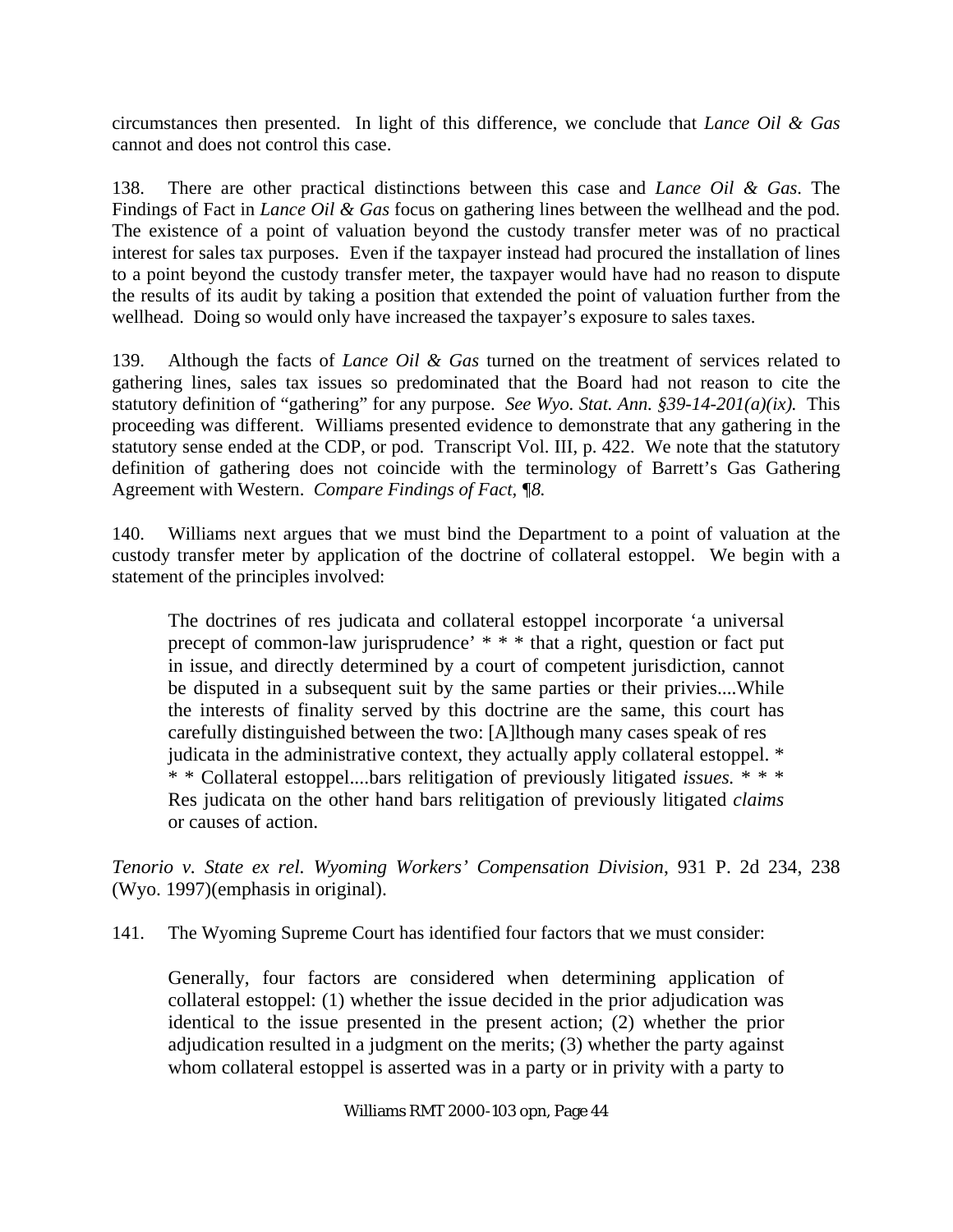the prior adjudication; and (4) whether the party against whom collateral estoppel is asserted had a full and fair opportunity to litigate the issue in the prior proceeding.

*Tenorio,* 931 P. 2d at 238-239.

142. Williams claims that the issue decided in *Lance Oil & Gas* was "where the production process for CBM gas is completed." Petitioner's Hearing Brief, p. 16. Its arguments for application of the four elements of collateral estoppel stem from that principal point. We conclude that the doctrine of collateral estoppel does not apply, for at least three reasons.

143. First, the issue decided in *Lance Oil & Gas* was whether "a sales tax was due on services performed for the installation of underground gathering lines between coalbed methane wells and the pod." This case does not involve a sales tax. We conclude not only that the issue differed, but also that there was not a judgment on the pertinent merits in the prior proceeding.

144. Second, the Board had no occasion in *Lance Oil & Gas* to examine the application of the definitions on which the point of valuation depends. There is no reference in *Lance Oil & Gas* to either a dehydrator or a processing facility. We conclude not only that the issue differed, but also that there was not a full and fair opportunity to litigate the issues of this case in the prior proceeding.

145. Third, because the parties in *Lance Oil & Gas* were interested in sales tax related to gathering lines between the wellhead and the CPD, the ancillary references to Wyo. Stat. Ann. §39-14-203(b)(iv) had no direct impact on the decision. That is, there was no

practical impetus for a careful examination of the factual premises on which the point of valuation depends. We conclude not only that the issue differed, but also that there was not a full and fair opportunity to litigate the issues in this case in the prior proceeding.

146. We believe our conclusion is even clearer when broadly considered in light of the common law policy concern for relitigation. Williams did not come to us as a petitioner that has taken a consistent position over time on either the facts or the application of those facts under the statute. This is a very different dispute than that presented to us in Docket No. 2001-117, and one made considerably more complex by the Petitioner's own shifting positions. We conclude that the concern for relitigation is groundless.

147. Despite our ruling, there may be some value in clarifying the intent of our ruling in *Lance Oil & Gas*. The Finding in ¶22 might be more correctly stated as, "The Wyoming Statutes specify a number of alternatives for valuing natural gas for severance and gross products tax purposes, depending on specific circumstances. *Wyo. Stat. Ann. §39-14-203(b)(iv).* One of those alternatives is the custody transfer meter." The Conclusion of Law in ¶49 might be more correctly stated as, "The custody transfer meter is a convenient line of demarcation between the ownership of the gas producer and the gas gatherer. Even when it is not the point of valuation for severance and gross products tax purposes, it remains convenient and useful for excise tax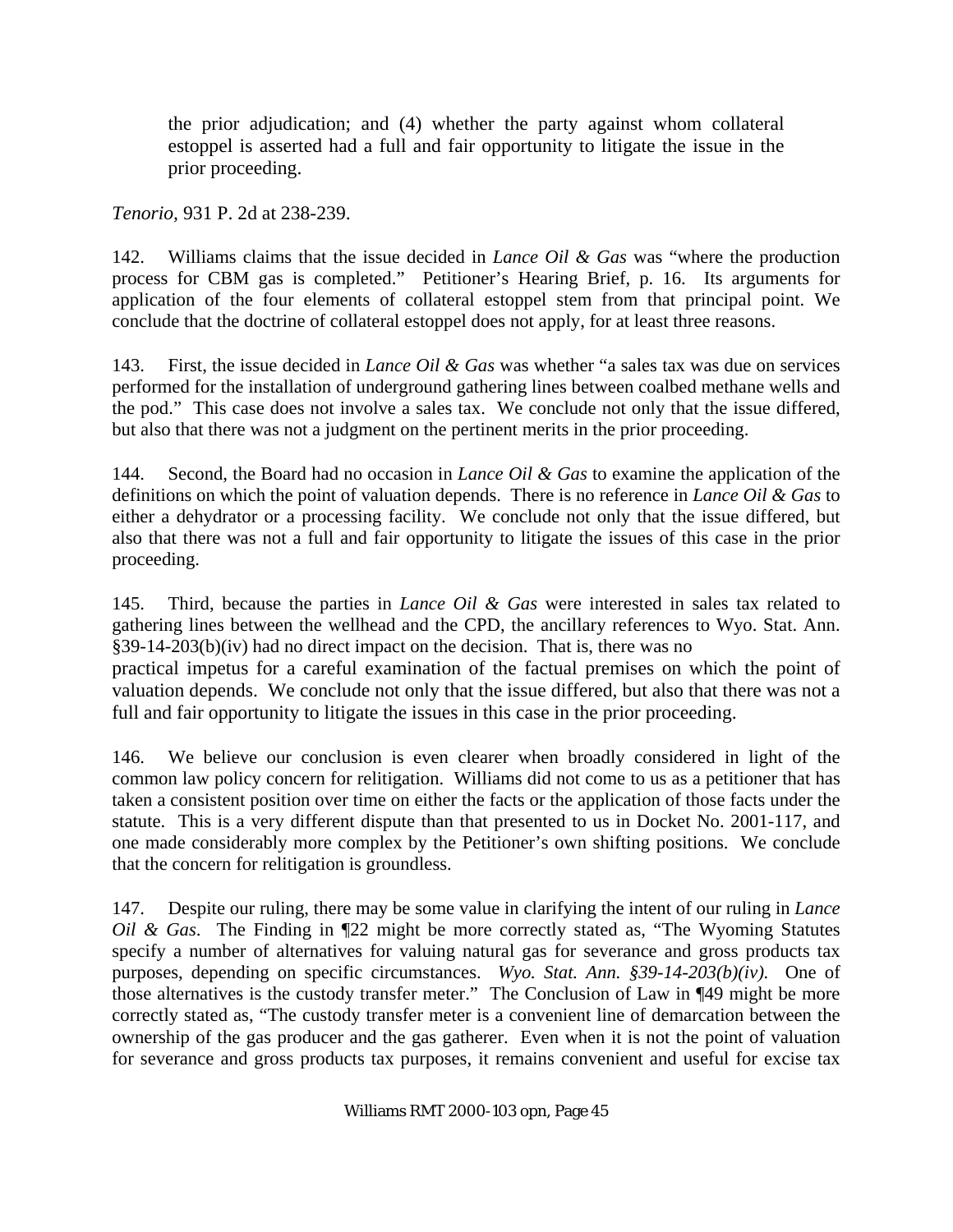purposes." To the extent that this clarification may be characterized as a departure from our opinion in *Lance Oil & Gas*, it is one that is necessary "to vindicate plain obvious principles of law...." *Goodrich v. Stobbe*, 908 P.2d 416 (Wyo. 1995), quoting *Gueke v. Board of County Commissioners*, 728 P.2d 167, 171 (Wyo. 1986).

### **Transportation deduction calculations**

148. Williams mounts three attacks on the Department's determination of a transportation deduction. (1) Williams contends that the Department's calculation for an allowance of a portion of the fees paid to Western was arbitrary. (2) Williams contends that the Department failed to accurately calculate the fees charged for transportation on the Fort Union and MIGC pipelines. (3) Williams contends that the Department failed to allow for pipeline transportation expense downstream from (beyond) Glenrock.

149. Our disposition of these three issues relies on the burdens of proof. Williams bears the burden of going forward and the ultimate burden of persuasion, and must meet those burdens by a preponderance of the evidence. The burden shifts to the Department "If Petitioner provides sufficient evidence to suggest the Department determination is incorrect..." *Supra., ¶88.* For each of the three issues, Williams relied exclusively on the testimony of Greg Storts to meet its burden of going forward.

## *A. Allocation of the Western fee*

150. Of the total fees paid to Western of \$.434/MCF, the auditors allowed a total deduction of \$.224/MCF. This allowance was comprised of \$.14/MCF for pipeline fees between Western's facilities and Glenrock, plus \$.084/MCF of the \$.294/MCF of fees attributed to Western's services. The \$.084/MCF was an estimate of costs from the outlet of the glycol dehydrator to the inlet of the MIGC or Fort Union pipeline. Storts correctly surmised that auditors disallowed \$.21/MCF based on a relation to Western's rebate of \$.21/MMBTU against the MIGC tariff, in effect giving Barrett something like a double allowance.

151. At the same time, Williams provided no evidence of what a reasonable allocation of the Western fees should be. To the contrary, Williams consciously avoided an enquiry to Western that might have yielded a more accurate basis for an allocation. *Findings of Fact, ¶43.*

152. The Board has accepted the Department's selection of a point of valuation, and therefore must decide the dispute between the parties concerning the deductions which result from the point of valuation. Williams did nothing to support an allocation of the fee for Western's services. On review of the evidence presented at the hearing, we conclude that there is no further information available to the Department that would enable the Department to prepare a better estimate of the allocation of Western costs even if we were to contemplate remanding the case to the Department for more thorough review. The auditors rejected the alternative of denying any allowance, and we cannot conclude that the denial of any allowance would have been more reasonable.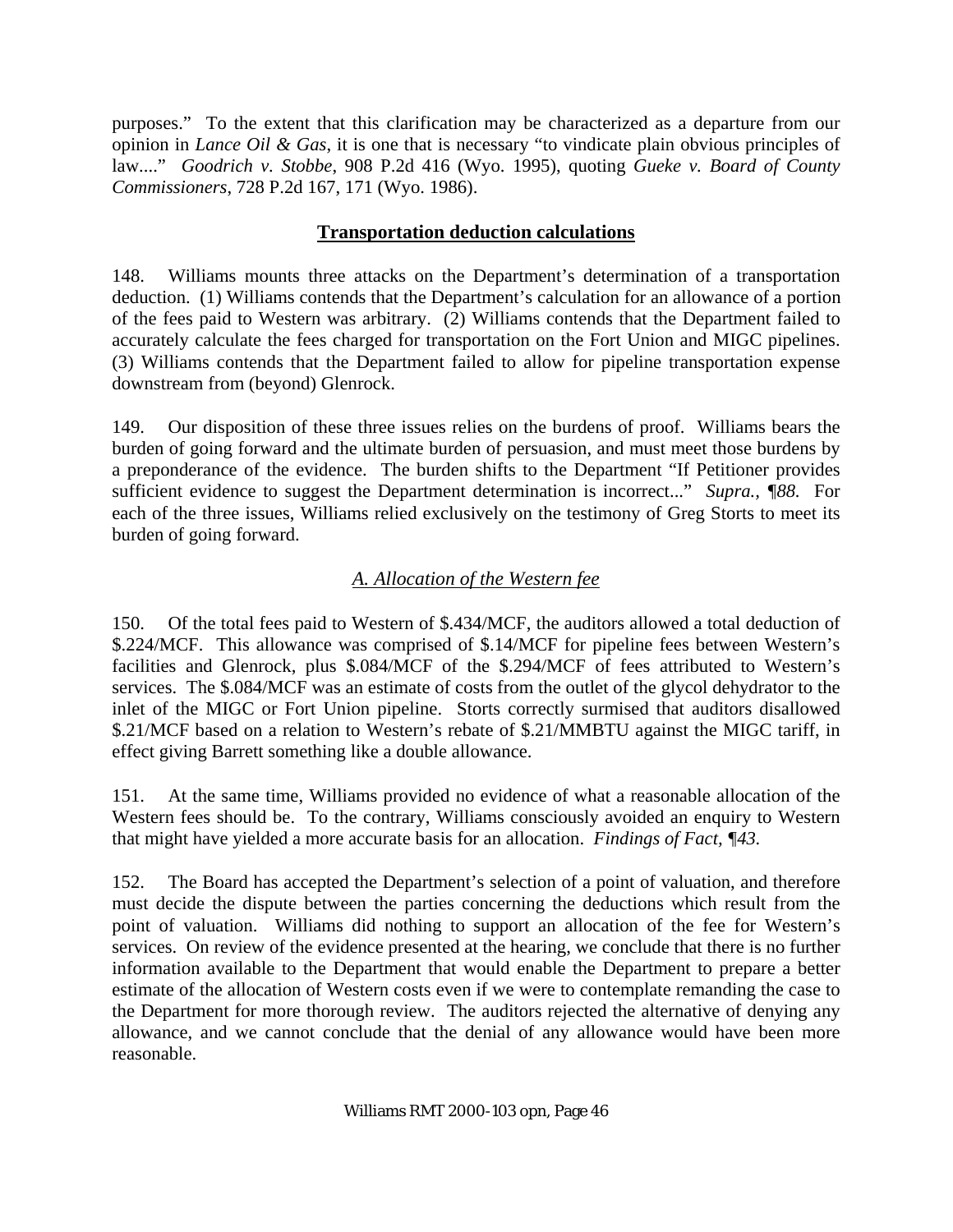153. With its allocation, the Department has determined that approximately 70% of the fees charged by Western are associated with services between the custody transfer meter and the outlet of the glycol dehydrator. Storts did nothing to demonstrate that this allocation was unreasonable or incorrect, other than question the logic of the Department's estimate. Under the circumstances of this case, we conclude that Williams failed to carry the burden of showing that the Department determination is incorrect. The burden of proof remained with Williams.

154. In our Findings of Fact, we determined that the auditors reached an allowance of \$.084/MCF of the Western fees based on two premises. We conclude that this matter should be decided as the Department has done. First, some amount of allowance was fair. Second, the costs, including fuel costs, associated with Western services from the custody transfer meter to the outlet of the glycol dehydrator were greater than the corresponding costs from the outlet of the glycol dehydrator to the inlets of the Fort Union and MIGC pipelines. *Findings of Fact, ¶43.* We note that the auditors had toured representative field facilities. *Findings of Fact, ¶¶21-23.* We conclude that the judgment of the auditors was supported by first-hand field knowledge in the form of the site visit granted by Barrett under the guidance of Nathan Lopez, Barrett's operations supervisor. We conclude that the auditors made a reasonable estimate based on the best information available.

155. We have concluded that the Department had some reasoned basis for the transportation allowance of \$.084/MCF, and that Williams offered no evidence of what such an allowance should be. We therefore conclude that Williams has failed to carry the ultimate burden of persuasion by a preponderance of the evidence.

# *B. The calculation of pipeline fees*

156. Williams stated its request for relief from the Department's calculation of pipeline fees by presenting a spreadsheet calculation of its position on the correct calculation of taxes due. [Transcript Vol. III, pp. 483-494; Exhibit 155]. In this presentation and other testimony, Williams criticized various aspects of the auditors' calculations, including calculations of pipeline fees for MIGC and Fort Union. A statement of the taxpayer's position is not a demonstration that the Department's determination was incorrect. We conclude that the burden of proof remained with Williams.

157. In our Findings of Fact, we found that the auditors adjusted their calculations of the charges of MIGC to account for the MMBTU/MCF conversion. *Findings of Fact, ¶73.* We found that the monthly fixed fee schedule of Fort Union was not in effect in 1999. *Findings of Fact,* ¶80. We found that all parties accounted for pipeline fuel expense by deductions from gross volumes. *Findings of Fact, ¶75.* On the specific issues raised by Williams regarding the calculation of the transportation deduction, we conclude that Williams failed to carry the ultimate burden of persuasion by a preponderance of the evidence.

*C. Transportation fees downstream from Glenrock*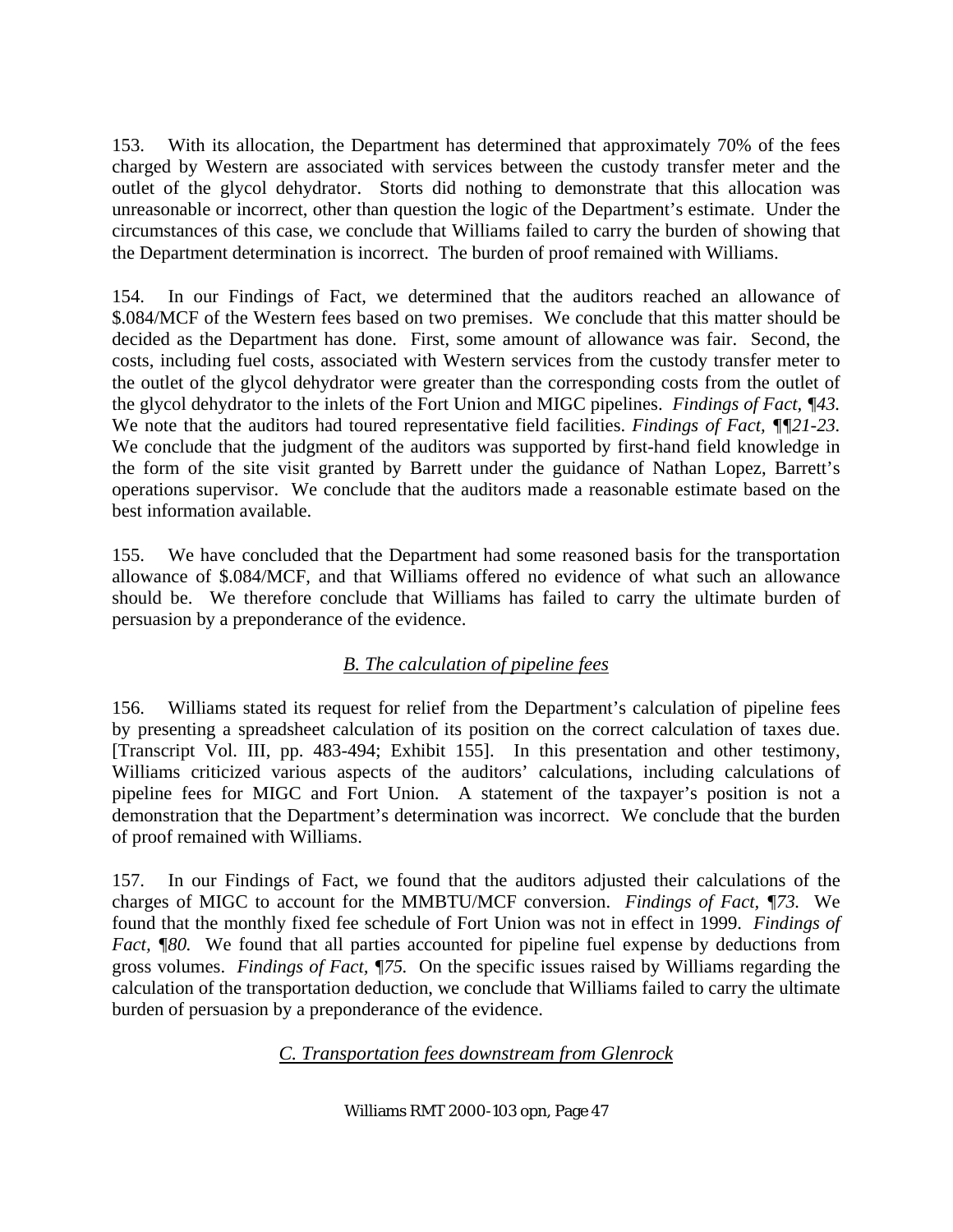158. Williams did not raise this issue of transportation deductions downstream from Glenrock until after the issuance of the final audit letter. *Findings of Fact, ¶¶77-78.* In doing so, Williams reversed Barrett's original and consistent position that the point of sale was Glenrock. *Findings of Fact, ¶19.* Barrett represented Glenrock as the point of sale at the commencement of the audit, and the auditors accepted this representation as fact. *Findings of Fact, ¶19.* By not shifting its position until its appeal was filed on September 23, 2002, Williams deprived the auditors of any reasonable opportunity to investigate the claim prior to issuing either preliminary or final audit findings.

159. In presenting its case at the hearing, Williams relied entirely on testimony from Storts regarding inconsistencies between the results of a state mineral royalty audit and the audit in this case. *Findings of Fact, ¶79.* 

160. However, Storts was unable to provide satisfactory evidence of the relationship between sales prices purportedly received downstream and the claimed transportation costs. *Findings of Fact, ¶79.* In fact, Storts testified exclusively from his own inferences based on purported Barrett records; Williams produced no witness who could knowledgeably testify about the records from which Storts drew his inferences. *Findings of Fact, ¶¶21, 77.* Further, Williams did not call any witness to explain why Barrett had initially used Glenrock as its point of sale to determine both sales price and transportation costs. We conclude that Williams failed to carry the burden of showing that the Department determination is incorrect. The burden of proof remained with Williams.

161. During the Department's case, Simmons testified that the state royalty audit was conducted under different instructions than the tax audit. Specifically, the Office of State Lands and Investments gave the auditors different instructions than the Department of Revenue for the treatment of transportation expense beyond Glenrock. *Findings of Fact, ¶78.* Williams provided no rebuttal to Simmons' explanation, which we add to the matters of fact that lead us to conclude that Williams did not meet its burden of persuasion. We also conclude as a matter of law that the policies of the Office of State Lands and Investments regarding royalty calculations cannot determine the application of the tax statutes. See *Kerr-McGee v. Wyo. Oil & Gas Conservation Commission,* 903 P.2d 537, 544-545 (Wyo. 1995).

162. The Board has been wary of taxpayer claims made too late to allow the Department to investigate before final taking action. See *Airtouch Communications, Inc., et al v. Department of Revenue, State of Wyoming,* - P.3d -, 2003 WY 114, ¶¶52-55. A complete picture of natural gas transactions is essential if we are to reach the correct conclusions regarding application of Wyoming's tax statutes. E.g., *In the Matter of EOG Resources, Inc.,* Docket No. 2000-71 (2002 WL 1998583) (Wyo. St. Bd. Eq.). A taxpayer must come forward with full and satisfactory documentation of transactions supporting its claims. Williams has not. We conclude that Williams failed to carry its burden of persuasion by a preponderance of the evidence.

## **Accrued Exempt Royalties**

Williams RMT 2000-103 opn, Page 48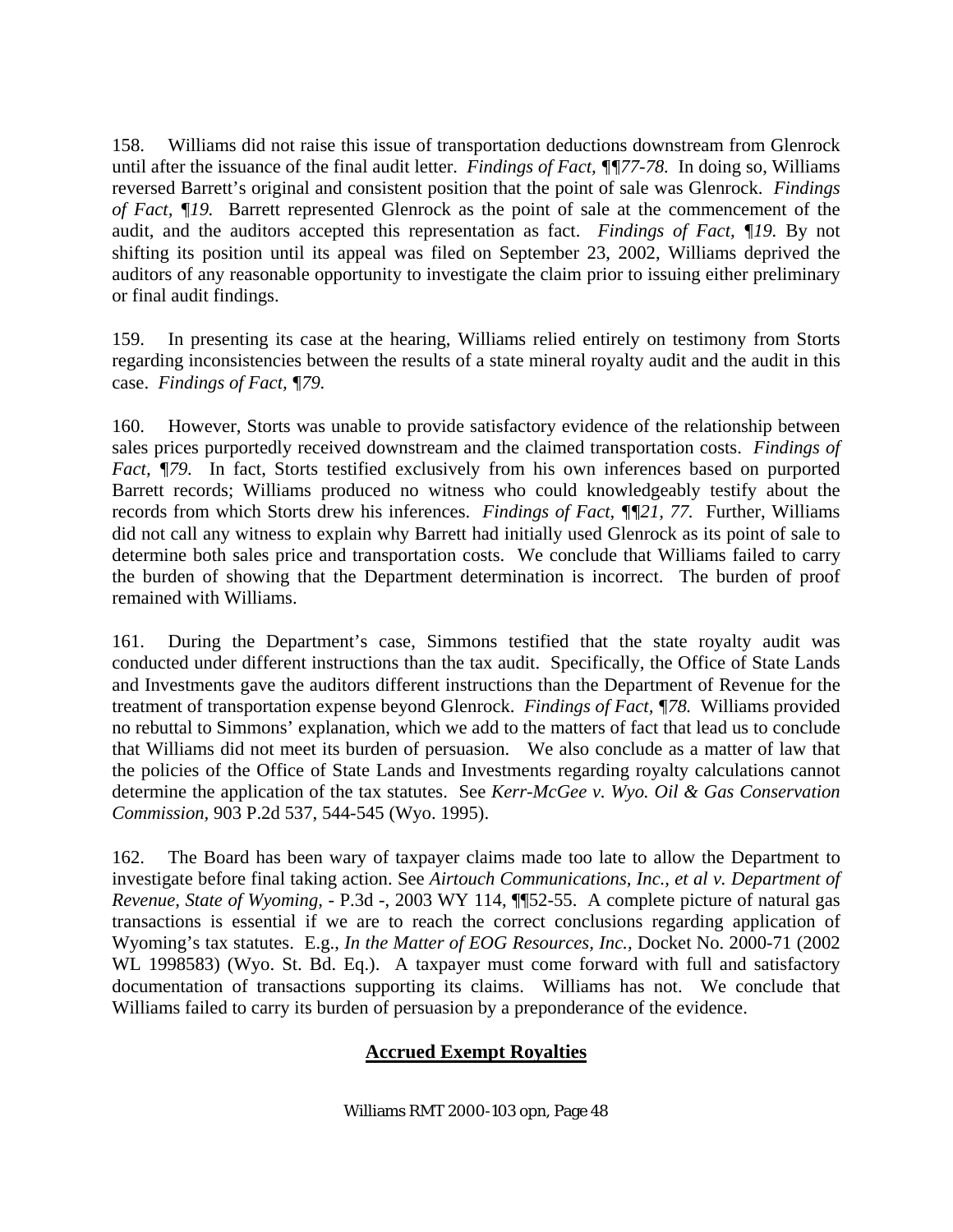163. Williams contends that the Department failed to allow a deduction for certain exempt state royalties. Williams accrued certain exempt state royalties on its general ledger in a longterm liability account. *Findings of Fact, ¶82.* The Departments of Revenue and Audit refused to allow a deduction for those royalties because they are in dispute. *Findings of Fact, ¶83.*

164. Williams relies on a definition found in the Department regulations:

"Exempt royalty" means royalty expense, as determined on the accrual basis accounting in accordance with generally accepted accounting principles, for interests owned by the United States, the State of Wyoming, or an Indian tribe.

## *Rules, Wyoming Department of Revenue, Chapter 6, Section 4(o).*

165. Williams points to its accrual, and contends that the definition dictates a deduction for Barrett. At a minimum, this ignores the word "expense," which contemplates more than a contingent obligation or an amount in dispute. Since the Department's construction is not either clearly erroneous or inconsistent with the plain meaning of the rule, we defer to the Department's construction. *Pinther v. State, Department of Administration and Information,* 866 P.2d 1300, 1302 (Wyo. 1994). We therefore conclude that, as a matter of law, the Department was not obliged to allow a deduction for the exempt state royalties which have not been paid due to in dispute.

166. If the dispute is eventually resolved against Williams, and the exempt royalties are paid, Williams will have the remedy of a refund. *Wyo. Stat. Ann. §39-14-209(c); Atlantic Richfield Company v. Board of County Commissioners of Sweetwater County,* 569 P.2d 1267 (Wyo. 1977).

## **Interest**

167. Williams contends that "Barrett did not know and could not have known the tax liability was not paid in full when due." Amended Case Notice,  $\mathbb{I}$ A.8. The statute requires the payment of interest on delinquent taxes. *Wyo. Stat. Ann. §39-14-208(c)(iv).* Taxes are delinquent "when a taxpayer or his agent knew or reasonably should have known that the total tax liability was not paid when due." *Wyo. Stat. Ann. §39-14-208(c)(ii).*

168. On review the words and phrases used by Barrett personnel to describe their own facilities and those of Western, we find no grounds for the positions later taken by Williams, and by Storts. No Barrett employee characterized the booster compressor and glycol dehydrator as a processing facility, and no Barrett employee identified more than one dehydrator. *Findings of Fact,*  $\sqrt{\frac{g}{2}}$ -23. Barrett simply failed to apply the plain language of the statute.

169. No employee of Barrett or Williams requested of the Department either a written interpretation of the statute or a value determination. Both were available as a matter of right.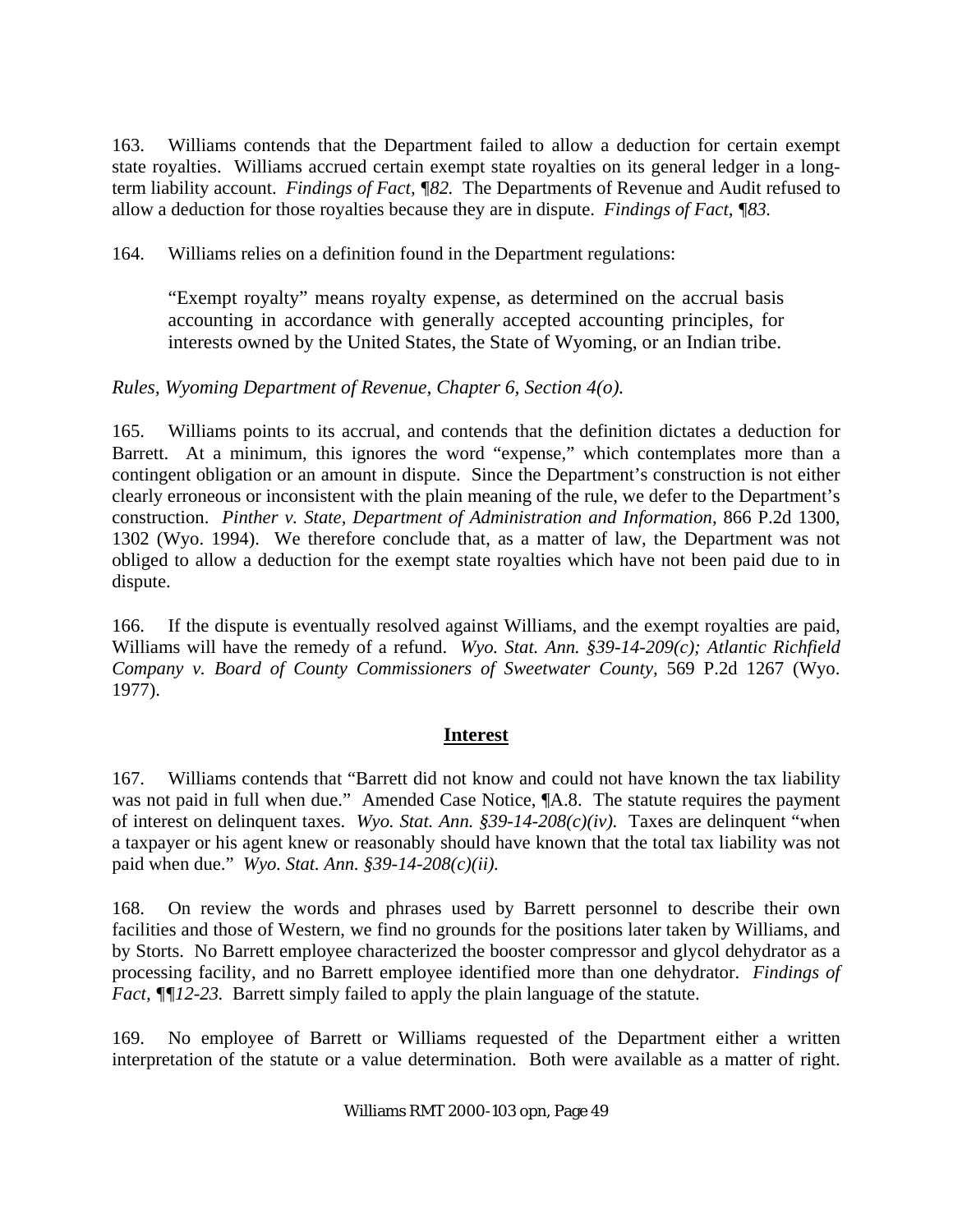*Wyo. Stat. Ann. §39-14-209(a).* Instead, Storts was content to justify to himself Barrett's selection of a point of valuation. *Findings of Fact, ¶¶27-31.*

170. Williams has failed to carry its burden to show that the Department incorrectly required the payment of interest, or that Barrett did not know and could not have known the tax liability was not paid in full when due.

#### **ORDER**

**WHEREFORE, IT IS HEREBY ORDERED** that: the determination of the Department of Revenue is hereby **affirmed.**

**Pursuant to Wyoming Statute Section 16-3-144 and Rule 12, Wyoming Rules of Appellate Procedure, any person aggrieved or adversely affected inn fact by this decision may seek judicial review in the appropriate district court by filing a petition for review within 30 days of the date of this decision.** 

**Dated** this \_\_\_\_\_ day of November, 2003.

## **STATE BOARD OF EQUALIZATION**

\_\_\_\_\_\_\_\_\_\_\_\_\_\_\_\_\_\_\_\_\_\_\_\_\_\_\_\_\_\_\_\_\_\_\_\_\_\_\_

\_\_\_\_\_\_\_\_\_\_\_\_\_\_\_\_\_\_\_\_\_\_\_\_\_\_\_\_\_\_\_\_\_\_\_\_\_\_\_

\_\_\_\_\_\_\_\_\_\_\_\_\_\_\_\_\_\_\_\_\_\_\_\_\_\_\_\_\_\_\_\_\_\_\_\_\_\_\_

Roberta A. Coates, Chairman

Alan B. Minier, Vice-Chairman

Thomas R. Satterfield, Board Member

**ATTEST:**

Wendy J. Soto, Executive Secretary

\_\_\_\_\_\_\_\_\_\_\_\_\_\_\_\_\_\_\_\_\_\_\_\_\_\_\_\_\_\_\_\_\_